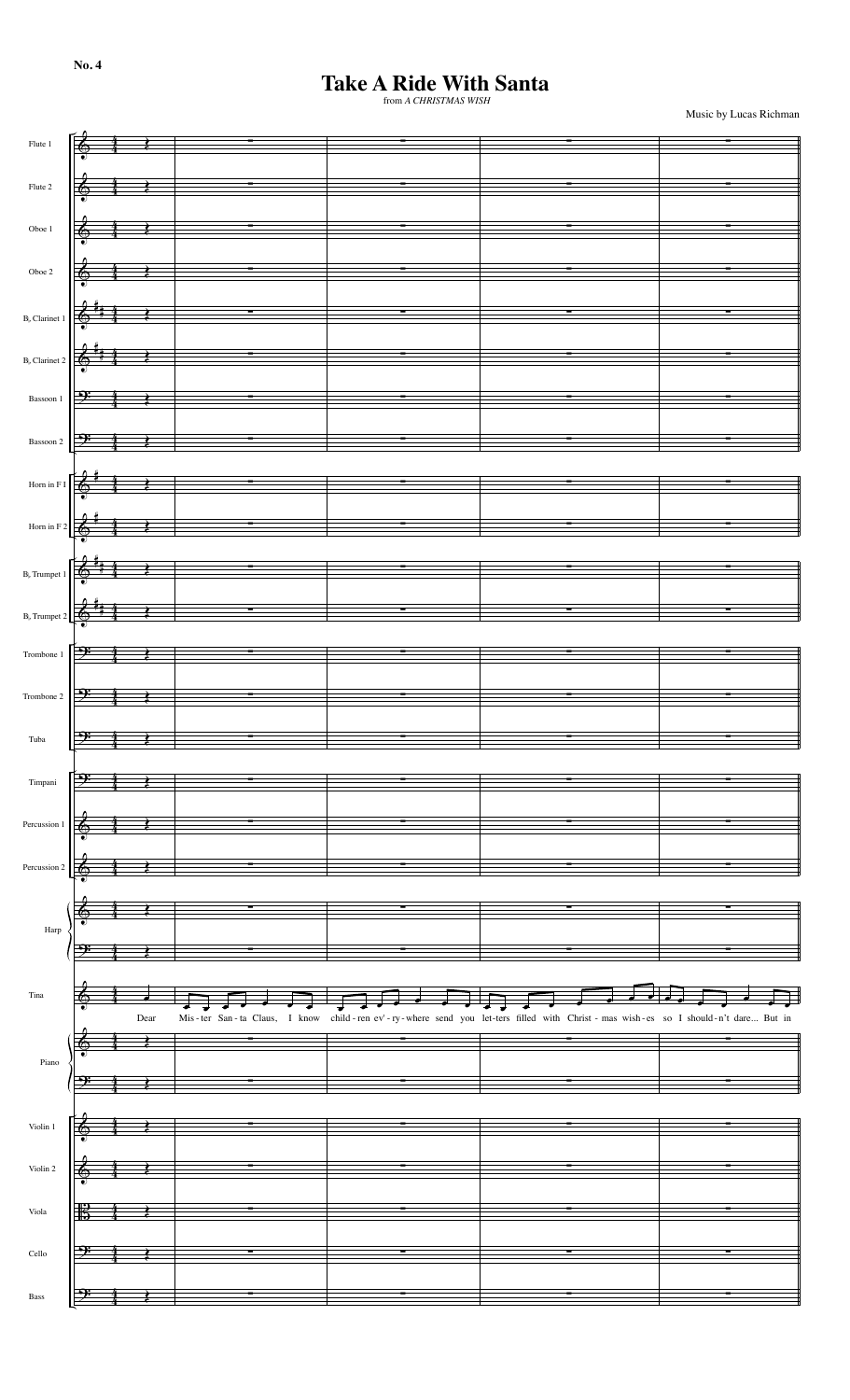| $\boxed{5}$    |                                 |                                           |                                           |                    |
|----------------|---------------------------------|-------------------------------------------|-------------------------------------------|--------------------|
|                |                                 |                                           |                                           |                    |
| $\rm{F}l.1$    |                                 | $\mathbf o$                               | $\bullet$                                 |                    |
|                | $\frac{\overline{p}}{p}$        |                                           |                                           |                    |
|                |                                 |                                           |                                           |                    |
|                |                                 |                                           |                                           |                    |
| $\rm{F}l.2$    |                                 |                                           |                                           | $\frac{1}{4}$      |
|                |                                 | $\Omega$                                  | $\overline{\mathbf{o}}$                   |                    |
|                | $\frac{\mathbf{e}}{p}$          |                                           |                                           |                    |
|                |                                 |                                           |                                           |                    |
|                |                                 |                                           |                                           |                    |
| Ob.1           | $\frac{1}{\sqrt{2}}$            | $=$                                       |                                           | ₹                  |
|                |                                 |                                           |                                           |                    |
|                |                                 |                                           |                                           |                    |
|                |                                 |                                           |                                           |                    |
| Ob.2           |                                 | Ξ                                         |                                           |                    |
|                |                                 |                                           |                                           | $\frac{4}{4}$      |
|                |                                 |                                           |                                           |                    |
|                |                                 |                                           |                                           |                    |
|                |                                 |                                           |                                           |                    |
| Cl.1           |                                 |                                           |                                           | $\frac{1}{4}$      |
|                |                                 | $\overline{\bullet}$                      | $\bullet$                                 |                    |
|                | $\frac{\mathbf{e}}{p}$          |                                           |                                           |                    |
|                |                                 |                                           |                                           |                    |
|                |                                 |                                           |                                           |                    |
| Cl.2           | $\frac{\mathbf{1}}{\mathbf{1}}$ |                                           |                                           | 挂                  |
|                | $\frac{\sigma}{p}$              | $\overline{\mathbf{o}}$                   | $\overline{\cdot}$                        |                    |
|                |                                 |                                           |                                           |                    |
|                |                                 |                                           |                                           |                    |
| $_{\rm Bsn.1}$ | $\Theta$                        |                                           |                                           | $\frac{1}{4}$      |
|                |                                 |                                           |                                           |                    |
|                |                                 |                                           |                                           |                    |
|                |                                 |                                           |                                           |                    |
|                |                                 |                                           |                                           |                    |
| $_{\rm Bsn.2}$ |                                 |                                           |                                           | $\frac{4}{4}$      |
|                |                                 |                                           |                                           |                    |
|                |                                 |                                           |                                           |                    |
|                |                                 |                                           |                                           |                    |
|                |                                 |                                           |                                           |                    |
| Hn.1           |                                 | $\equiv$                                  |                                           | $\frac{1}{4}$      |
|                |                                 |                                           |                                           |                    |
|                |                                 |                                           |                                           |                    |
|                |                                 |                                           |                                           |                    |
| Hn.2           |                                 |                                           |                                           | $\frac{1}{4}$      |
|                |                                 |                                           |                                           |                    |
|                |                                 |                                           |                                           |                    |
|                |                                 |                                           |                                           |                    |
|                |                                 |                                           |                                           |                    |
| Tpt.1          |                                 |                                           |                                           | $\frac{1}{4}$      |
|                |                                 |                                           |                                           |                    |
|                |                                 |                                           |                                           |                    |
|                |                                 |                                           |                                           |                    |
|                |                                 |                                           |                                           |                    |
| Tpt.2          |                                 |                                           |                                           | $\frac{1}{4}$<br>4 |
|                |                                 |                                           |                                           |                    |
|                |                                 |                                           |                                           |                    |
|                |                                 |                                           |                                           |                    |
| Tbn.1          | <u> ခု</u>                      |                                           |                                           |                    |
|                |                                 |                                           |                                           | $\frac{1}{4}$      |
|                |                                 |                                           |                                           |                    |
|                |                                 |                                           |                                           |                    |
|                |                                 |                                           |                                           |                    |
| Tbn.2          |                                 |                                           |                                           | $\frac{4}{4}$      |
|                |                                 |                                           |                                           |                    |
|                |                                 |                                           |                                           |                    |
|                |                                 |                                           |                                           |                    |
|                |                                 |                                           |                                           |                    |
| $_{\rm Tba.}$  | $\rightarrow$                   |                                           |                                           | $\frac{2}{4}$<br>髶 |
|                |                                 |                                           |                                           |                    |
|                |                                 |                                           |                                           |                    |
|                |                                 |                                           |                                           |                    |
|                |                                 |                                           |                                           |                    |
| Timp.          |                                 |                                           |                                           | $\frac{1}{4}$<br>4 |
|                |                                 |                                           |                                           |                    |
|                |                                 |                                           |                                           |                    |
|                |                                 |                                           |                                           |                    |
| Perc.1         |                                 |                                           |                                           | $\frac{1}{4}$      |
|                |                                 |                                           |                                           |                    |
|                | ٠.                              |                                           |                                           |                    |
|                |                                 |                                           |                                           |                    |
|                |                                 |                                           |                                           |                    |
| Perc.2         | K                               |                                           |                                           | $\frac{1}{4}$      |
|                |                                 |                                           |                                           |                    |
|                |                                 |                                           |                                           |                    |
|                |                                 |                                           |                                           |                    |
|                |                                 |                                           |                                           |                    |
|                |                                 |                                           |                                           | $\frac{1}{4}$      |
|                |                                 |                                           |                                           |                    |
| Hp.            |                                 |                                           |                                           |                    |
|                |                                 |                                           |                                           |                    |
|                |                                 |                                           |                                           |                    |
|                |                                 |                                           |                                           |                    |
|                |                                 |                                           |                                           |                    |
|                |                                 |                                           |                                           |                    |
|                |                                 |                                           |                                           |                    |
| $\mathbf T.$   |                                 |                                           |                                           | $\frac{1}{4}$      |
|                |                                 | ₹                                         | ⋥                                         |                    |
|                |                                 | and there's no-thing else to do,<br>I was | hop - ing that you'd read this Christ-mas | wish ad-dressed to |
|                | case you have the time          |                                           |                                           |                    |
|                |                                 |                                           |                                           |                    |
|                | ⊕<br>$\overline{\frac{2}{3}}$   | $\frac{8}{9}$                             | $8^\circ$                                 | $\frac{1}{4}$      |
|                |                                 |                                           |                                           |                    |
| Pno.           | $\boldsymbol{p}$                |                                           |                                           |                    |
|                |                                 |                                           |                                           |                    |
|                | <u>-9</u>                       |                                           |                                           | $\frac{1}{4}$      |
|                |                                 |                                           |                                           |                    |
|                |                                 |                                           |                                           |                    |
|                |                                 |                                           |                                           |                    |
|                |                                 |                                           |                                           |                    |
| $_{\rm Vln.1}$ |                                 |                                           |                                           | $\frac{1}{4}$<br>2 |
|                |                                 |                                           |                                           |                    |
|                |                                 |                                           |                                           |                    |
|                |                                 |                                           |                                           |                    |
| Vln.2          |                                 |                                           |                                           | $\frac{4}{4}$      |
|                |                                 |                                           |                                           |                    |
|                |                                 |                                           |                                           |                    |
|                |                                 |                                           |                                           |                    |
|                |                                 |                                           |                                           |                    |
| Vla.           | $\mathbf{r}$                    |                                           |                                           | $\frac{1}{4}$<br>2 |
|                |                                 |                                           |                                           |                    |
|                |                                 |                                           |                                           |                    |
|                |                                 |                                           |                                           |                    |
|                |                                 |                                           |                                           |                    |
| Vcl.           | <del>):</del>                   |                                           |                                           | 团                  |
|                |                                 |                                           |                                           |                    |
|                |                                 |                                           |                                           |                    |
|                |                                 |                                           |                                           |                    |
|                |                                 |                                           |                                           |                    |
|                |                                 |                                           |                                           |                    |
| Cb.            | ⅁                               |                                           |                                           | $\frac{1}{4}$      |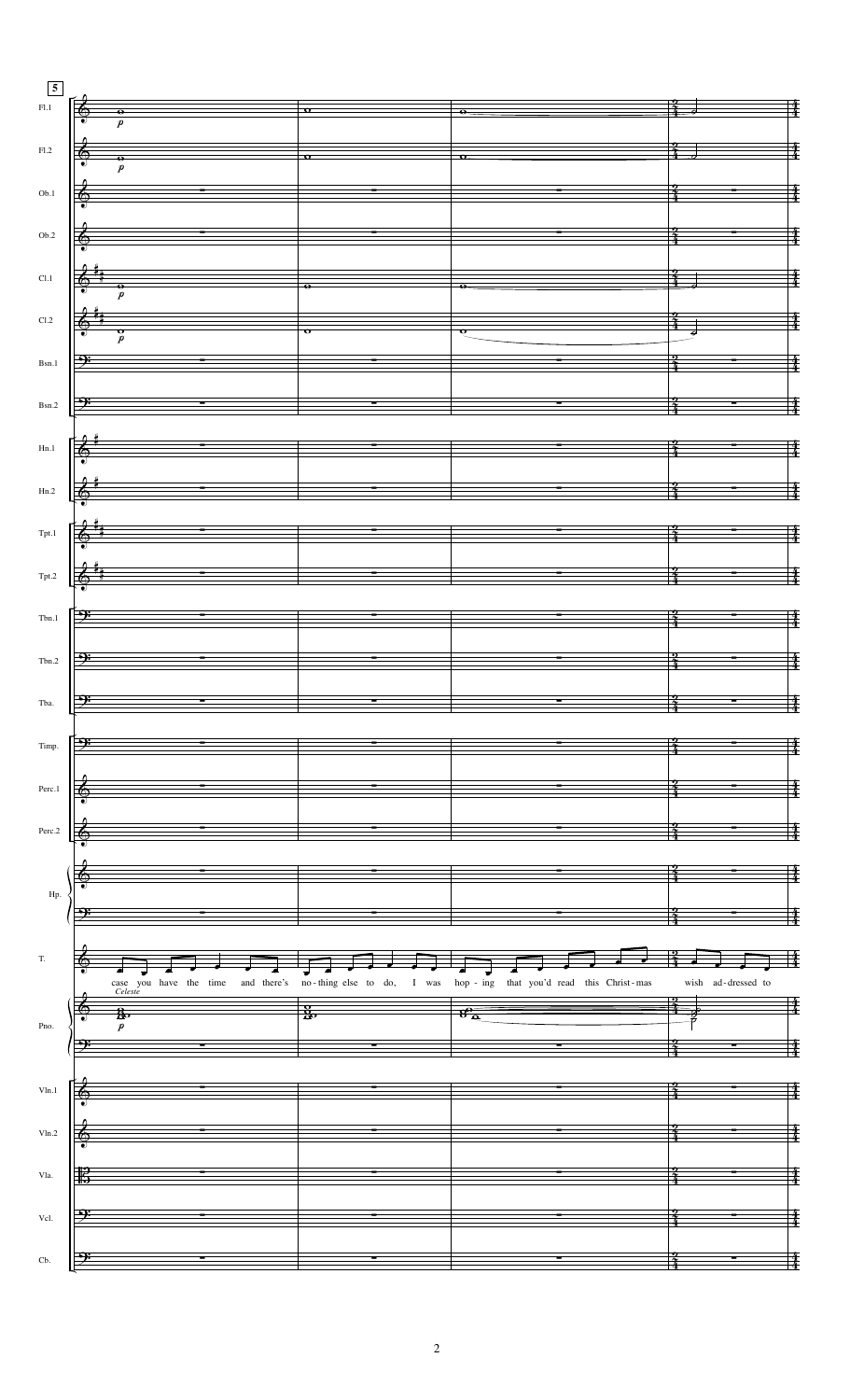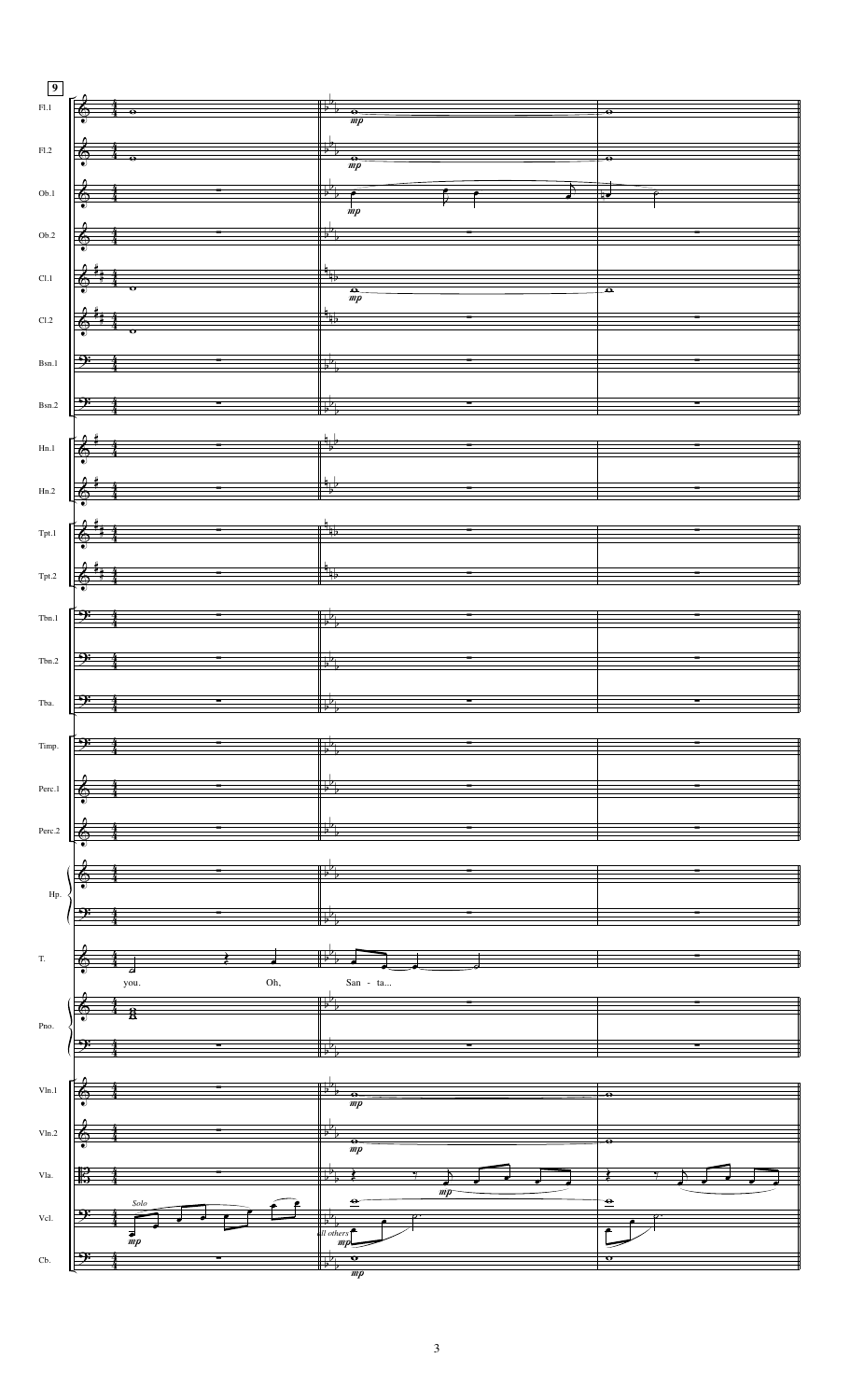| $\boxed{12}$      |                                                           |                          |                                                                   |      |                                                 |
|-------------------|-----------------------------------------------------------|--------------------------|-------------------------------------------------------------------|------|-------------------------------------------------|
| $\rm{F}l.1$       |                                                           |                          |                                                                   |      |                                                 |
|                   | $\boldsymbol{p}$                                          |                          |                                                                   |      |                                                 |
|                   |                                                           |                          |                                                                   |      |                                                 |
| $\rm{F}l.2$       |                                                           |                          |                                                                   |      | $\frac{\frac{1}{100}}{\frac{1}{100}}$           |
|                   |                                                           |                          |                                                                   |      |                                                 |
|                   |                                                           |                          |                                                                   |      |                                                 |
| $_{\rm Ob.1}$     |                                                           |                          |                                                                   |      | $\frac{1}{\left\lceil \frac{1}{2}\right\rceil}$ |
|                   |                                                           |                          |                                                                   |      |                                                 |
|                   |                                                           |                          |                                                                   |      |                                                 |
|                   |                                                           |                          |                                                                   |      | $\frac{1}{2}$                                   |
| $_{\rm Ob.2}$     |                                                           |                          |                                                                   |      |                                                 |
|                   |                                                           |                          |                                                                   |      |                                                 |
|                   |                                                           |                          |                                                                   |      |                                                 |
| Cl.1              |                                                           |                          |                                                                   |      | $\mathbb{P}^{\flat}$                            |
|                   |                                                           |                          |                                                                   |      |                                                 |
|                   |                                                           |                          |                                                                   |      |                                                 |
| Cl.2              | $\Phi^{\flat}$                                            |                          |                                                                   |      | $\left  \frac{b}{b} \right $                    |
|                   |                                                           |                          |                                                                   |      |                                                 |
|                   |                                                           |                          |                                                                   |      |                                                 |
| $_{\rm Bsn.1}$    | $\mathbf{P}$                                              |                          |                                                                   |      | $\frac{1}{\sqrt{2}}$                            |
|                   |                                                           |                          |                                                                   |      |                                                 |
|                   |                                                           |                          |                                                                   |      |                                                 |
| $_{\rm Bsn.2}$    | $2^{n}$                                                   |                          |                                                                   |      | $\frac{1}{\sqrt{2}}$                            |
|                   |                                                           |                          |                                                                   |      |                                                 |
|                   |                                                           |                          |                                                                   |      |                                                 |
| Hn.1              |                                                           |                          |                                                                   |      | $\mathbb{P}^{\flat}$                            |
|                   |                                                           |                          |                                                                   |      |                                                 |
|                   |                                                           |                          |                                                                   |      |                                                 |
| Hn.2              | $\mathcal{L}$                                             | $\overline{\phantom{a}}$ |                                                                   |      | $\left  \frac{p}{p} \right $                    |
|                   |                                                           |                          |                                                                   |      |                                                 |
|                   |                                                           |                          |                                                                   |      |                                                 |
|                   |                                                           |                          |                                                                   |      |                                                 |
| $_\mathrm{Tpt.1}$ |                                                           |                          |                                                                   |      | $\mathbb{P}^{\flat}$                            |
|                   |                                                           |                          |                                                                   |      |                                                 |
|                   |                                                           |                          |                                                                   |      |                                                 |
| $_\mathrm{Tpt.2}$ |                                                           |                          |                                                                   |      | $\mathbb{P}^{\flat}$                            |
|                   |                                                           |                          |                                                                   |      |                                                 |
|                   |                                                           |                          |                                                                   |      |                                                 |
| Tbn.1             | $\mathbf{P}$                                              |                          |                                                                   |      | $\frac{1}{\sqrt{2}}$                            |
|                   |                                                           |                          |                                                                   |      |                                                 |
|                   |                                                           |                          |                                                                   |      |                                                 |
| Tbn.2             | $\mathbf{P}$                                              |                          |                                                                   |      | $\frac{1}{2}$                                   |
|                   |                                                           |                          |                                                                   |      |                                                 |
|                   |                                                           |                          |                                                                   |      |                                                 |
| $_{\rm Tba.}$     | $\mathcal{P}$<br>$\blacksquare$                           | Ξ                        | Ξ                                                                 | Ξ    | $\frac{1}{\sqrt{2}}$                            |
|                   |                                                           |                          |                                                                   |      |                                                 |
|                   |                                                           |                          |                                                                   |      |                                                 |
|                   | $\rightarrow$                                             |                          |                                                                   |      |                                                 |
| Timp.             |                                                           |                          |                                                                   |      | $\mathbb{P}^+$                                  |
|                   |                                                           |                          |                                                                   |      |                                                 |
|                   |                                                           |                          |                                                                   |      |                                                 |
| Perc.1            |                                                           |                          |                                                                   |      | $\mathbb{P}_{\mathcal{P}_{\mathcal{P}}}$        |
|                   |                                                           |                          |                                                                   |      |                                                 |
|                   |                                                           |                          |                                                                   |      |                                                 |
| Perc.2            |                                                           |                          |                                                                   |      | $\mathbb{P}_{\mathbb{P}_p}$                     |
|                   |                                                           |                          |                                                                   |      |                                                 |
|                   |                                                           |                          |                                                                   |      |                                                 |
|                   |                                                           |                          |                                                                   |      | $\mathbb{P}^{\flat}$                            |
|                   | 8                                                         |                          | $\frac{1}{3}$                                                     | र्वे |                                                 |
| Hp.               | $\boldsymbol{p}$                                          |                          |                                                                   |      |                                                 |
|                   | $\bullet$                                                 |                          | $\bullet$<br>$\bullet$                                            |      | $\mathbb{P}_{\mathbb{P}_{\mathbb{B}}}$          |
|                   |                                                           |                          |                                                                   |      |                                                 |
|                   |                                                           |                          |                                                                   |      |                                                 |
| $\mathbf T.$      |                                                           |                          |                                                                   |      | $\mathbb{P}\mathbb{P}_p$                        |
|                   |                                                           | $\overline{\phantom{a}}$ |                                                                   |      |                                                 |
|                   | I don't need new toys or dolls; the ones I have are fine. |                          | I don't need new clothes to wear; all hand-me-downs will be mine. |      |                                                 |
|                   |                                                           |                          |                                                                   |      |                                                 |
|                   |                                                           |                          |                                                                   |      | $\mathbb{P}_{\mathcal{P}_{\mathcal{P}}}$        |
| Pno.              |                                                           |                          |                                                                   |      |                                                 |
|                   | -67                                                       |                          |                                                                   |      |                                                 |
|                   |                                                           |                          |                                                                   |      | $\frac{1}{2}$                                   |
|                   |                                                           |                          |                                                                   |      |                                                 |
|                   |                                                           |                          |                                                                   |      |                                                 |
| Vln.1             |                                                           | $\mathbf{o}$             | $\mathbf{o}$                                                      |      | $\mathbb{P}\mathbb{P}_p$                        |
|                   | p                                                         |                          |                                                                   |      |                                                 |
|                   |                                                           |                          |                                                                   |      |                                                 |
| Vln.2             |                                                           |                          |                                                                   |      | $\frac{1}{\sqrt{2}}$                            |
|                   | $\bullet$                                                 | $\overline{\bullet}$     | $\bullet$                                                         | z    |                                                 |
|                   | $\boldsymbol{p}$                                          |                          |                                                                   |      |                                                 |
| Vla.              |                                                           |                          |                                                                   |      | $\mathbb{P}_{\mathbb{P}_p}$                     |
|                   | ۰<br>$\boldsymbol{p}$                                     | $\overline{\bullet}$     | $\bullet$                                                         |      |                                                 |
|                   |                                                           |                          |                                                                   |      |                                                 |
|                   |                                                           | $\overline{\bullet}$     | $\overline{\mathbf{o}}$                                           |      |                                                 |
| Vcl.              |                                                           |                          |                                                                   |      | $\mathbb{P}_{\mathbb{P}_{\mathbb{R}}}$          |
|                   | p                                                         |                          |                                                                   |      |                                                 |
|                   |                                                           | $\alpha$                 | $\mathbf{o}$                                                      |      |                                                 |
| Cb.               |                                                           |                          |                                                                   |      | $\frac{1}{2}$                                   |
|                   | $\boldsymbol{p}$                                          |                          |                                                                   |      |                                                 |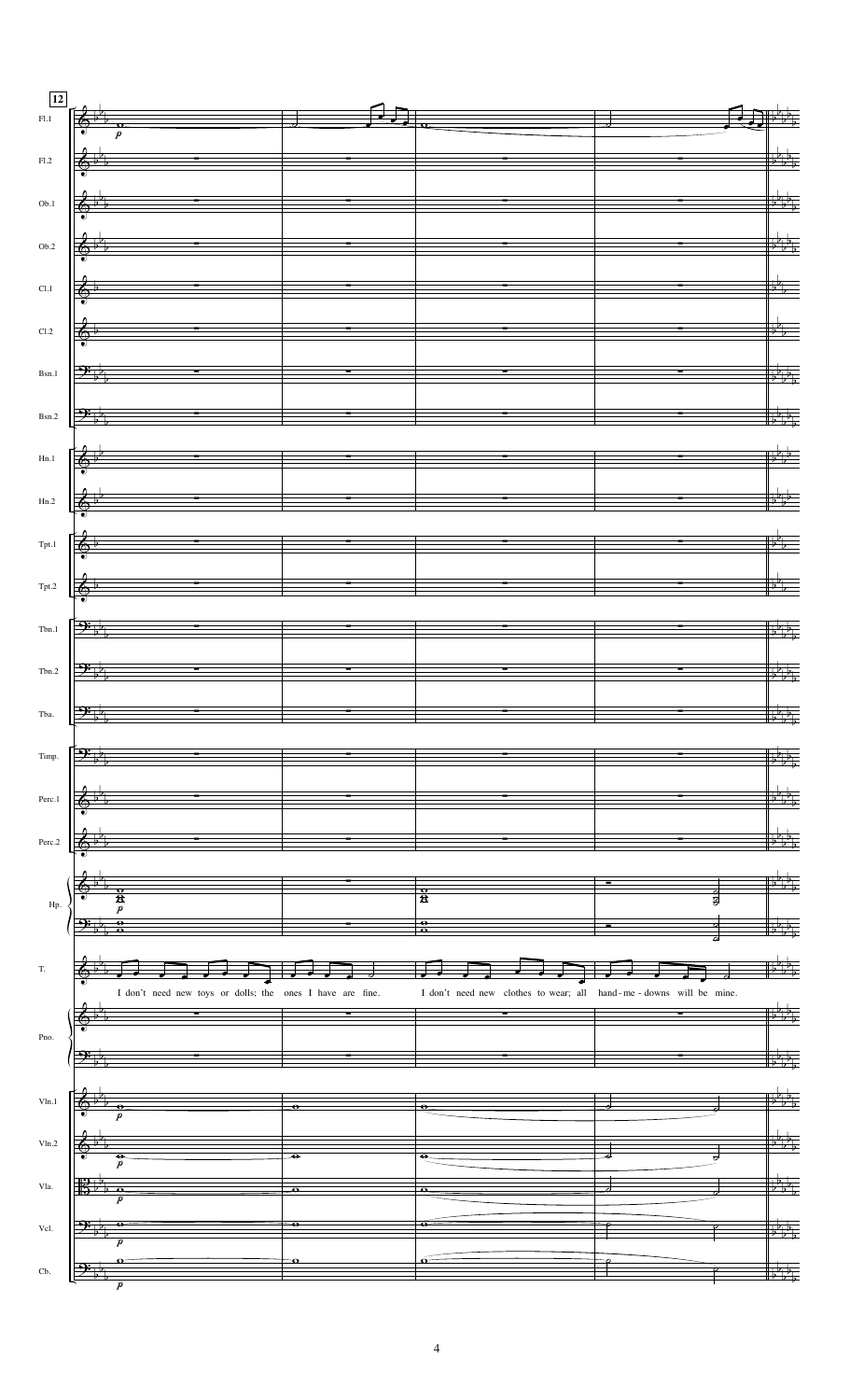| $\boxed{16}$                     |                                                                                                                                        |                                                         |                               |
|----------------------------------|----------------------------------------------------------------------------------------------------------------------------------------|---------------------------------------------------------|-------------------------------|
|                                  |                                                                                                                                        |                                                         |                               |
| F1.1                             | Ş                                                                                                                                      |                                                         |                               |
|                                  |                                                                                                                                        |                                                         |                               |
|                                  |                                                                                                                                        |                                                         |                               |
|                                  |                                                                                                                                        |                                                         |                               |
| F1.2                             |                                                                                                                                        |                                                         |                               |
|                                  |                                                                                                                                        |                                                         |                               |
|                                  |                                                                                                                                        |                                                         |                               |
|                                  |                                                                                                                                        |                                                         |                               |
| Ob.1                             | $\overline{6}$                                                                                                                         |                                                         |                               |
|                                  |                                                                                                                                        |                                                         |                               |
|                                  |                                                                                                                                        |                                                         |                               |
|                                  |                                                                                                                                        |                                                         |                               |
| Ob.2                             |                                                                                                                                        |                                                         |                               |
|                                  |                                                                                                                                        |                                                         |                               |
|                                  |                                                                                                                                        |                                                         |                               |
|                                  |                                                                                                                                        |                                                         |                               |
|                                  |                                                                                                                                        |                                                         |                               |
| Cl.1                             | $\frac{1}{2}$                                                                                                                          |                                                         |                               |
|                                  | $\frac{\Omega}{p}$                                                                                                                     |                                                         |                               |
|                                  |                                                                                                                                        |                                                         |                               |
|                                  |                                                                                                                                        |                                                         |                               |
| Cl.2                             | $6 -$                                                                                                                                  |                                                         |                               |
|                                  |                                                                                                                                        |                                                         |                               |
|                                  |                                                                                                                                        |                                                         |                               |
|                                  |                                                                                                                                        |                                                         |                               |
| $_{\rm Bsn.1}$                   | $\mathbf{9}$                                                                                                                           |                                                         |                               |
|                                  |                                                                                                                                        |                                                         |                               |
|                                  |                                                                                                                                        |                                                         |                               |
|                                  |                                                                                                                                        |                                                         |                               |
| Bsn.2                            | $\mathbf{P}$                                                                                                                           |                                                         |                               |
|                                  |                                                                                                                                        |                                                         |                               |
|                                  |                                                                                                                                        |                                                         |                               |
|                                  |                                                                                                                                        |                                                         |                               |
| Hn.1                             |                                                                                                                                        |                                                         |                               |
|                                  |                                                                                                                                        |                                                         |                               |
|                                  |                                                                                                                                        |                                                         |                               |
|                                  |                                                                                                                                        |                                                         |                               |
|                                  |                                                                                                                                        |                                                         |                               |
| Hn.2                             |                                                                                                                                        |                                                         |                               |
|                                  |                                                                                                                                        |                                                         |                               |
|                                  |                                                                                                                                        |                                                         |                               |
|                                  |                                                                                                                                        |                                                         |                               |
| Tpt.1                            |                                                                                                                                        |                                                         |                               |
|                                  |                                                                                                                                        |                                                         |                               |
|                                  |                                                                                                                                        |                                                         |                               |
|                                  |                                                                                                                                        |                                                         |                               |
| Tpt.2                            | t<br>Ξ                                                                                                                                 |                                                         |                               |
|                                  |                                                                                                                                        |                                                         |                               |
|                                  |                                                                                                                                        |                                                         |                               |
|                                  |                                                                                                                                        |                                                         |                               |
| Tbn.1                            |                                                                                                                                        |                                                         |                               |
|                                  |                                                                                                                                        |                                                         |                               |
|                                  |                                                                                                                                        |                                                         |                               |
|                                  |                                                                                                                                        |                                                         |                               |
|                                  |                                                                                                                                        |                                                         |                               |
| $_{\rm Tbn.2}$                   |                                                                                                                                        |                                                         |                               |
|                                  |                                                                                                                                        |                                                         |                               |
|                                  |                                                                                                                                        |                                                         |                               |
|                                  |                                                                                                                                        |                                                         |                               |
| $\!$ Tba.                        | 9:57                                                                                                                                   |                                                         |                               |
|                                  |                                                                                                                                        |                                                         |                               |
|                                  |                                                                                                                                        |                                                         |                               |
|                                  |                                                                                                                                        |                                                         |                               |
| Timp.                            | $\mathcal{P}$ , $\mathbb{F}_{p+1}$                                                                                                     |                                                         |                               |
|                                  |                                                                                                                                        |                                                         |                               |
|                                  |                                                                                                                                        |                                                         |                               |
|                                  |                                                                                                                                        |                                                         |                               |
| $\mbox{Perc.1}$                  | $\blacksquare$                                                                                                                         |                                                         |                               |
|                                  |                                                                                                                                        |                                                         |                               |
|                                  |                                                                                                                                        |                                                         |                               |
|                                  |                                                                                                                                        |                                                         |                               |
| Perc.2                           | $\blacksquare$                                                                                                                         |                                                         |                               |
|                                  |                                                                                                                                        |                                                         |                               |
|                                  |                                                                                                                                        |                                                         |                               |
|                                  |                                                                                                                                        |                                                         |                               |
|                                  |                                                                                                                                        |                                                         |                               |
|                                  |                                                                                                                                        |                                                         |                               |
|                                  | Ģ<br>$\frac{1}{\sqrt{6}}$                                                                                                              |                                                         | $\frac{1}{\overline{8}}$      |
| Hp.                              |                                                                                                                                        |                                                         |                               |
|                                  |                                                                                                                                        | ÷                                                       |                               |
|                                  | $\mathcal{P}$<br>$\frac{0}{0}$                                                                                                         |                                                         | $\frac{1}{\alpha}$            |
|                                  |                                                                                                                                        |                                                         |                               |
|                                  |                                                                                                                                        |                                                         |                               |
|                                  |                                                                                                                                        |                                                         |                               |
| $\mathbf T.$                     | $\hat{\mathbb{P}}$<br>$\equiv$                                                                                                         | $\rightarrow$<br>丰<br>$\Rightarrow$                     | $\pm$<br>$\overline{\bullet}$ |
|                                  | Ţ                                                                                                                                      |                                                         |                               |
|                                  | I won't ask for two front teeth; mine                                                                                                  | grew in long a - go. And e - ven if I want - ed pets my |                               |
|                                  |                                                                                                                                        |                                                         |                               |
|                                  | 勘                                                                                                                                      |                                                         |                               |
|                                  |                                                                                                                                        |                                                         |                               |
| Pno.                             |                                                                                                                                        |                                                         |                               |
|                                  |                                                                                                                                        |                                                         |                               |
|                                  | $\sim$                                                                                                                                 | т                                                       |                               |
|                                  | $9\overline{\phantom{a}}\phantom{a}^3\overline{\phantom{a}}\phantom{a}^{\overline{b}}\overline{\phantom{b}}\phantom{b}^{\overline{b}}$ |                                                         |                               |
|                                  |                                                                                                                                        |                                                         |                               |
|                                  |                                                                                                                                        |                                                         |                               |
|                                  |                                                                                                                                        |                                                         |                               |
| $_{\rm Vln.1}$                   |                                                                                                                                        |                                                         |                               |
|                                  | $\bullet$                                                                                                                              | $\overline{\bullet}$                                    | $\overline{\mathbf{e}}$       |
|                                  |                                                                                                                                        |                                                         |                               |
|                                  |                                                                                                                                        |                                                         |                               |
| Vln.2                            |                                                                                                                                        |                                                         |                               |
|                                  |                                                                                                                                        | $\overline{\sigma}$                                     |                               |
|                                  | $\sigma$                                                                                                                               |                                                         | $\overline{\sigma}$           |
|                                  |                                                                                                                                        |                                                         |                               |
|                                  |                                                                                                                                        |                                                         |                               |
|                                  |                                                                                                                                        | $\Omega$                                                | $\mathbf{o}$                  |
| $\ensuremath{\text{Vla}}\xspace$ |                                                                                                                                        |                                                         |                               |
|                                  |                                                                                                                                        |                                                         |                               |
|                                  |                                                                                                                                        |                                                         |                               |
|                                  |                                                                                                                                        |                                                         |                               |
| Vcl.                             | $\mathbf{o}$                                                                                                                           | $\mathbf{\sigma}$                                       | $\overline{\mathbf{v}}$       |
|                                  | $9 - 1$                                                                                                                                |                                                         |                               |
|                                  |                                                                                                                                        |                                                         |                               |
|                                  |                                                                                                                                        | 0                                                       |                               |
| Cb.                              | $\mathbf{9}$                                                                                                                           |                                                         | $\bullet$                     |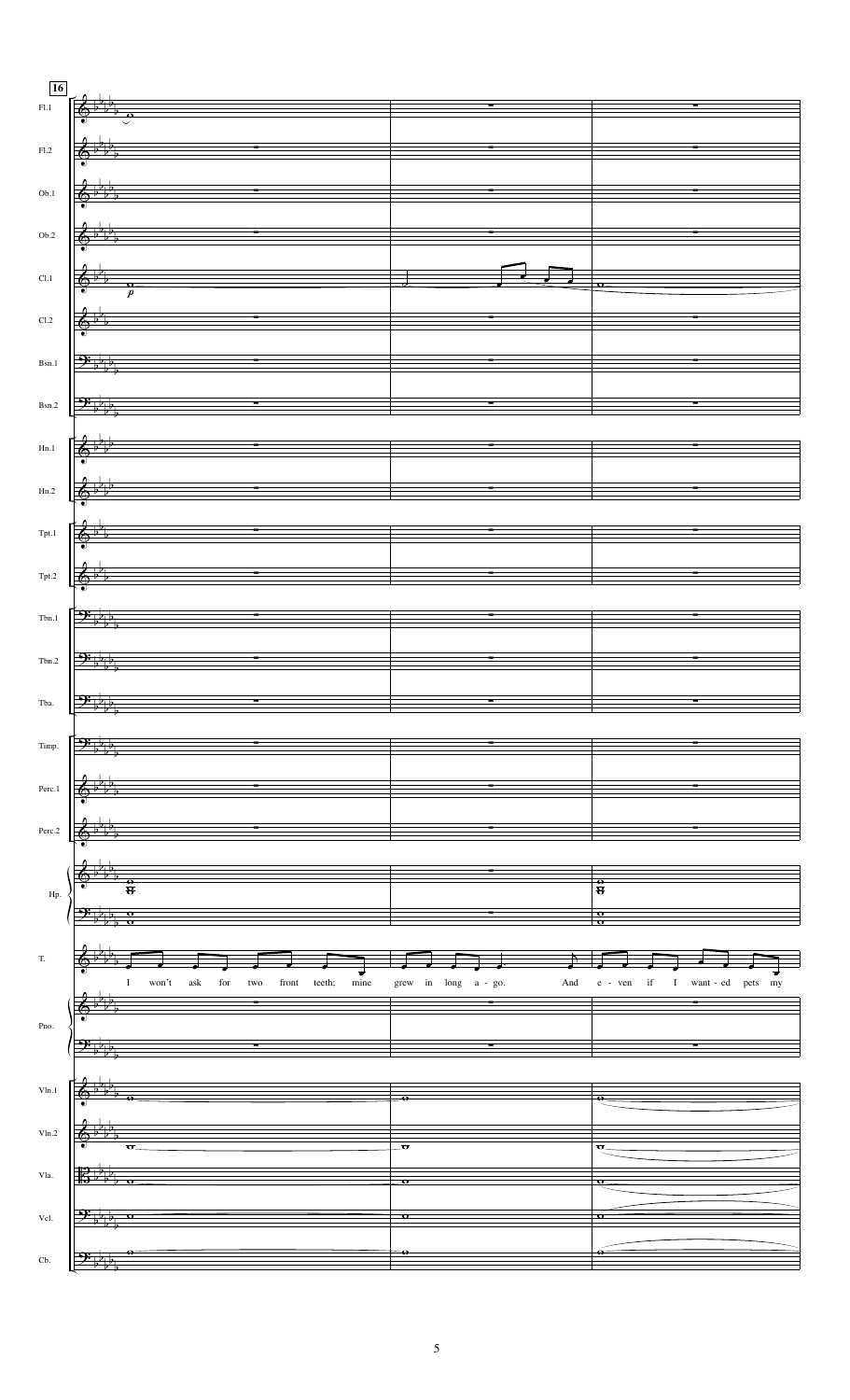| $\boxed{19}$          |                                             |                               |                                             |                                |                                                                                        |
|-----------------------|---------------------------------------------|-------------------------------|---------------------------------------------|--------------------------------|----------------------------------------------------------------------------------------|
| $\rm{F}l.1$           |                                             |                               |                                             |                                | ╅╬╬╈<br>$\overline{\mathbf{e}}$                                                        |
|                       |                                             |                               |                                             |                                |                                                                                        |
|                       |                                             |                               |                                             |                                |                                                                                        |
| F1.2                  | 合理                                          |                               |                                             |                                | ╶╘┸╘╕ <sup>╒</sup> ┢╫<br>$\overline{\mathbf{e}}$                                       |
|                       |                                             |                               |                                             |                                |                                                                                        |
|                       |                                             |                               |                                             |                                |                                                                                        |
| Ob.1                  | $\Phi^\sharp$                               | ⊭                             | ⋕∙<br>p.                                    |                                | ┇ <sup>╕</sup> ┇ <sup>╕</sup> ┇ <sup>╤</sup> ╈ <sup>╇</sup><br>$\overline{\mathbf{e}}$ |
|                       |                                             |                               |                                             |                                |                                                                                        |
|                       |                                             | $\it{mp}$                     |                                             |                                |                                                                                        |
|                       |                                             |                               |                                             |                                |                                                                                        |
| $_{\rm Ob.2}$         | $6^{5}$                                     | $\frac{1}{\frac{1}{mp}}$<br>F | $\overline{\mathbf{F}}$<br>$\sharp \bullet$ |                                | المالط<br>$\overline{\mathbf{e}}$                                                      |
|                       | $\bullet$                                   |                               |                                             |                                |                                                                                        |
|                       |                                             |                               |                                             |                                |                                                                                        |
| $\mathop{\rm Cl}{.1}$ |                                             | $\ddot{\phantom{0}}$          |                                             |                                |                                                                                        |
|                       |                                             |                               |                                             |                                |                                                                                        |
|                       |                                             |                               |                                             |                                |                                                                                        |
| $\rm Cl.2$            | $\phi^{\beta}$                              |                               |                                             |                                | <b>प्∰</b><br>$\overline{\mathbf{e}}$                                                  |
|                       |                                             |                               |                                             |                                |                                                                                        |
|                       |                                             |                               |                                             |                                |                                                                                        |
| $_{\rm Bsn.1}$        | $\mathbf{9}$                                |                               |                                             |                                | ` <del>4</del> ⊥≒## ¢                                                                  |
|                       |                                             |                               |                                             |                                |                                                                                        |
|                       |                                             |                               |                                             |                                |                                                                                        |
| $_{\rm Bsn.2}$        | $9 - \frac{1}{2}$                           |                               |                                             |                                | ╎┪ <sub>┧</sub> ┪ <i>⋕╫</i><br>╎┪┧╕╃╈ <sup>╫</sup>                                     |
|                       |                                             |                               |                                             |                                |                                                                                        |
|                       |                                             |                               |                                             |                                |                                                                                        |
| Hn.1                  | $\bigoplus$                                 |                               | ₣                                           |                                |                                                                                        |
|                       |                                             |                               |                                             |                                |                                                                                        |
|                       |                                             |                               | $\overline{mp}$                             |                                |                                                                                        |
| $_{\rm Hn.2}$         | $\phi^{\nu}$                                |                               |                                             |                                | ╫                                                                                      |
|                       |                                             | ₽<br>$\frac{1}{\frac{p}{mp}}$ |                                             | $\overline{\mathbb{F}}$<br>क्त |                                                                                        |
|                       |                                             |                               |                                             |                                |                                                                                        |
|                       |                                             |                               |                                             |                                | सी                                                                                     |
| $_\mathrm{Tpt.1}$     | $\Phi^{\triangleright}$                     | $\frac{1}{\frac{1}{mp}}$      | $\frac{1}{40}$                              | $\mathsf{h}$<br>₩              |                                                                                        |
|                       |                                             |                               |                                             |                                |                                                                                        |
|                       |                                             |                               |                                             |                                | $\frac{1}{4}$                                                                          |
| $_\mathrm{Tpt.2}$     | 合当                                          |                               | $\sigma$                                    |                                |                                                                                        |
|                       |                                             | $\frac{\Theta}{mp}$           |                                             |                                |                                                                                        |
|                       |                                             | $\overline{\bullet}$          |                                             |                                |                                                                                        |
| $\mathrm{Tbn.1}$      | $[2^{\cdot} \frac{1}{2^{\cdot}}]_+^{\flat}$ |                               |                                             |                                |                                                                                        |
|                       |                                             | $\overline{mp}$               |                                             |                                |                                                                                        |
|                       |                                             |                               |                                             |                                |                                                                                        |
| $_{\rm Tbn.2}$        | $\mathbf{P}_{\mathbf{p}}$                   | $\frac{1}{2}$                 | $\frac{1}{4}$                               | ρ                              | ╎ <u>╘╘┇╫</u><br>╘╕╘╘┋╫                                                                |
|                       |                                             | $\overline{\mathit{mp}}$      |                                             |                                |                                                                                        |
|                       |                                             |                               |                                             |                                |                                                                                        |
| Tba.                  | 9:1<br>۰.                                   |                               |                                             | T                              | ╫╌╘╌╘ <b>┋</b> ╈╇╌┲                                                                    |
|                       | Þ.                                          | ‡σ<br>mp                      |                                             |                                |                                                                                        |
|                       |                                             |                               |                                             |                                |                                                                                        |
| Timp.                 | $\mathcal{P}$ , by                          |                               |                                             |                                | 팪                                                                                      |
|                       |                                             |                               |                                             |                                |                                                                                        |
|                       |                                             |                               |                                             |                                |                                                                                        |
| Perc.1                |                                             |                               |                                             |                                | h                                                                                      |
|                       |                                             |                               |                                             |                                |                                                                                        |
|                       |                                             |                               |                                             |                                |                                                                                        |
| Perc.2                |                                             |                               |                                             |                                | ٣                                                                                      |
|                       |                                             |                               |                                             |                                |                                                                                        |
|                       |                                             |                               |                                             |                                |                                                                                        |
|                       |                                             |                               |                                             |                                |                                                                                        |
|                       |                                             | $\frac{1}{4}$                 |                                             |                                |                                                                                        |
| Hp.                   | र्नु                                        |                               | $\frac{1}{4}$                               | ξŪ                             |                                                                                        |
|                       |                                             | ە‡                            |                                             |                                |                                                                                        |
|                       |                                             | ە⊬                            | <b>The</b>                                  |                                |                                                                                        |
|                       | z                                           |                               |                                             |                                |                                                                                        |
| $\mathbf T.$          |                                             |                               |                                             |                                | ť                                                                                      |
|                       |                                             | ħ<br>IJ                       | ₩                                           | ۳q<br>40                       |                                                                                        |
|                       | al-ler-gies tell me, "no."<br>$\rm No,$     | what I want                   | what $\;$ I wish                            | is<br>to                       |                                                                                        |
|                       |                                             |                               |                                             |                                |                                                                                        |
|                       |                                             |                               |                                             |                                |                                                                                        |
| Pno.                  |                                             |                               |                                             |                                |                                                                                        |
|                       |                                             |                               |                                             |                                |                                                                                        |
|                       | स्कृ                                        |                               |                                             |                                |                                                                                        |
|                       |                                             |                               |                                             |                                |                                                                                        |
|                       |                                             |                               |                                             |                                |                                                                                        |
| Vln.1                 |                                             |                               |                                             | $\frac{1}{2}$                  |                                                                                        |
|                       |                                             |                               |                                             | म्<br>ज<br>ब                   |                                                                                        |
|                       |                                             |                               |                                             |                                |                                                                                        |
| $_{\rm Vln.2}$        |                                             |                               |                                             |                                | ₩                                                                                      |
|                       |                                             |                               |                                             | 司                              |                                                                                        |
|                       |                                             |                               |                                             | hə                             |                                                                                        |
| Vla.                  |                                             |                               |                                             |                                |                                                                                        |
|                       | $\mathbb{B}^p$                              |                               |                                             |                                |                                                                                        |
|                       |                                             |                               |                                             |                                |                                                                                        |
|                       |                                             |                               |                                             |                                |                                                                                        |
| $\mbox{Vcl.}$         | $\mathbb{D}_+$                              |                               |                                             |                                |                                                                                        |
|                       |                                             |                               |                                             |                                |                                                                                        |
|                       |                                             |                               |                                             |                                |                                                                                        |
| $\mathbf C\mathbf b.$ | ਸ਼ੱਦ                                        |                               |                                             |                                | सं                                                                                     |
|                       |                                             |                               |                                             |                                |                                                                                        |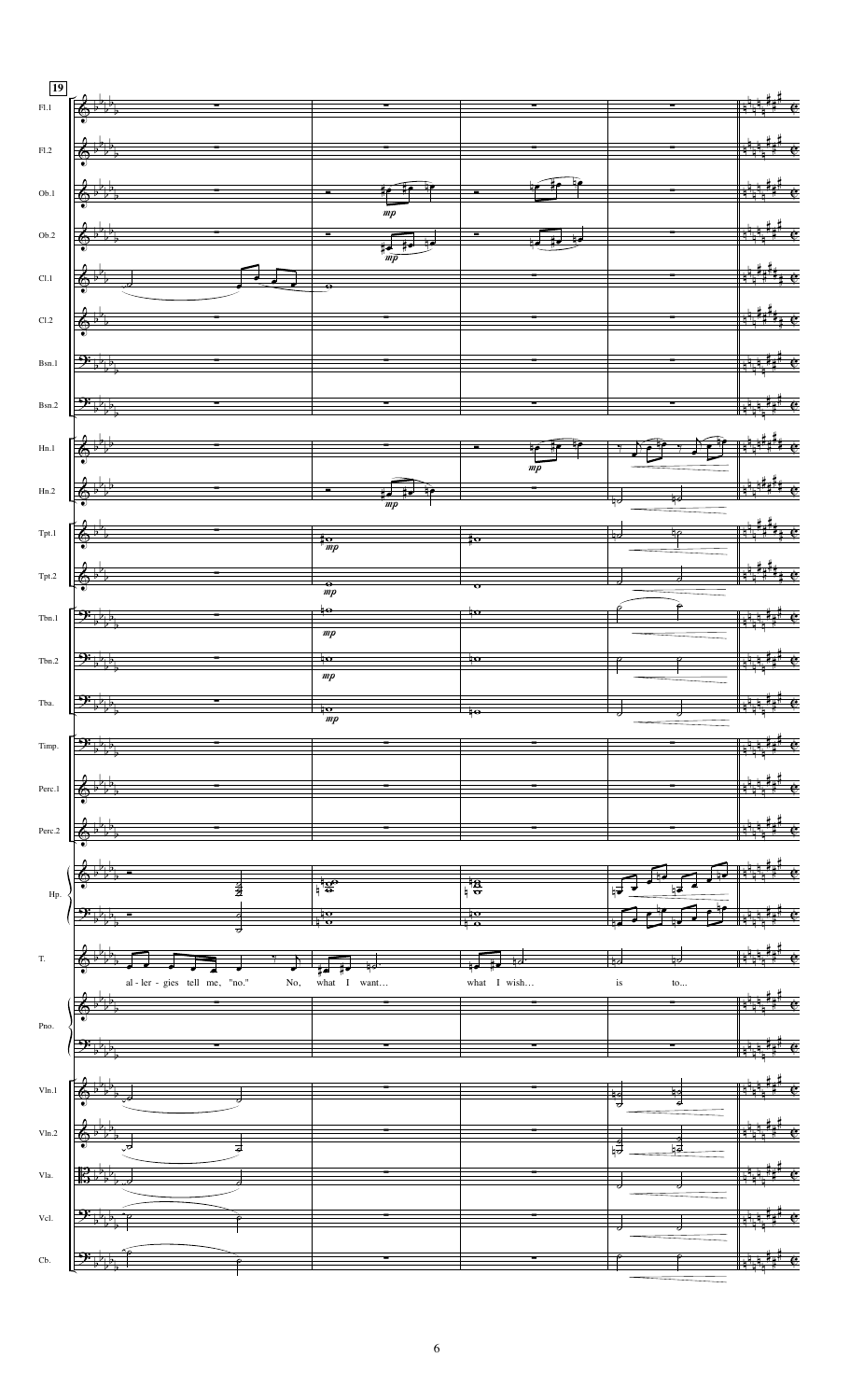

7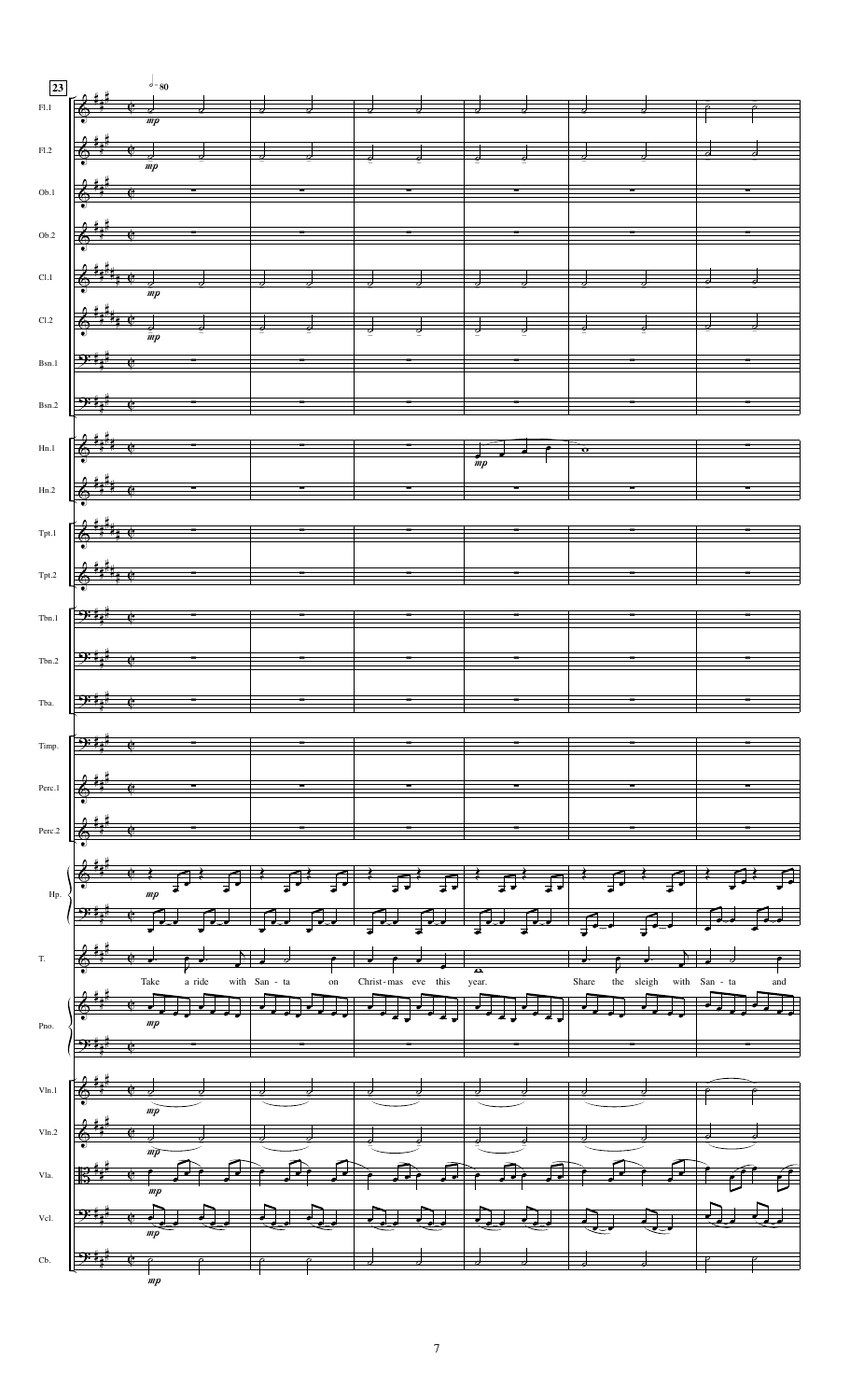| $\boxed{29}$   |                                                                                                                                                                                                                                                                                                                     |                |                                                                       |               |                               |               |
|----------------|---------------------------------------------------------------------------------------------------------------------------------------------------------------------------------------------------------------------------------------------------------------------------------------------------------------------|----------------|-----------------------------------------------------------------------|---------------|-------------------------------|---------------|
| F1.1           |                                                                                                                                                                                                                                                                                                                     |                |                                                                       |               |                               |               |
| F1.2           | $\begin{array}{c} \begin{array}{c} \begin{array}{c} \end{array} \\ \begin{array}{c} \end{array} \end{array}$                                                                                                                                                                                                        |                | $\frac{1}{2}$ $\frac{1}{2}$ $\frac{1}{2}$ $\frac{1}{2}$ $\frac{1}{2}$ |               |                               |               |
| Ob.1           | $e^{i\pi}$                                                                                                                                                                                                                                                                                                          |                |                                                                       |               |                               |               |
| Ob.2           | $\oint_{\mathcal{O}} \frac{t}{t} dt$                                                                                                                                                                                                                                                                                |                |                                                                       |               |                               |               |
| CL1            |                                                                                                                                                                                                                                                                                                                     |                |                                                                       |               |                               |               |
| Cl.2           |                                                                                                                                                                                                                                                                                                                     |                |                                                                       |               |                               |               |
| Bsn.1          |                                                                                                                                                                                                                                                                                                                     |                |                                                                       |               |                               | $\frac{1}{2}$ |
|                |                                                                                                                                                                                                                                                                                                                     |                |                                                                       |               |                               |               |
| Bsn.2          | 9:1                                                                                                                                                                                                                                                                                                                 |                | $\frac{1}{\sqrt{2}}$                                                  |               |                               |               |
| Hn.1           | $\frac{1}{2}$ $\frac{1}{2}$ $\frac{1}{2}$ $\frac{1}{2}$ $\frac{1}{2}$ $\frac{1}{2}$ $\frac{1}{2}$ $\frac{1}{2}$ $\frac{1}{2}$ $\frac{1}{2}$ $\frac{1}{2}$ $\frac{1}{2}$ $\frac{1}{2}$ $\frac{1}{2}$ $\frac{1}{2}$ $\frac{1}{2}$ $\frac{1}{2}$ $\frac{1}{2}$ $\frac{1}{2}$ $\frac{1}{2}$ $\frac{1}{2}$ $\frac{1}{2}$ |                |                                                                       |               |                               |               |
| Hn.2           | $\frac{2}{3}$ , $\frac{4}{3}$ , $\frac{4}{3}$ , $\frac{4}{3}$ , $\frac{4}{3}$ , $\frac{4}{3}$ , $\frac{4}{3}$ , $\frac{4}{3}$ , $\frac{4}{3}$ , $\frac{4}{3}$                                                                                                                                                       |                |                                                                       |               |                               |               |
| Tpt.1          | $\left  \left  \frac{\partial}{\partial y} + \frac{\partial}{\partial y} + \frac{\partial}{\partial z} \right  \right $                                                                                                                                                                                             |                |                                                                       |               |                               |               |
| Tpt.2          |                                                                                                                                                                                                                                                                                                                     |                |                                                                       |               |                               |               |
| Tbn.1          |                                                                                                                                                                                                                                                                                                                     |                |                                                                       |               |                               |               |
| Tbn.2          | 9:1                                                                                                                                                                                                                                                                                                                 |                |                                                                       |               |                               |               |
| Tba.           | $\big  \big]$ $\big $ $\big $ $\big $ $\big $ $\big $ $\big $ $\big $                                                                                                                                                                                                                                               |                |                                                                       |               |                               |               |
| Timp.          |                                                                                                                                                                                                                                                                                                                     |                |                                                                       |               |                               |               |
| Perc.1         |                                                                                                                                                                                                                                                                                                                     |                |                                                                       |               |                               |               |
|                | Perc. 2 $\frac{7}{10}$ $\frac{7}{10}$ $\frac{7}{10}$ $\frac{7}{10}$ $\frac{7}{10}$ $\frac{7}{10}$ $\frac{7}{10}$ $\frac{7}{10}$ $\frac{7}{10}$ $\frac{7}{10}$ $\frac{7}{10}$ $\frac{7}{10}$ $\frac{7}{10}$ $\frac{7}{10}$ $\frac{7}{10}$ $\frac{7}{10}$ $\frac{7}{10}$ $\frac{7}{10}$ $\frac{7}{10}$ $\frac{$       | $\blacksquare$ |                                                                       |               |                               |               |
|                |                                                                                                                                                                                                                                                                                                                     |                |                                                                       |               |                               |               |
|                |                                                                                                                                                                                                                                                                                                                     |                |                                                                       |               |                               |               |
| T.             |                                                                                                                                                                                                                                                                                                                     |                |                                                                       |               |                               |               |
|                | Referred Christ-mas cheer. A round the world with San - ta we'll                                                                                                                                                                                                                                                    |                |                                                                       | we'll         | ride through - out the night; |               |
| Pno.           | $\frac{1}{2}$ $\frac{1}{2}$ $\frac{1}{2}$ $\frac{1}{2}$ $\frac{1}{2}$ $\frac{1}{2}$ $\frac{1}{2}$ $\frac{1}{2}$ $\frac{1}{2}$ $\frac{1}{2}$ $\frac{1}{2}$ $\frac{1}{2}$ $\frac{1}{2}$ $\frac{1}{2}$ $\frac{1}{2}$ $\frac{1}{2}$ $\frac{1}{2}$ $\frac{1}{2}$ $\frac{1}{2}$ $\frac{1}{2}$ $\frac{1}{2}$ $\frac{1}{2}$ |                |                                                                       |               |                               |               |
|                |                                                                                                                                                                                                                                                                                                                     |                |                                                                       |               |                               |               |
| $_{\rm Vln.1}$ |                                                                                                                                                                                                                                                                                                                     |                |                                                                       | $\frac{1}{3}$ |                               |               |
| Vln.2          | $\frac{2}{3}$ $\frac{4}{3}$ $\frac{1}{2}$ $\frac{1}{2}$ $\frac{1}{2}$ $\frac{1}{2}$ $\frac{1}{2}$ $\frac{1}{2}$ $\frac{1}{2}$ $\frac{1}{2}$                                                                                                                                                                         |                |                                                                       |               |                               |               |
| $_{\rm Vla.}$  | $\mathbb{B}^{\frac{1}{2}}$ , $\widehat{D}$ , $\widehat{D}$ , $\widehat{D}$ , $\widehat{D}$ , $\widehat{D}$ , $\widehat{D}$ , $\widehat{D}$ , $\widehat{D}$ , $\widehat{D}$ , $\widehat{D}$ , $\widehat{D}$ , $\widehat{D}$                                                                                          |                |                                                                       |               |                               |               |
| $\rm{Vcl.}$    | $\left  \frac{9000}{2} \right $ , $\left  \frac{1}{2} \right $ , $\left  \frac{1}{2} \right $ , $\left  \frac{1}{2} \right $ , $\left  \frac{1}{2} \right $ , $\left  \frac{1}{2} \right $ , $\left  \frac{1}{2} \right $                                                                                           |                |                                                                       |               |                               |               |
|                | $9:$ $\frac{4}{9}$ $\frac{4}{9}$ $\frac{4}{9}$ $\frac{4}{9}$ $\frac{4}{9}$                                                                                                                                                                                                                                          |                |                                                                       |               |                               |               |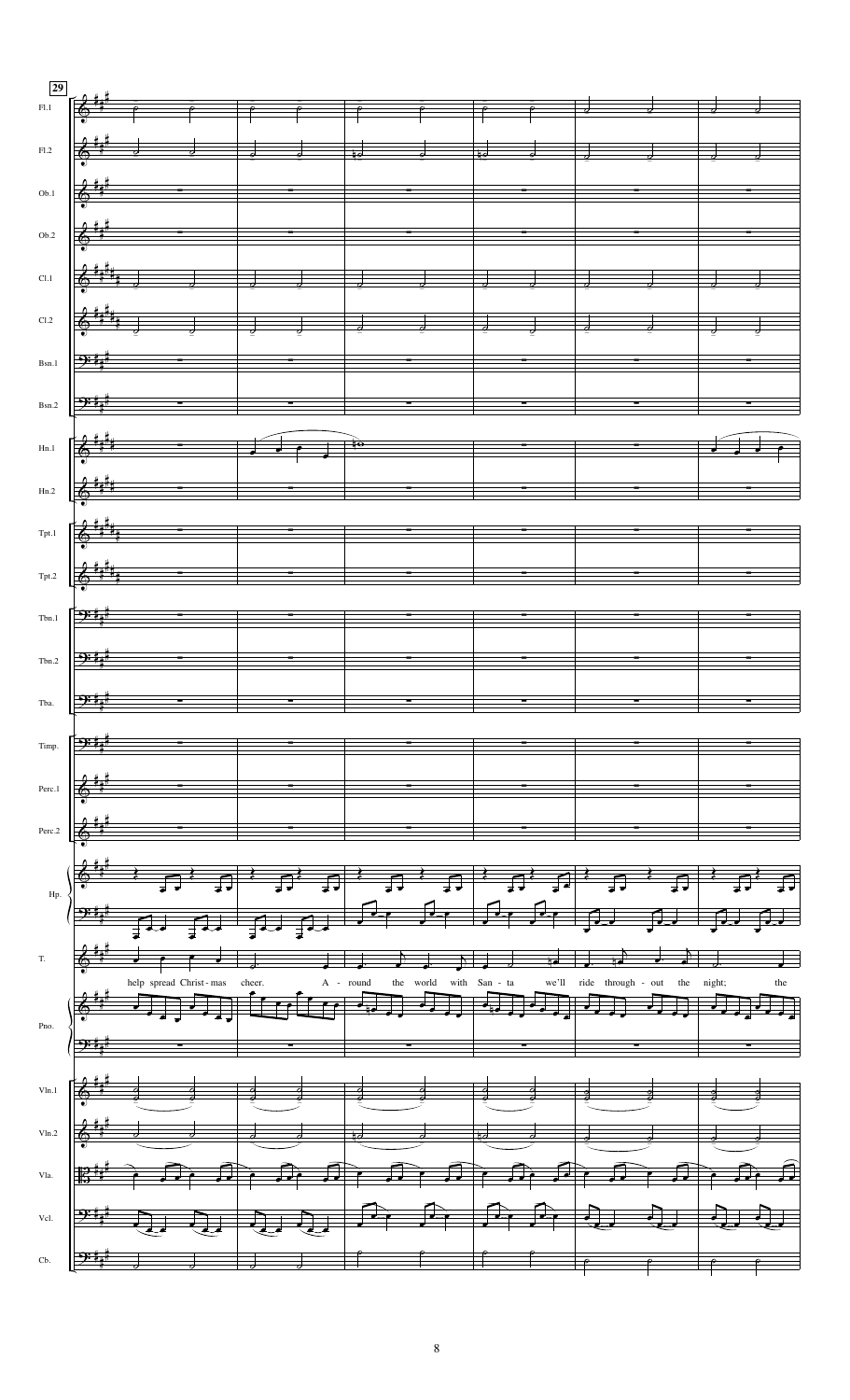| 35                     |                                                                                                                               |                                                                                                                                                                                                                                                                                                                                                                                                                                               |                                           |                          |                                                                                                                                                                                                                                                                                                                                                                                                                                                                                                                                                                                   |                |                          |
|------------------------|-------------------------------------------------------------------------------------------------------------------------------|-----------------------------------------------------------------------------------------------------------------------------------------------------------------------------------------------------------------------------------------------------------------------------------------------------------------------------------------------------------------------------------------------------------------------------------------------|-------------------------------------------|--------------------------|-----------------------------------------------------------------------------------------------------------------------------------------------------------------------------------------------------------------------------------------------------------------------------------------------------------------------------------------------------------------------------------------------------------------------------------------------------------------------------------------------------------------------------------------------------------------------------------|----------------|--------------------------|
| F1.1                   | $\overline{\phi}$                                                                                                             | $\overline{\phantom{a}}$                                                                                                                                                                                                                                                                                                                                                                                                                      |                                           |                          | ╙┪╠┖                                                                                                                                                                                                                                                                                                                                                                                                                                                                                                                                                                              |                |                          |
|                        |                                                                                                                               |                                                                                                                                                                                                                                                                                                                                                                                                                                               |                                           |                          | $\overline{\mathit{mf}}$                                                                                                                                                                                                                                                                                                                                                                                                                                                                                                                                                          |                |                          |
| $\rm{F}l.2$            | $\overline{\phantom{a}}$                                                                                                      | $\overline{\phantom{a}}$<br>$\frac{1}{2}$                                                                                                                                                                                                                                                                                                                                                                                                     | $\overline{\phantom{a}}$                  |                          | <u>Ҹ┧</u>                                                                                                                                                                                                                                                                                                                                                                                                                                                                                                                                                                         |                |                          |
|                        |                                                                                                                               |                                                                                                                                                                                                                                                                                                                                                                                                                                               |                                           |                          | m f                                                                                                                                                                                                                                                                                                                                                                                                                                                                                                                                                                               |                |                          |
| Ob.1                   |                                                                                                                               | $\overline{\phantom{a}}$                                                                                                                                                                                                                                                                                                                                                                                                                      | $\blacksquare$                            |                          |                                                                                                                                                                                                                                                                                                                                                                                                                                                                                                                                                                                   |                | $\overline{\mathcal{C}}$ |
|                        |                                                                                                                               |                                                                                                                                                                                                                                                                                                                                                                                                                                               |                                           |                          | $\overline{mf}$                                                                                                                                                                                                                                                                                                                                                                                                                                                                                                                                                                   |                |                          |
| Ob.2                   |                                                                                                                               |                                                                                                                                                                                                                                                                                                                                                                                                                                               |                                           | $\blacksquare$           | 甀                                                                                                                                                                                                                                                                                                                                                                                                                                                                                                                                                                                 |                |                          |
|                        |                                                                                                                               |                                                                                                                                                                                                                                                                                                                                                                                                                                               |                                           |                          |                                                                                                                                                                                                                                                                                                                                                                                                                                                                                                                                                                                   |                |                          |
|                        |                                                                                                                               |                                                                                                                                                                                                                                                                                                                                                                                                                                               |                                           | $\mathit{mf}$            |                                                                                                                                                                                                                                                                                                                                                                                                                                                                                                                                                                                   |                |                          |
| Cl.1                   | $\overline{\phantom{a}}$                                                                                                      | 妻<br>$\overline{\phantom{a}}$<br>$\frac{1}{10}$                                                                                                                                                                                                                                                                                                                                                                                               | $\frac{1}{2}$                             | $\overline{\phantom{a}}$ | $\begin{array}{c}\n\hline\n\equiv\cr\n\text{mf}\n\end{array}$                                                                                                                                                                                                                                                                                                                                                                                                                                                                                                                     | $\mathfrak{p}$ | $\bullet$                |
|                        |                                                                                                                               |                                                                                                                                                                                                                                                                                                                                                                                                                                               |                                           |                          |                                                                                                                                                                                                                                                                                                                                                                                                                                                                                                                                                                                   |                |                          |
| $\rm Cl.2$             |                                                                                                                               | $\frac{1}{2}$<br>$\frac{1}{\frac{1}{2}}$                                                                                                                                                                                                                                                                                                                                                                                                      |                                           | $\frac{1}{4}$            | ╎ <sup>Ⴉ</sup> ╻╹╻╻                                                                                                                                                                                                                                                                                                                                                                                                                                                                                                                                                               |                |                          |
|                        |                                                                                                                               |                                                                                                                                                                                                                                                                                                                                                                                                                                               |                                           |                          |                                                                                                                                                                                                                                                                                                                                                                                                                                                                                                                                                                                   |                |                          |
| Bsn.1                  | 2:1                                                                                                                           |                                                                                                                                                                                                                                                                                                                                                                                                                                               |                                           |                          | ┺╅┡┦                                                                                                                                                                                                                                                                                                                                                                                                                                                                                                                                                                              |                |                          |
|                        |                                                                                                                               |                                                                                                                                                                                                                                                                                                                                                                                                                                               |                                           |                          | m f                                                                                                                                                                                                                                                                                                                                                                                                                                                                                                                                                                               |                |                          |
| $_{\rm Bsn.2}$         |                                                                                                                               |                                                                                                                                                                                                                                                                                                                                                                                                                                               |                                           |                          | ┺╅┺╒                                                                                                                                                                                                                                                                                                                                                                                                                                                                                                                                                                              |                |                          |
|                        |                                                                                                                               |                                                                                                                                                                                                                                                                                                                                                                                                                                               |                                           |                          | m f                                                                                                                                                                                                                                                                                                                                                                                                                                                                                                                                                                               |                |                          |
| Hn.1                   | $\frac{1}{\alpha}$                                                                                                            |                                                                                                                                                                                                                                                                                                                                                                                                                                               | $\frac{1}{\sqrt{2}}$                      |                          | <del>╖╙┪╙</del> ╈                                                                                                                                                                                                                                                                                                                                                                                                                                                                                                                                                                 |                |                          |
|                        |                                                                                                                               |                                                                                                                                                                                                                                                                                                                                                                                                                                               |                                           | $\frac{1}{\frac{1}{m}f}$ |                                                                                                                                                                                                                                                                                                                                                                                                                                                                                                                                                                                   |                |                          |
| Hn.2                   |                                                                                                                               |                                                                                                                                                                                                                                                                                                                                                                                                                                               |                                           | $\overline{\phantom{a}}$ |                                                                                                                                                                                                                                                                                                                                                                                                                                                                                                                                                                                   |                |                          |
|                        |                                                                                                                               |                                                                                                                                                                                                                                                                                                                                                                                                                                               |                                           | m f                      |                                                                                                                                                                                                                                                                                                                                                                                                                                                                                                                                                                                   |                |                          |
|                        |                                                                                                                               |                                                                                                                                                                                                                                                                                                                                                                                                                                               | $\overline{\phantom{a}}$                  |                          |                                                                                                                                                                                                                                                                                                                                                                                                                                                                                                                                                                                   |                |                          |
| Tpt.1                  |                                                                                                                               | $\overline{\phantom{a}}$ , $\overline{\phantom{a}}$ , $\overline{\phantom{a}}$ , $\overline{\phantom{a}}$ , $\overline{\phantom{a}}$ , $\overline{\phantom{a}}$ , $\overline{\phantom{a}}$ , $\overline{\phantom{a}}$ , $\overline{\phantom{a}}$ , $\overline{\phantom{a}}$ , $\overline{\phantom{a}}$ , $\overline{\phantom{a}}$ , $\overline{\phantom{a}}$ , $\overline{\phantom{a}}$ , $\overline{\phantom{a}}$ , $\overline{\phantom{a}}$ |                                           |                          | m f                                                                                                                                                                                                                                                                                                                                                                                                                                                                                                                                                                               |                |                          |
|                        |                                                                                                                               |                                                                                                                                                                                                                                                                                                                                                                                                                                               |                                           |                          |                                                                                                                                                                                                                                                                                                                                                                                                                                                                                                                                                                                   |                |                          |
| $\operatorname{Tpt.2}$ |                                                                                                                               |                                                                                                                                                                                                                                                                                                                                                                                                                                               |                                           |                          | <u>Ҹ┰</u> Ҹ <sub>Ѭ</sub>                                                                                                                                                                                                                                                                                                                                                                                                                                                                                                                                                          |                |                          |
|                        |                                                                                                                               |                                                                                                                                                                                                                                                                                                                                                                                                                                               |                                           |                          | $\bar{m}f$                                                                                                                                                                                                                                                                                                                                                                                                                                                                                                                                                                        |                |                          |
| $\mathrm{Tbn.1}$       |                                                                                                                               |                                                                                                                                                                                                                                                                                                                                                                                                                                               |                                           |                          | ┺╅╬┙                                                                                                                                                                                                                                                                                                                                                                                                                                                                                                                                                                              |                |                          |
|                        |                                                                                                                               |                                                                                                                                                                                                                                                                                                                                                                                                                                               |                                           |                          | $\overline{mf}$                                                                                                                                                                                                                                                                                                                                                                                                                                                                                                                                                                   |                |                          |
| Tbn.2                  | 9:1                                                                                                                           |                                                                                                                                                                                                                                                                                                                                                                                                                                               |                                           |                          | $\frac{1}{4}$                                                                                                                                                                                                                                                                                                                                                                                                                                                                                                                                                                     |                |                          |
|                        |                                                                                                                               |                                                                                                                                                                                                                                                                                                                                                                                                                                               |                                           |                          |                                                                                                                                                                                                                                                                                                                                                                                                                                                                                                                                                                                   |                |                          |
| Tba.                   | $\mathbf{P}$                                                                                                                  |                                                                                                                                                                                                                                                                                                                                                                                                                                               |                                           |                          | ╟┇╻╙╻╘╷                                                                                                                                                                                                                                                                                                                                                                                                                                                                                                                                                                           |                |                          |
|                        |                                                                                                                               |                                                                                                                                                                                                                                                                                                                                                                                                                                               |                                           |                          |                                                                                                                                                                                                                                                                                                                                                                                                                                                                                                                                                                                   |                |                          |
| Timp.                  |                                                                                                                               |                                                                                                                                                                                                                                                                                                                                                                                                                                               |                                           |                          |                                                                                                                                                                                                                                                                                                                                                                                                                                                                                                                                                                                   |                |                          |
|                        |                                                                                                                               |                                                                                                                                                                                                                                                                                                                                                                                                                                               |                                           |                          |                                                                                                                                                                                                                                                                                                                                                                                                                                                                                                                                                                                   |                |                          |
| $\mbox{Perc.1}$        |                                                                                                                               |                                                                                                                                                                                                                                                                                                                                                                                                                                               |                                           |                          | Dr. Set                                                                                                                                                                                                                                                                                                                                                                                                                                                                                                                                                                           |                |                          |
|                        |                                                                                                                               |                                                                                                                                                                                                                                                                                                                                                                                                                                               |                                           |                          |                                                                                                                                                                                                                                                                                                                                                                                                                                                                                                                                                                                   |                |                          |
|                        |                                                                                                                               |                                                                                                                                                                                                                                                                                                                                                                                                                                               |                                           |                          |                                                                                                                                                                                                                                                                                                                                                                                                                                                                                                                                                                                   |                |                          |
| $\mbox{Perc.2}$        |                                                                                                                               |                                                                                                                                                                                                                                                                                                                                                                                                                                               |                                           |                          |                                                                                                                                                                                                                                                                                                                                                                                                                                                                                                                                                                                   |                |                          |
|                        |                                                                                                                               |                                                                                                                                                                                                                                                                                                                                                                                                                                               |                                           |                          |                                                                                                                                                                                                                                                                                                                                                                                                                                                                                                                                                                                   |                |                          |
|                        |                                                                                                                               |                                                                                                                                                                                                                                                                                                                                                                                                                                               |                                           |                          | $\begin{array}{c}\n\overline{\begin{array}{c}\n\overline{\begin{array}{c}\n\overline{\begin{array}{c}\n\overline{\begin{array}{c}\n\overline{\begin{array}{c}\n\overline{\begin{array}{c}\n\overline{\begin{array}{c}\n\overline{\begin{array}{c}\n\overline{\begin{array}{c}\n\overline{\begin{array}{c}\n\overline{\begin{array}{c}\n\overline{\begin{array}{c}\n\overline{\begin{array}{c}\n\overline{\begin{array}{c}\n\overline{\begin{array}{c}\n\overline{\begin{array}{c}\n\overline{\begin{array}{c}\n\overline{\begin{array}{c}\n\overline{\begin{array}{c}\n\overline$ |                |                          |
| Hp.                    |                                                                                                                               |                                                                                                                                                                                                                                                                                                                                                                                                                                               |                                           |                          |                                                                                                                                                                                                                                                                                                                                                                                                                                                                                                                                                                                   |                |                          |
|                        | 9:41                                                                                                                          |                                                                                                                                                                                                                                                                                                                                                                                                                                               |                                           |                          |                                                                                                                                                                                                                                                                                                                                                                                                                                                                                                                                                                                   |                |                          |
|                        |                                                                                                                               |                                                                                                                                                                                                                                                                                                                                                                                                                                               |                                           |                          | ļσ                                                                                                                                                                                                                                                                                                                                                                                                                                                                                                                                                                                |                |                          |
| $\mathbf T.$           | $\frac{1}{\epsilon}$ $\frac{1}{\epsilon}$ $\frac{1}{\epsilon}$ $\frac{1}{\epsilon}$ $\frac{1}{\epsilon}$ $\frac{1}{\epsilon}$ | $\equiv$ $\frac{1}{\sqrt{2}}$                                                                                                                                                                                                                                                                                                                                                                                                                 | $\frac{1}{2}$ $\frac{1}{2}$ $\frac{1}{2}$ |                          |                                                                                                                                                                                                                                                                                                                                                                                                                                                                                                                                                                                   |                |                          |
|                        | rein - deer, me                                                                                                               | and San - ta,                                                                                                                                                                                                                                                                                                                                                                                                                                 | the morn - ing light.<br>un - til         | $I$ have                 | $ne -$                                                                                                                                                                                                                                                                                                                                                                                                                                                                                                                                                                            | ver want - ed  | $a - ny - thing$         |
|                        |                                                                                                                               |                                                                                                                                                                                                                                                                                                                                                                                                                                               |                                           |                          |                                                                                                                                                                                                                                                                                                                                                                                                                                                                                                                                                                                   |                |                          |
| Pno.                   |                                                                                                                               |                                                                                                                                                                                                                                                                                                                                                                                                                                               |                                           |                          |                                                                                                                                                                                                                                                                                                                                                                                                                                                                                                                                                                                   |                |                          |
|                        | <u>ு:</u>                                                                                                                     |                                                                                                                                                                                                                                                                                                                                                                                                                                               |                                           |                          |                                                                                                                                                                                                                                                                                                                                                                                                                                                                                                                                                                                   |                |                          |
|                        |                                                                                                                               |                                                                                                                                                                                                                                                                                                                                                                                                                                               |                                           |                          |                                                                                                                                                                                                                                                                                                                                                                                                                                                                                                                                                                                   |                |                          |
|                        |                                                                                                                               |                                                                                                                                                                                                                                                                                                                                                                                                                                               |                                           |                          |                                                                                                                                                                                                                                                                                                                                                                                                                                                                                                                                                                                   |                |                          |
| $_{\rm Vln.1}$         |                                                                                                                               | $\Box$                                                                                                                                                                                                                                                                                                                                                                                                                                        |                                           |                          | m <sub>f</sub>                                                                                                                                                                                                                                                                                                                                                                                                                                                                                                                                                                    |                |                          |
|                        |                                                                                                                               |                                                                                                                                                                                                                                                                                                                                                                                                                                               |                                           |                          |                                                                                                                                                                                                                                                                                                                                                                                                                                                                                                                                                                                   |                |                          |
| Vln.2                  |                                                                                                                               |                                                                                                                                                                                                                                                                                                                                                                                                                                               |                                           |                          | ♭o                                                                                                                                                                                                                                                                                                                                                                                                                                                                                                                                                                                |                | →ο                       |
|                        |                                                                                                                               |                                                                                                                                                                                                                                                                                                                                                                                                                                               |                                           |                          | m f                                                                                                                                                                                                                                                                                                                                                                                                                                                                                                                                                                               |                |                          |
|                        |                                                                                                                               | $\sqrt{2}$                                                                                                                                                                                                                                                                                                                                                                                                                                    | $\sqrt{2}$                                | $\bigoplus$              | $\frac{\mathbf{a}_1\mathbf{b}_2}{\mathbf{b}_1\mathbf{b}_2}$<br>$\frac{\overline{}}{\frac{\Theta}{m f}}$                                                                                                                                                                                                                                                                                                                                                                                                                                                                           |                | $\bullet$                |
| Vla.                   |                                                                                                                               |                                                                                                                                                                                                                                                                                                                                                                                                                                               |                                           |                          |                                                                                                                                                                                                                                                                                                                                                                                                                                                                                                                                                                                   |                |                          |
|                        |                                                                                                                               |                                                                                                                                                                                                                                                                                                                                                                                                                                               |                                           |                          |                                                                                                                                                                                                                                                                                                                                                                                                                                                                                                                                                                                   |                |                          |
| Vcl.                   |                                                                                                                               |                                                                                                                                                                                                                                                                                                                                                                                                                                               |                                           |                          |                                                                                                                                                                                                                                                                                                                                                                                                                                                                                                                                                                                   |                |                          |
|                        |                                                                                                                               |                                                                                                                                                                                                                                                                                                                                                                                                                                               |                                           | $\frac{1}{2}$            | $\frac{1}{2}$<br>тj                                                                                                                                                                                                                                                                                                                                                                                                                                                                                                                                                               |                |                          |
| Cb                     |                                                                                                                               |                                                                                                                                                                                                                                                                                                                                                                                                                                               |                                           |                          | ╟┡╻╄╷╞<br>╟╵╙┩╞┚ <sub>┟</sub>                                                                                                                                                                                                                                                                                                                                                                                                                                                                                                                                                     |                |                          |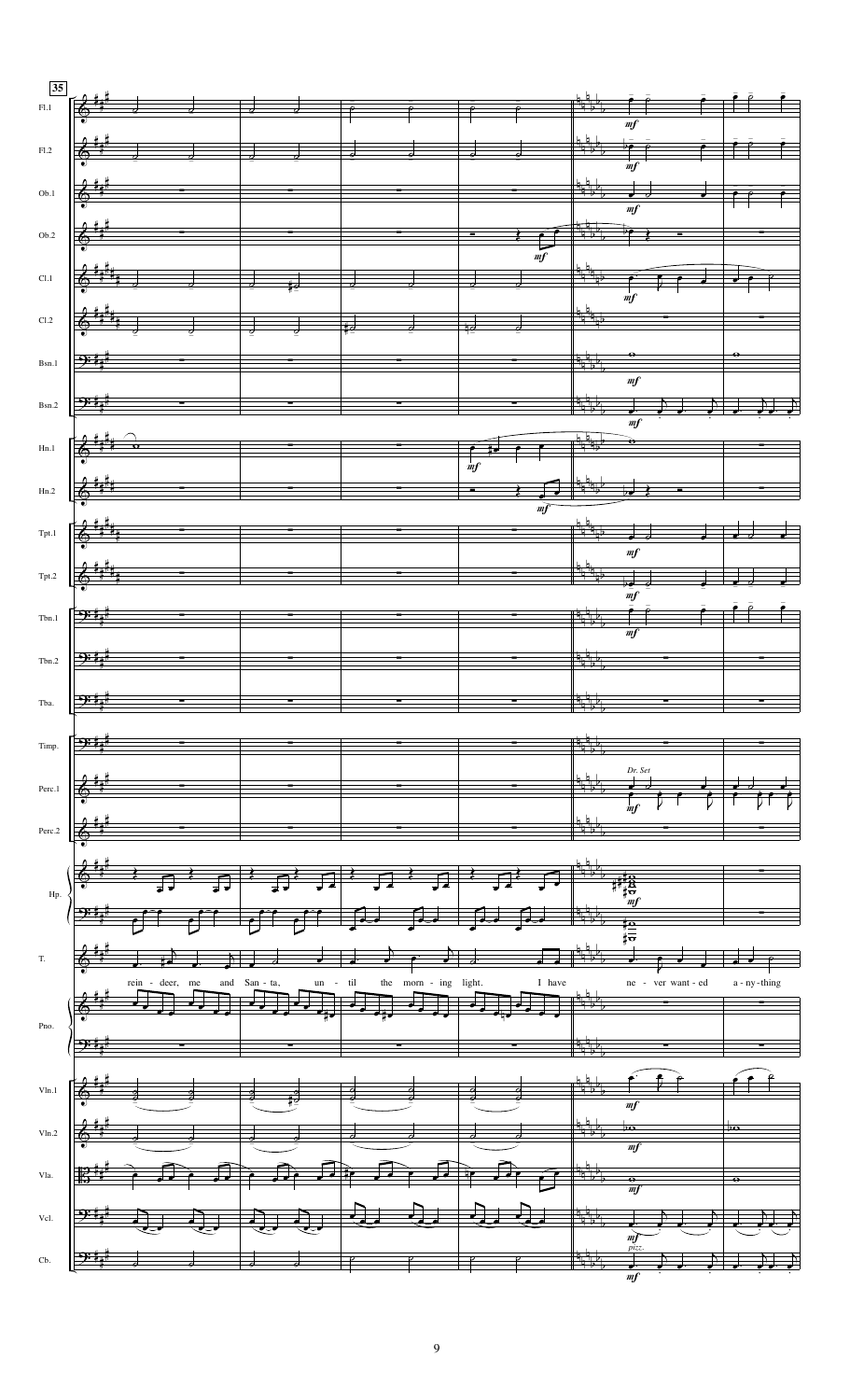| F1.2                   |                                           |               |              |                    |                        |                                                                                                                                                                                                                                                                                                                                                                                                                                                                   | ⋕                                  |
|------------------------|-------------------------------------------|---------------|--------------|--------------------|------------------------|-------------------------------------------------------------------------------------------------------------------------------------------------------------------------------------------------------------------------------------------------------------------------------------------------------------------------------------------------------------------------------------------------------------------------------------------------------------------|------------------------------------|
| Ob.1                   |                                           |               |              |                    |                        |                                                                                                                                                                                                                                                                                                                                                                                                                                                                   | $\frac{1}{4}$                      |
|                        |                                           |               |              |                    |                        |                                                                                                                                                                                                                                                                                                                                                                                                                                                                   |                                    |
| Ob.2                   |                                           |               |              |                    |                        | $\begin{picture}(180,10) \put(0,0){\vector(1,0){100}} \put(15,0){\vector(1,0){100}} \put(15,0){\vector(1,0){100}} \put(15,0){\vector(1,0){100}} \put(15,0){\vector(1,0){100}} \put(15,0){\vector(1,0){100}} \put(15,0){\vector(1,0){100}} \put(15,0){\vector(1,0){100}} \put(15,0){\vector(1,0){100}} \put(15,0){\vector(1,0){100}} \put(15,0){\vector(1,0){100}}$                                                                                                | $\frac{1}{4}$                      |
| Cl.1                   |                                           |               |              |                    |                        |                                                                                                                                                                                                                                                                                                                                                                                                                                                                   | $\frac{1}{4}$                      |
| Cl.2                   |                                           |               |              |                    |                        |                                                                                                                                                                                                                                                                                                                                                                                                                                                                   | $\frac{1}{4}$                      |
| Bsn.1                  |                                           |               |              |                    |                        |                                                                                                                                                                                                                                                                                                                                                                                                                                                                   | $\frac{1}{4}$                      |
|                        |                                           |               |              |                    |                        | $Bsn.2$ $\left[\frac{O+1}{100}\right]$                                                                                                                                                                                                                                                                                                                                                                                                                            |                                    |
|                        |                                           |               |              |                    |                        |                                                                                                                                                                                                                                                                                                                                                                                                                                                                   |                                    |
| $_{\text{Hn.1}}$       |                                           |               |              |                    |                        | $\begin{array}{ c c c c c }\hline \left\langle \left\langle \Phi\right\rangle ^{b} & \multicolumn{2}{c }{\Phi} & \multicolumn{2}{c }{\Phi} & \multicolumn{2}{c }{\Phi} & \multicolumn{2}{c }{\Phi} & \multicolumn{2}{c }{\Phi} & \multicolumn{2}{c }{\Phi} & \multicolumn{2}{c }{\Phi} & \multicolumn{2}{c }{\Phi} & \multicolumn{2}{c }{\Phi} & \multicolumn{2}{c }{\Phi} & \multicolumn{2}{c }{\Phi} & \multicolumn{2}{c }{\Phi} & \multicolumn{2}{c }{\Phi} &$ | $\frac{1}{4}$                      |
|                        |                                           |               |              |                    |                        | $Hn.2$ $\downarrow$ $\downarrow$ $\downarrow$ $\downarrow$ $\downarrow$ $\downarrow$ $\downarrow$ $\downarrow$                                                                                                                                                                                                                                                                                                                                                    |                                    |
|                        |                                           |               |              |                    |                        |                                                                                                                                                                                                                                                                                                                                                                                                                                                                   |                                    |
|                        |                                           |               |              |                    |                        |                                                                                                                                                                                                                                                                                                                                                                                                                                                                   |                                    |
| $\operatorname{Tpt.2}$ |                                           | $\frac{1}{2}$ |              |                    |                        | $\begin{array}{ c c c c c }\hline \text{\textcolor{red}{\bullet}} & \text{\textcolor{red}{\bullet}} & \text{\textcolor{red}{\bullet}} \\ \hline \text{\textcolor{red}{\bullet}} & \text{\textcolor{red}{\bullet}} & \text{\textcolor{red}{\bullet}} & \text{\textcolor{red}{\bullet}} \\ \hline \end{array}$                                                                                                                                                      |                                    |
| Tbn.1                  | $\mathcal{P}_{\mathcal{F}_{\mathcal{F}}}$ |               |              |                    |                        |                                                                                                                                                                                                                                                                                                                                                                                                                                                                   | $\overline{\mathbb{H}}$            |
| $_{\rm Tbn.2}$         |                                           |               |              |                    |                        |                                                                                                                                                                                                                                                                                                                                                                                                                                                                   | 彗                                  |
|                        |                                           |               |              |                    | $\widehat{\mathbb{C}}$ |                                                                                                                                                                                                                                                                                                                                                                                                                                                                   | $\widehat{\phantom{a}}$<br>$\perp$ |
| Tba.                   |                                           |               |              |                    |                        |                                                                                                                                                                                                                                                                                                                                                                                                                                                                   |                                    |
| Timp.                  |                                           |               |              |                    |                        |                                                                                                                                                                                                                                                                                                                                                                                                                                                                   | $\frac{1}{4}$                      |
|                        |                                           |               |              |                    |                        |                                                                                                                                                                                                                                                                                                                                                                                                                                                                   | Sus. Cymb.<br>G                    |
| Perc.1                 |                                           |               |              |                    |                        |                                                                                                                                                                                                                                                                                                                                                                                                                                                                   | $\frac{1}{4}$                      |
| Perc.2                 |                                           |               |              |                    |                        |                                                                                                                                                                                                                                                                                                                                                                                                                                                                   |                                    |
|                        |                                           |               |              |                    |                        |                                                                                                                                                                                                                                                                                                                                                                                                                                                                   | $\frac{1}{4}$                      |
| Hp.                    |                                           |               |              |                    |                        |                                                                                                                                                                                                                                                                                                                                                                                                                                                                   |                                    |
|                        |                                           |               |              |                    |                        |                                                                                                                                                                                                                                                                                                                                                                                                                                                                   |                                    |
| T.                     | quite                                     | this much,    | know.<br>Oh, | I wish that<br>how | this could<br>-1<br>be | wish you'd make<br>it                                                                                                                                                                                                                                                                                                                                                                                                                                             | SO.                                |
|                        |                                           |               |              |                    |                        |                                                                                                                                                                                                                                                                                                                                                                                                                                                                   |                                    |
| Pno.                   |                                           |               |              |                    |                        |                                                                                                                                                                                                                                                                                                                                                                                                                                                                   | Ğ,                                 |
|                        |                                           |               |              |                    | ⌒                      |                                                                                                                                                                                                                                                                                                                                                                                                                                                                   |                                    |
| Vln.1                  |                                           |               |              |                    |                        | –≽⊷                                                                                                                                                                                                                                                                                                                                                                                                                                                               | $\mathbb{H}^4$                     |
| Vln.2                  |                                           |               |              |                    |                        |                                                                                                                                                                                                                                                                                                                                                                                                                                                                   | $\frac{4}{4}$                      |
| Vla.                   |                                           |               |              |                    |                        | $\mathsf{p}\mathbf{o}$                                                                                                                                                                                                                                                                                                                                                                                                                                            | $\frac{1}{4}$                      |
|                        |                                           |               |              |                    |                        |                                                                                                                                                                                                                                                                                                                                                                                                                                                                   |                                    |
| Vcl.                   |                                           |               |              |                    |                        |                                                                                                                                                                                                                                                                                                                                                                                                                                                                   | $\frac{4}{4}$<br>⊧⊖                |
| Cb.                    |                                           |               |              |                    |                        | arco                                                                                                                                                                                                                                                                                                                                                                                                                                                              | ⌒                                  |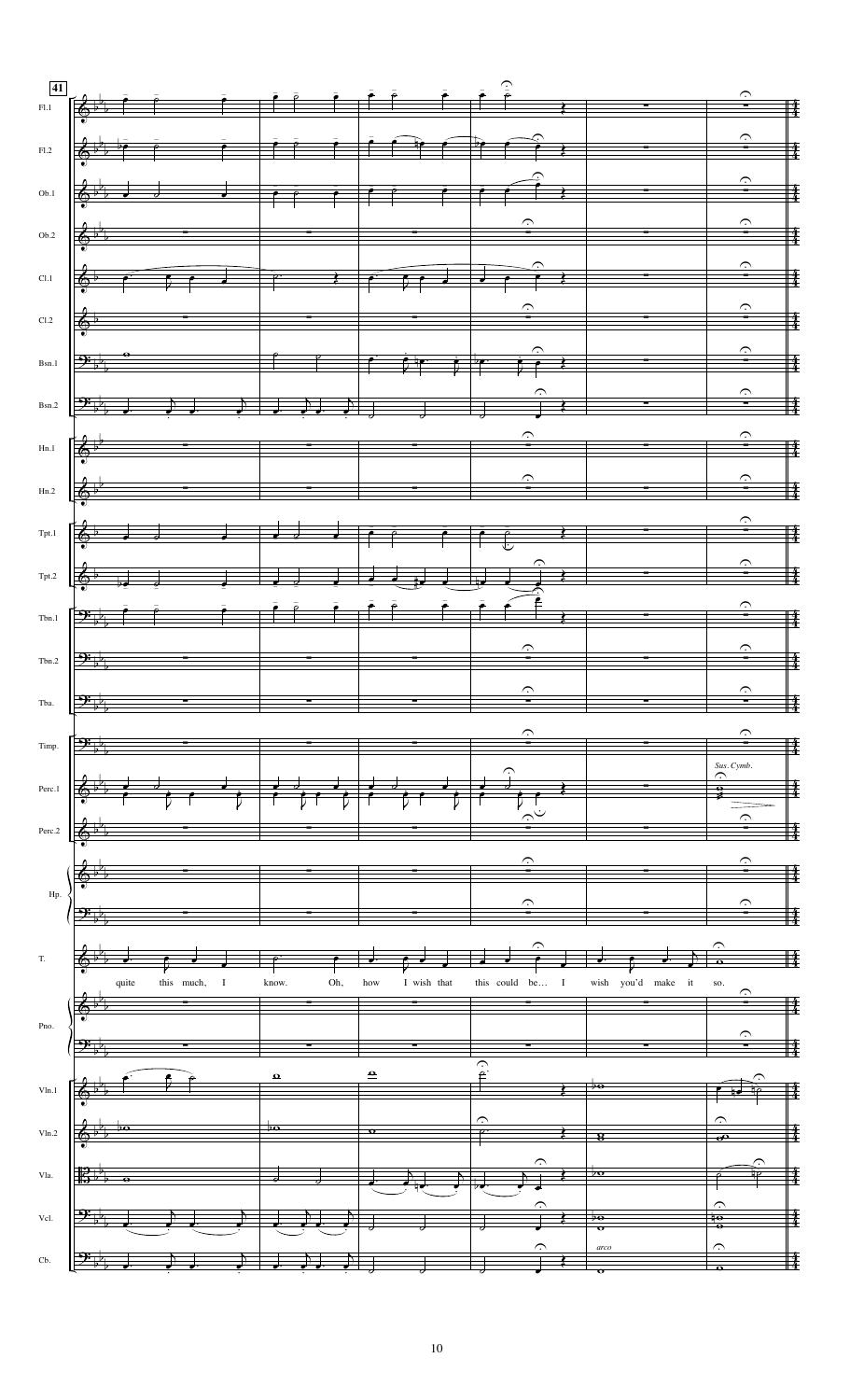| 47                      |                                           |                                                                                                                                                                                                                                                                                                                     |                      |                        |        |                                                                                                                                                                                                                                                                                                                                                                                                                                                                                                           |
|-------------------------|-------------------------------------------|---------------------------------------------------------------------------------------------------------------------------------------------------------------------------------------------------------------------------------------------------------------------------------------------------------------------|----------------------|------------------------|--------|-----------------------------------------------------------------------------------------------------------------------------------------------------------------------------------------------------------------------------------------------------------------------------------------------------------------------------------------------------------------------------------------------------------------------------------------------------------------------------------------------------------|
| $\rm{F}l.1$             |                                           | $\overline{\mathbf{o}}$                                                                                                                                                                                                                                                                                             | $\Box$               |                        | $\Box$ | $\frac{b_{\perp}}{b_{\perp}}$                                                                                                                                                                                                                                                                                                                                                                                                                                                                             |
|                         |                                           |                                                                                                                                                                                                                                                                                                                     |                      |                        |        |                                                                                                                                                                                                                                                                                                                                                                                                                                                                                                           |
|                         |                                           |                                                                                                                                                                                                                                                                                                                     |                      |                        |        |                                                                                                                                                                                                                                                                                                                                                                                                                                                                                                           |
| F1.2                    |                                           |                                                                                                                                                                                                                                                                                                                     |                      |                        |        | $\frac{1}{\left\lvert \frac{1}{\left\lvert \frac{1}{\left\lvert \frac{1}{\left\lvert \frac{1}{\left\lvert \frac{1}{\left\lvert \frac{1}{\left\lvert \frac{1}{\left\lvert \frac{1}{\left\lvert \frac{1}{\left\lvert \frac{1}{\left\lvert \frac{1}{\left\lvert \frac{1}{\left\lvert \frac{1}{\left\lvert \frac{1}{\left\lvert \frac{1}{\left\lvert \frac{1}{\left\lvert \frac{1}{\left\lvert \frac{1}{\left\lvert \frac{1}{\left\lvert \frac{1}{\left\lvert \frac{1}{\left\lvert$                           |
|                         |                                           |                                                                                                                                                                                                                                                                                                                     |                      |                        |        |                                                                                                                                                                                                                                                                                                                                                                                                                                                                                                           |
|                         |                                           | Ξ                                                                                                                                                                                                                                                                                                                   |                      |                        |        | $\frac{1}{\frac{1}{1-\frac{1}{1-\frac{1}{1-\frac{1}{1-\frac{1}{1-\frac{1}{1-\frac{1}{1-\frac{1}{1-\frac{1}{1-\frac{1}{1-\frac{1}{1-\frac{1}{1-\frac{1}{1-\frac{1}{1-\frac{1}{1-\frac{1}{1-\frac{1}{1-\frac{1}{1-\frac{1}{1-\frac{1}{1-\frac{1}{1-\frac{1}{1-\frac{1}{1-\frac{1}{1-\frac{1}{1-\frac{1}{1-\frac{1}{1-\frac{1}{1-\frac{1}{1-\frac{1}{1-\frac{1}{1-\frac{1}{1-\frac{1}{1-\frac{1}{1-\frac{1}{1-\frac{1}{$                                                                                     |
| Ob.1                    |                                           |                                                                                                                                                                                                                                                                                                                     |                      |                        |        |                                                                                                                                                                                                                                                                                                                                                                                                                                                                                                           |
|                         |                                           |                                                                                                                                                                                                                                                                                                                     |                      |                        |        |                                                                                                                                                                                                                                                                                                                                                                                                                                                                                                           |
| Ob.2                    | $\phi_{\mathbb{P}^p}$                     | $\blacksquare$                                                                                                                                                                                                                                                                                                      | Ξ                    |                        |        | $\frac{1}{ p }\frac{1}{ p }$                                                                                                                                                                                                                                                                                                                                                                                                                                                                              |
|                         |                                           |                                                                                                                                                                                                                                                                                                                     |                      |                        |        |                                                                                                                                                                                                                                                                                                                                                                                                                                                                                                           |
|                         |                                           |                                                                                                                                                                                                                                                                                                                     |                      |                        |        |                                                                                                                                                                                                                                                                                                                                                                                                                                                                                                           |
| Cl.1                    | $\phi^{\flat}$                            |                                                                                                                                                                                                                                                                                                                     |                      | π                      | Ξ      | $\frac{1}{2}$                                                                                                                                                                                                                                                                                                                                                                                                                                                                                             |
|                         |                                           |                                                                                                                                                                                                                                                                                                                     |                      |                        |        |                                                                                                                                                                                                                                                                                                                                                                                                                                                                                                           |
|                         |                                           |                                                                                                                                                                                                                                                                                                                     |                      |                        |        |                                                                                                                                                                                                                                                                                                                                                                                                                                                                                                           |
| Cl.2                    | 牵                                         |                                                                                                                                                                                                                                                                                                                     |                      |                        |        | $\frac{1}{\left\vert \frac{1}{\left\vert \frac{1}{\left\vert \frac{1}{\left\vert \frac{1}{\left\vert \frac{1}{\left\vert \frac{1}{\left\vert \frac{1}{\left\vert \frac{1}{\left\vert \frac{1}{\left\vert \frac{1}{\left\vert \frac{1}{\left\vert \frac{1}{\left\vert \frac{1}{\left\vert \frac{1}{\left\vert \frac{1}{\left\vert \frac{1}{\left\vert \frac{1}{\left\vert \frac{1}{\left\vert \frac{1}{\left\vert \frac{1}{\left\vert \frac{1}{\left\vert \frac{1}{\left\vert \frac{1}{\left\vert \frac{1$ |
|                         |                                           |                                                                                                                                                                                                                                                                                                                     |                      |                        |        |                                                                                                                                                                                                                                                                                                                                                                                                                                                                                                           |
|                         |                                           |                                                                                                                                                                                                                                                                                                                     |                      |                        |        |                                                                                                                                                                                                                                                                                                                                                                                                                                                                                                           |
| Bsn.1                   | $\mathbf{9}$                              |                                                                                                                                                                                                                                                                                                                     |                      |                        |        | $\frac{1}{\left \mathbf{p}\right  \left \mathbf{p}\right }$                                                                                                                                                                                                                                                                                                                                                                                                                                               |
|                         |                                           |                                                                                                                                                                                                                                                                                                                     |                      |                        |        |                                                                                                                                                                                                                                                                                                                                                                                                                                                                                                           |
|                         |                                           |                                                                                                                                                                                                                                                                                                                     |                      |                        |        |                                                                                                                                                                                                                                                                                                                                                                                                                                                                                                           |
| Bsn.2                   | $\mathcal{P}_{\mathcal{P}_{\mathcal{P}}}$ |                                                                                                                                                                                                                                                                                                                     |                      |                        |        | $\frac{1}{\frac{1}{1+\frac{1}{2}}\frac{1}{1+\frac{1}{2}}\frac{1}{1+\frac{1}{2}}\cdots}}$                                                                                                                                                                                                                                                                                                                                                                                                                  |
|                         |                                           |                                                                                                                                                                                                                                                                                                                     |                      |                        |        |                                                                                                                                                                                                                                                                                                                                                                                                                                                                                                           |
|                         |                                           |                                                                                                                                                                                                                                                                                                                     |                      |                        |        | $\mathbb{P}^{\flat}$                                                                                                                                                                                                                                                                                                                                                                                                                                                                                      |
| Hn.1                    |                                           |                                                                                                                                                                                                                                                                                                                     |                      |                        |        |                                                                                                                                                                                                                                                                                                                                                                                                                                                                                                           |
|                         |                                           |                                                                                                                                                                                                                                                                                                                     |                      |                        |        |                                                                                                                                                                                                                                                                                                                                                                                                                                                                                                           |
| Hn.2                    | $\frac{2}{6}$                             |                                                                                                                                                                                                                                                                                                                     |                      |                        |        | $\mathbb{F}^{\flat}$                                                                                                                                                                                                                                                                                                                                                                                                                                                                                      |
|                         |                                           |                                                                                                                                                                                                                                                                                                                     |                      |                        |        |                                                                                                                                                                                                                                                                                                                                                                                                                                                                                                           |
|                         |                                           |                                                                                                                                                                                                                                                                                                                     |                      |                        |        |                                                                                                                                                                                                                                                                                                                                                                                                                                                                                                           |
| $_\mathrm{Tpt.1}$       |                                           |                                                                                                                                                                                                                                                                                                                     |                      |                        |        | $\mathbb{P}^{\flat}$                                                                                                                                                                                                                                                                                                                                                                                                                                                                                      |
|                         |                                           |                                                                                                                                                                                                                                                                                                                     |                      |                        |        |                                                                                                                                                                                                                                                                                                                                                                                                                                                                                                           |
|                         |                                           |                                                                                                                                                                                                                                                                                                                     |                      |                        |        |                                                                                                                                                                                                                                                                                                                                                                                                                                                                                                           |
| Tpt.2                   |                                           | $\overline{\phantom{a}}$                                                                                                                                                                                                                                                                                            |                      |                        |        | $\mathbb{P}$                                                                                                                                                                                                                                                                                                                                                                                                                                                                                              |
|                         |                                           |                                                                                                                                                                                                                                                                                                                     |                      |                        |        |                                                                                                                                                                                                                                                                                                                                                                                                                                                                                                           |
|                         |                                           |                                                                                                                                                                                                                                                                                                                     |                      |                        |        |                                                                                                                                                                                                                                                                                                                                                                                                                                                                                                           |
| $\mbox{\sc Tbn.1}$      |                                           |                                                                                                                                                                                                                                                                                                                     |                      |                        |        | $\frac{1}{\sqrt{\frac{1}{2}}\cdot\frac{1}{\sqrt{2}}\cdot\frac{1}{\sqrt{2}}\cdot\frac{1}{\sqrt{2}}\cdot\frac{1}{\sqrt{2}}\cdot\frac{1}{\sqrt{2}}\cdot\frac{1}{\sqrt{2}}\cdot\frac{1}{\sqrt{2}}\cdot\frac{1}{\sqrt{2}}\cdot\frac{1}{\sqrt{2}}\cdot\frac{1}{\sqrt{2}}\cdot\frac{1}{\sqrt{2}}\cdot\frac{1}{\sqrt{2}}\cdot\frac{1}{\sqrt{2}}\cdot\frac{1}{\sqrt{2}}\cdot\frac{1}{\sqrt{2}}\cdot\frac{1}{\sqrt{2}}\cdot\frac{1}{\sqrt{2}}\cdot$                                                                 |
|                         |                                           |                                                                                                                                                                                                                                                                                                                     |                      |                        |        |                                                                                                                                                                                                                                                                                                                                                                                                                                                                                                           |
|                         |                                           |                                                                                                                                                                                                                                                                                                                     |                      |                        |        |                                                                                                                                                                                                                                                                                                                                                                                                                                                                                                           |
| Tbn.2                   |                                           |                                                                                                                                                                                                                                                                                                                     |                      |                        |        | $\frac{1}{\sqrt{2}}$                                                                                                                                                                                                                                                                                                                                                                                                                                                                                      |
|                         |                                           |                                                                                                                                                                                                                                                                                                                     |                      |                        |        |                                                                                                                                                                                                                                                                                                                                                                                                                                                                                                           |
|                         |                                           |                                                                                                                                                                                                                                                                                                                     |                      |                        |        |                                                                                                                                                                                                                                                                                                                                                                                                                                                                                                           |
| $\mathop{\text{Tba}}$ . |                                           | $\frac{1}{2}$ $\frac{1}{2}$ $\frac{1}{4}$ $\frac{1}{2}$ $\frac{1}{2}$ $\frac{1}{2}$ $\frac{1}{2}$ $\frac{1}{2}$ $\frac{1}{2}$ $\frac{1}{2}$ $\frac{1}{2}$ $\frac{1}{2}$ $\frac{1}{2}$ $\frac{1}{2}$ $\frac{1}{2}$ $\frac{1}{2}$ $\frac{1}{2}$ $\frac{1}{2}$ $\frac{1}{2}$ $\frac{1}{2}$ $\frac{1}{2}$ $\frac{1}{2}$ | Ξ                    | Ξ                      | Ξ      | $\frac{1}{12}$                                                                                                                                                                                                                                                                                                                                                                                                                                                                                            |
|                         |                                           |                                                                                                                                                                                                                                                                                                                     |                      |                        |        |                                                                                                                                                                                                                                                                                                                                                                                                                                                                                                           |
|                         |                                           |                                                                                                                                                                                                                                                                                                                     |                      |                        |        |                                                                                                                                                                                                                                                                                                                                                                                                                                                                                                           |
| Timp.                   |                                           |                                                                                                                                                                                                                                                                                                                     |                      |                        |        | $\left \frac{b}{b}\right _p$                                                                                                                                                                                                                                                                                                                                                                                                                                                                              |
|                         |                                           |                                                                                                                                                                                                                                                                                                                     |                      |                        |        |                                                                                                                                                                                                                                                                                                                                                                                                                                                                                                           |
| Perc.1                  |                                           |                                                                                                                                                                                                                                                                                                                     |                      |                        |        | $\overrightarrow{b}$                                                                                                                                                                                                                                                                                                                                                                                                                                                                                      |
|                         |                                           |                                                                                                                                                                                                                                                                                                                     |                      |                        |        |                                                                                                                                                                                                                                                                                                                                                                                                                                                                                                           |
|                         |                                           |                                                                                                                                                                                                                                                                                                                     |                      |                        |        |                                                                                                                                                                                                                                                                                                                                                                                                                                                                                                           |
| Perc.2                  |                                           |                                                                                                                                                                                                                                                                                                                     |                      |                        |        | $\mathbb{P}\mathbb{P}_p$                                                                                                                                                                                                                                                                                                                                                                                                                                                                                  |
|                         |                                           |                                                                                                                                                                                                                                                                                                                     |                      |                        |        |                                                                                                                                                                                                                                                                                                                                                                                                                                                                                                           |
|                         |                                           |                                                                                                                                                                                                                                                                                                                     |                      |                        |        |                                                                                                                                                                                                                                                                                                                                                                                                                                                                                                           |
|                         |                                           |                                                                                                                                                                                                                                                                                                                     |                      |                        | -      | $\mathbb{D}^{\flat}$                                                                                                                                                                                                                                                                                                                                                                                                                                                                                      |
| Hp.                     |                                           | $\overline{\mathbf{a}}$                                                                                                                                                                                                                                                                                             |                      | $\frac{1}{3}$          | ट्ठ    |                                                                                                                                                                                                                                                                                                                                                                                                                                                                                                           |
|                         |                                           | $\boldsymbol{p}$                                                                                                                                                                                                                                                                                                    |                      |                        |        |                                                                                                                                                                                                                                                                                                                                                                                                                                                                                                           |
|                         |                                           | $\bullet$<br>$\bullet$                                                                                                                                                                                                                                                                                              |                      | $\bullet$<br>$\bullet$ |        | $\frac{1}{2}$                                                                                                                                                                                                                                                                                                                                                                                                                                                                                             |
|                         |                                           |                                                                                                                                                                                                                                                                                                                     |                      |                        |        |                                                                                                                                                                                                                                                                                                                                                                                                                                                                                                           |
|                         |                                           |                                                                                                                                                                                                                                                                                                                     |                      |                        |        | $\mathbb{P}^+$                                                                                                                                                                                                                                                                                                                                                                                                                                                                                            |
| $\mathbf{T}.$           |                                           |                                                                                                                                                                                                                                                                                                                     |                      |                        |        |                                                                                                                                                                                                                                                                                                                                                                                                                                                                                                           |
|                         |                                           | Neck-lac-es and rings and stuff I cer-tain-ly don't need; And make-up I can't e-ven touch, as Dad-dy once loud-ly de-creed.                                                                                                                                                                                         |                      |                        |        |                                                                                                                                                                                                                                                                                                                                                                                                                                                                                                           |
|                         |                                           |                                                                                                                                                                                                                                                                                                                     |                      |                        |        |                                                                                                                                                                                                                                                                                                                                                                                                                                                                                                           |
|                         |                                           |                                                                                                                                                                                                                                                                                                                     |                      |                        |        | $\mathbb{P}^{\flat}$                                                                                                                                                                                                                                                                                                                                                                                                                                                                                      |
| Pno.                    |                                           |                                                                                                                                                                                                                                                                                                                     |                      |                        |        |                                                                                                                                                                                                                                                                                                                                                                                                                                                                                                           |
|                         |                                           |                                                                                                                                                                                                                                                                                                                     |                      |                        |        |                                                                                                                                                                                                                                                                                                                                                                                                                                                                                                           |
|                         |                                           |                                                                                                                                                                                                                                                                                                                     |                      |                        |        | $\mathbb{P}_{\mathbb{P}_{\mathbb{P}}}$                                                                                                                                                                                                                                                                                                                                                                                                                                                                    |
|                         |                                           |                                                                                                                                                                                                                                                                                                                     |                      |                        |        |                                                                                                                                                                                                                                                                                                                                                                                                                                                                                                           |
| Vln.1                   |                                           |                                                                                                                                                                                                                                                                                                                     |                      |                        |        | $\mathbb{P}^{\flat}$                                                                                                                                                                                                                                                                                                                                                                                                                                                                                      |
|                         |                                           | $\boldsymbol{p}$                                                                                                                                                                                                                                                                                                    | $\mathbf{o}$         | $\mathbf{o}$           |        |                                                                                                                                                                                                                                                                                                                                                                                                                                                                                                           |
|                         |                                           |                                                                                                                                                                                                                                                                                                                     |                      |                        |        |                                                                                                                                                                                                                                                                                                                                                                                                                                                                                                           |
| Vln.2                   |                                           |                                                                                                                                                                                                                                                                                                                     |                      |                        |        | $\mathbb{F}_p$                                                                                                                                                                                                                                                                                                                                                                                                                                                                                            |
|                         |                                           | $\overline{\bullet}$                                                                                                                                                                                                                                                                                                | $\overline{\bullet}$ | $\overline{\bullet}$   |        |                                                                                                                                                                                                                                                                                                                                                                                                                                                                                                           |
|                         |                                           | $\boldsymbol{p}$                                                                                                                                                                                                                                                                                                    |                      |                        |        |                                                                                                                                                                                                                                                                                                                                                                                                                                                                                                           |
| Vla.                    |                                           | $\bullet$                                                                                                                                                                                                                                                                                                           | $\bullet$            | $\bullet$              |        | 西                                                                                                                                                                                                                                                                                                                                                                                                                                                                                                         |
|                         |                                           | $\boldsymbol{p}$                                                                                                                                                                                                                                                                                                    |                      |                        |        |                                                                                                                                                                                                                                                                                                                                                                                                                                                                                                           |
|                         |                                           |                                                                                                                                                                                                                                                                                                                     |                      |                        |        |                                                                                                                                                                                                                                                                                                                                                                                                                                                                                                           |
| Vcl.                    | ார                                        | $\bullet$                                                                                                                                                                                                                                                                                                           | $\overline{\bullet}$ | $\bullet$              |        | $\mathbb{P}_{\mathbb{P}_{\mathbb{B}}}$                                                                                                                                                                                                                                                                                                                                                                                                                                                                    |
|                         |                                           | $\boldsymbol{p}$                                                                                                                                                                                                                                                                                                    |                      |                        |        |                                                                                                                                                                                                                                                                                                                                                                                                                                                                                                           |
|                         |                                           | $\mathbf{o}$                                                                                                                                                                                                                                                                                                        | $\mathbf{o}$         | $\mathbf{o}$           | —ρ     |                                                                                                                                                                                                                                                                                                                                                                                                                                                                                                           |
| Cb.                     |                                           |                                                                                                                                                                                                                                                                                                                     |                      |                        |        | $\mathbb{P}\mathbb{F}$                                                                                                                                                                                                                                                                                                                                                                                                                                                                                    |
|                         |                                           | $\overline{p}$                                                                                                                                                                                                                                                                                                      |                      |                        |        |                                                                                                                                                                                                                                                                                                                                                                                                                                                                                                           |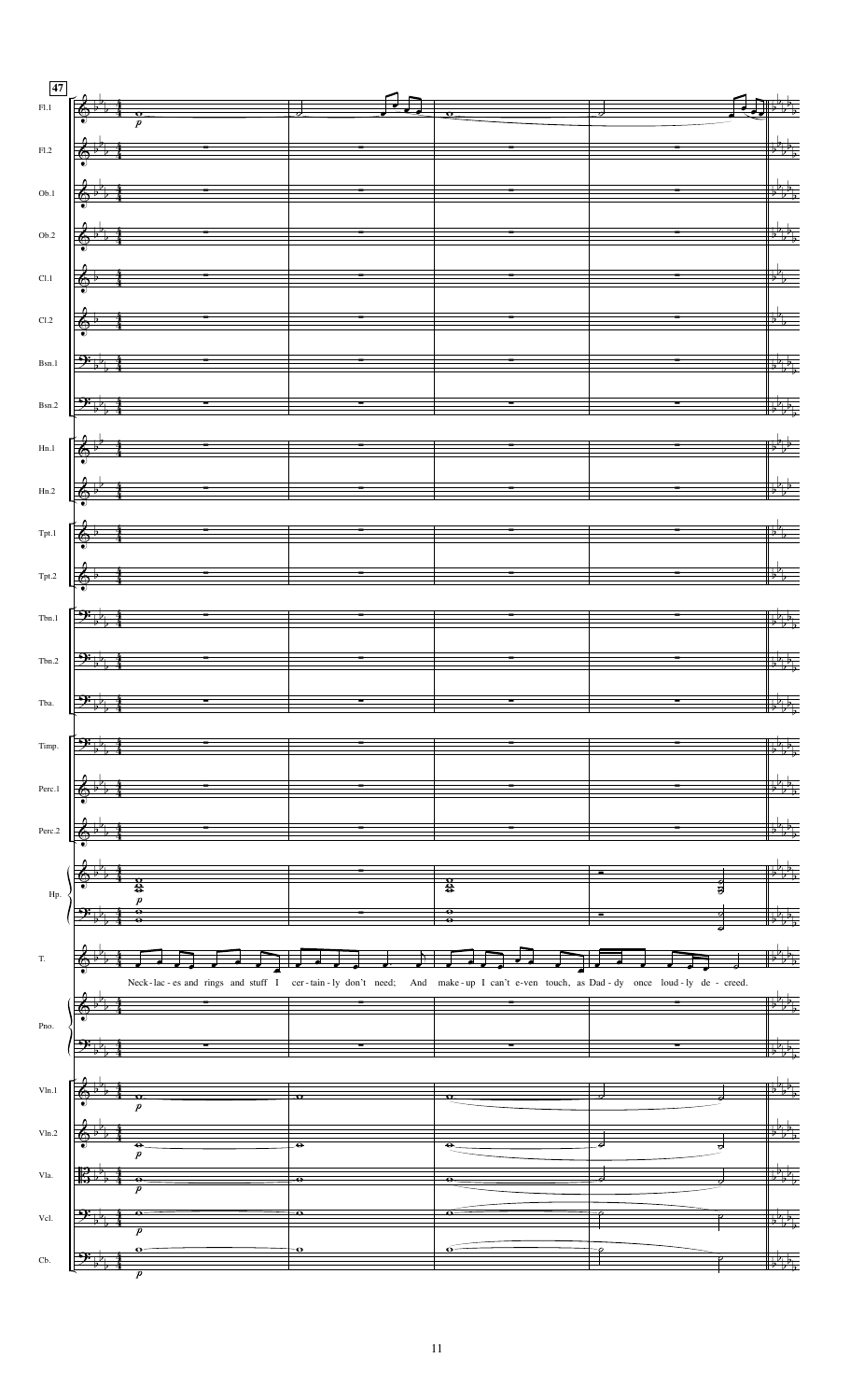| $\boxed{51}$                      |                                            |                                   |   |                                             |
|-----------------------------------|--------------------------------------------|-----------------------------------|---|---------------------------------------------|
| $\rm{F}l.1$                       | $\frac{1}{2}$                              |                                   |   |                                             |
|                                   |                                            |                                   |   |                                             |
|                                   |                                            |                                   |   |                                             |
|                                   |                                            |                                   |   |                                             |
| F1.2                              |                                            |                                   |   |                                             |
|                                   |                                            |                                   |   |                                             |
|                                   |                                            |                                   |   |                                             |
|                                   |                                            |                                   |   |                                             |
| Ob.1                              | $\delta$                                   |                                   |   |                                             |
|                                   |                                            |                                   |   |                                             |
|                                   |                                            |                                   |   |                                             |
|                                   |                                            |                                   |   |                                             |
| Ob.2                              |                                            |                                   |   |                                             |
|                                   |                                            |                                   |   |                                             |
|                                   |                                            |                                   |   |                                             |
| Cl.1                              | 6                                          |                                   |   |                                             |
|                                   | $\frac{\overline{\mathbf{p}}}{p}$          |                                   |   | $\mathbf o$                                 |
|                                   |                                            |                                   |   |                                             |
|                                   |                                            |                                   |   |                                             |
| $\rm Cl.2$                        | 参                                          |                                   |   |                                             |
|                                   |                                            |                                   |   |                                             |
|                                   |                                            |                                   |   |                                             |
|                                   |                                            |                                   |   |                                             |
| $_{\rm Bsn.1}$                    | $9 -$                                      |                                   |   |                                             |
|                                   |                                            |                                   |   |                                             |
|                                   |                                            |                                   |   |                                             |
|                                   |                                            |                                   |   |                                             |
| $_{\rm Bsn.2}$                    | $\mathcal{P}$ ) $_{\pm}$                   |                                   |   |                                             |
|                                   |                                            |                                   |   |                                             |
|                                   |                                            |                                   |   |                                             |
| Hn.1                              |                                            |                                   |   |                                             |
|                                   |                                            |                                   |   |                                             |
|                                   | $\bullet$                                  |                                   |   |                                             |
|                                   |                                            |                                   |   |                                             |
| Hn.2                              |                                            |                                   |   |                                             |
|                                   |                                            |                                   |   |                                             |
|                                   |                                            |                                   |   |                                             |
|                                   |                                            |                                   |   |                                             |
| Tpt.1                             |                                            |                                   |   |                                             |
|                                   |                                            |                                   |   |                                             |
|                                   |                                            |                                   |   |                                             |
|                                   |                                            |                                   |   |                                             |
| Tpt.2                             |                                            |                                   |   |                                             |
|                                   |                                            |                                   |   |                                             |
|                                   |                                            |                                   |   |                                             |
|                                   |                                            |                                   |   |                                             |
| Tbn.1                             | $\mathcal{F}_{\mathcal{V}}$                |                                   |   |                                             |
|                                   |                                            |                                   |   |                                             |
|                                   |                                            |                                   |   |                                             |
| $_{\rm Tbn.2}$                    | $\mathcal{F} \mathbb{P}_{\mathcal{V}}$     |                                   |   |                                             |
|                                   |                                            |                                   |   |                                             |
|                                   |                                            |                                   |   |                                             |
|                                   |                                            |                                   |   |                                             |
| $_{\rm Tba.}$                     | $\mathcal{P}$<br>Έ                         | ш                                 |   | ▬                                           |
|                                   |                                            |                                   |   |                                             |
|                                   |                                            |                                   |   |                                             |
|                                   |                                            |                                   |   |                                             |
| Timp.                             | $2\frac{1}{2}$                             |                                   |   |                                             |
|                                   |                                            |                                   |   |                                             |
|                                   |                                            |                                   |   |                                             |
|                                   |                                            |                                   |   |                                             |
| $\mbox{Perc.1}$                   |                                            |                                   |   |                                             |
|                                   |                                            |                                   |   |                                             |
|                                   |                                            |                                   |   |                                             |
| Perc.2                            |                                            |                                   |   | т                                           |
|                                   |                                            |                                   |   |                                             |
|                                   |                                            |                                   |   |                                             |
|                                   |                                            |                                   |   |                                             |
|                                   |                                            |                                   |   |                                             |
|                                   | Ģ<br>$\frac{1}{8}$                         |                                   |   | $\frac{1}{8}$                               |
| Hp.                               |                                            |                                   |   |                                             |
|                                   |                                            |                                   |   |                                             |
|                                   | $9:+$<br>$\frac{\mathbf{o}}{\mathbf{o}}$   |                                   |   | $\circ$<br>$\overline{\mathbf{o}}$          |
|                                   |                                            |                                   |   |                                             |
|                                   |                                            |                                   |   |                                             |
|                                   |                                            |                                   |   |                                             |
| $\mathbf{T}.$                     |                                            | $\overline{\phantom{a}}$<br>$\pm$ | ⇛ |                                             |
|                                   | All my friends want tick - ets to the<br>∙ |                                   |   |                                             |
|                                   |                                            | lat - est boy band show,          |   | but that just does - n't in - terest me. By |
|                                   |                                            |                                   |   |                                             |
|                                   |                                            |                                   |   |                                             |
| Pno.                              |                                            |                                   |   |                                             |
|                                   |                                            |                                   |   |                                             |
|                                   | $\mathbf{9}$                               |                                   |   |                                             |
|                                   |                                            |                                   |   |                                             |
|                                   |                                            |                                   |   |                                             |
|                                   |                                            |                                   |   |                                             |
| $_{\rm Vln.1}$                    |                                            |                                   |   |                                             |
|                                   |                                            | $\overline{\bullet}$              |   | $\bullet$                                   |
|                                   |                                            |                                   |   |                                             |
|                                   |                                            |                                   |   |                                             |
| Vln.2                             |                                            |                                   |   |                                             |
|                                   | $\sigma$                                   | $\overline{\sigma}$               |   | $\sigma$                                    |
|                                   |                                            |                                   |   |                                             |
|                                   |                                            |                                   |   |                                             |
| $\ensuremath{\text{Vla}}\xspace.$ |                                            | $\overline{\mathbf{o}}$           |   | $\mathbf{o}$                                |
|                                   |                                            |                                   |   |                                             |
|                                   |                                            |                                   |   |                                             |
| $\mbox{Vcl.}$                     | $\mathbf{o}$                               | $\alpha$                          |   | $\mathbf{o}$                                |
|                                   | $\mathcal{F}_{\mathbb{P}^+}$               |                                   |   |                                             |
|                                   |                                            |                                   |   |                                             |
|                                   |                                            |                                   |   |                                             |
|                                   |                                            |                                   |   |                                             |
| Cb.                               | $\mathbf{\mathcal{P}}$                     | $\bullet$                         |   | $\bullet$                                   |

Ē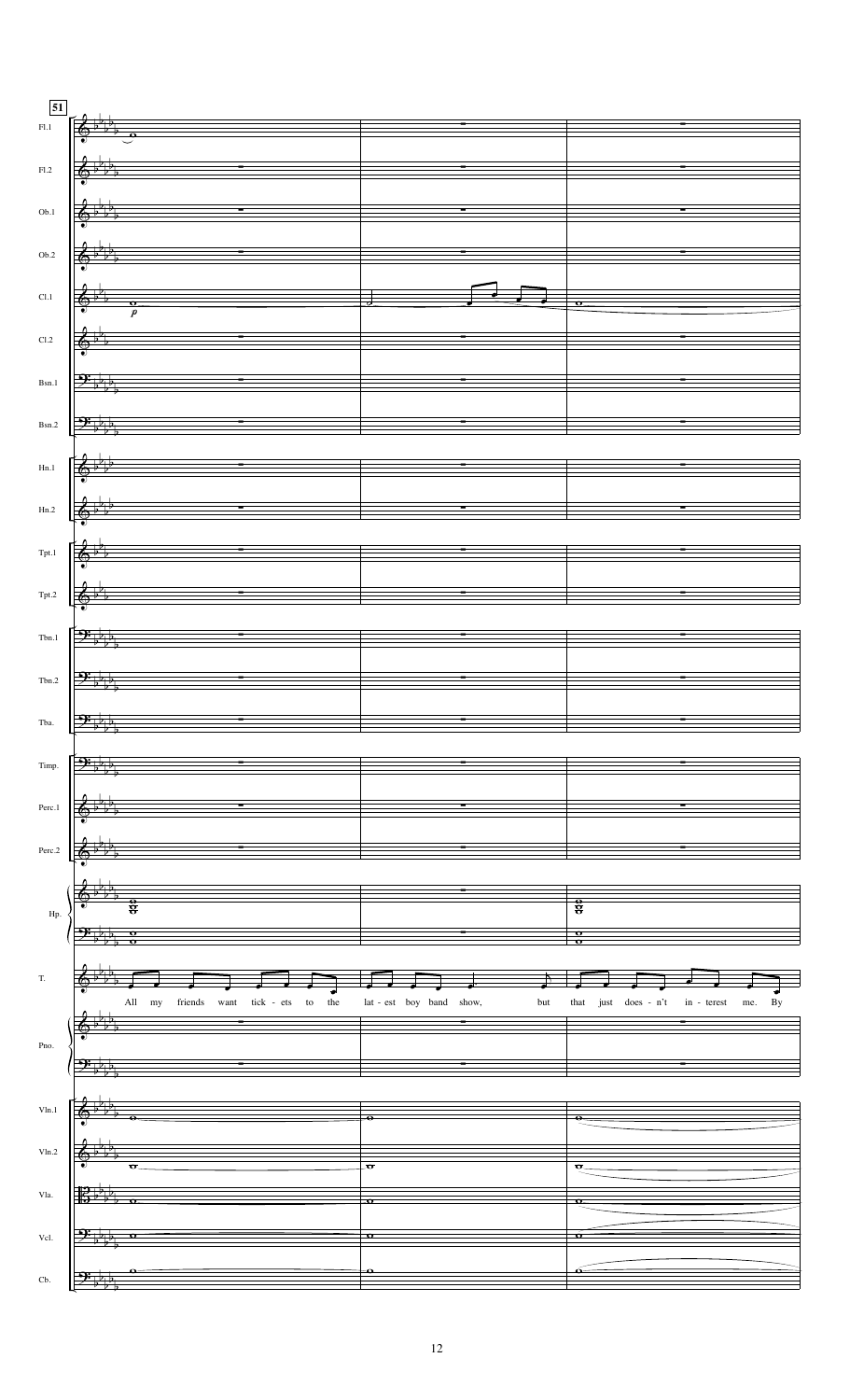| 54                     |                                         |                                                                                                                         |                                          |                               |                                                                                                                                                                                                                                                                                                                                                                                                         |
|------------------------|-----------------------------------------|-------------------------------------------------------------------------------------------------------------------------|------------------------------------------|-------------------------------|---------------------------------------------------------------------------------------------------------------------------------------------------------------------------------------------------------------------------------------------------------------------------------------------------------------------------------------------------------------------------------------------------------|
| $\rm{F}l.1$            |                                         |                                                                                                                         |                                          |                               | ┪╙┪<br>$\overline{\textbf{e}}$                                                                                                                                                                                                                                                                                                                                                                          |
|                        |                                         |                                                                                                                         |                                          |                               |                                                                                                                                                                                                                                                                                                                                                                                                         |
|                        |                                         |                                                                                                                         |                                          |                               |                                                                                                                                                                                                                                                                                                                                                                                                         |
| $\rm{F}l.2$            | $6\frac{1}{2}$                          |                                                                                                                         |                                          |                               | <u> ਸੰਮਾਜਿੰ</u> €                                                                                                                                                                                                                                                                                                                                                                                       |
|                        | ∙                                       |                                                                                                                         |                                          |                               |                                                                                                                                                                                                                                                                                                                                                                                                         |
| Ob.1                   | $\frac{p}{p+1}$                         |                                                                                                                         | ٩۴<br>$\mathbf{\mathbf{\Downarrow}}$     |                               | $\frac{1}{4}+\frac{1}{4}\frac{1}{8}+\frac{1}{8}\frac{1}{8}+\frac{1}{8}\frac{1}{8}+\frac{1}{8}\frac{1}{8}+\frac{1}{8}\frac{1}{8}+\frac{1}{8}\frac{1}{8}+\frac{1}{8}\frac{1}{8}+\frac{1}{8}\frac{1}{8}+\frac{1}{8}\frac{1}{8}+\frac{1}{8}\frac{1}{8}+\frac{1}{8}\frac{1}{8}+\frac{1}{8}\frac{1}{8}+\frac{1}{8}\frac{1}{8}+\frac{1}{8}\frac{1}{8}+\frac{1}{8}\frac{1}{8}+\frac{1}{8}\frac{1}{8}+\frac{1}{$ |
|                        | 6<br>∙                                  |                                                                                                                         |                                          |                               |                                                                                                                                                                                                                                                                                                                                                                                                         |
|                        |                                         | $\it{mp}$                                                                                                               |                                          |                               |                                                                                                                                                                                                                                                                                                                                                                                                         |
| Ob.2                   | 855                                     |                                                                                                                         | $\overline{\phantom{a}}$                 |                               | 曲<br>$\overline{\mathbf{e}}$                                                                                                                                                                                                                                                                                                                                                                            |
|                        | ∙                                       | $\overrightarrow{r}$<br>$\mathsf{L}$                                                                                    |                                          |                               |                                                                                                                                                                                                                                                                                                                                                                                                         |
|                        |                                         | $\overline{mp}$                                                                                                         |                                          |                               | <del>ा #.#</del><br>मक् <del>म ## @</del>                                                                                                                                                                                                                                                                                                                                                               |
| $\rm C1.1$             | $\overline{\Phi}$                       | $\bullet$                                                                                                               |                                          |                               |                                                                                                                                                                                                                                                                                                                                                                                                         |
|                        | ∙                                       |                                                                                                                         |                                          |                               |                                                                                                                                                                                                                                                                                                                                                                                                         |
| $\rm Cl.2$             | $6^{1}$                                 |                                                                                                                         |                                          |                               | <del>- 4 Futt</del><br>The <sup>H</sup> <sup>H</sup> # C                                                                                                                                                                                                                                                                                                                                                |
|                        |                                         |                                                                                                                         |                                          |                               |                                                                                                                                                                                                                                                                                                                                                                                                         |
|                        |                                         |                                                                                                                         |                                          |                               |                                                                                                                                                                                                                                                                                                                                                                                                         |
| $_{\rm Bsn.1}$         | $\mathbf{P}$                            |                                                                                                                         |                                          |                               | <u>լելե## ¢</u>                                                                                                                                                                                                                                                                                                                                                                                         |
|                        |                                         |                                                                                                                         |                                          |                               |                                                                                                                                                                                                                                                                                                                                                                                                         |
|                        | ш                                       |                                                                                                                         |                                          |                               | $^4$ $^4$ $^6$                                                                                                                                                                                                                                                                                                                                                                                          |
| $_{\rm Bsn.2}$         | $9\frac{1}{2}$                          |                                                                                                                         |                                          |                               | ┠╻ <sup>┡</sup> ╻ <sup>┢</sup> ╻                                                                                                                                                                                                                                                                                                                                                                        |
|                        |                                         |                                                                                                                         |                                          |                               |                                                                                                                                                                                                                                                                                                                                                                                                         |
| $_{\rm Hn.1}$          | 6                                       |                                                                                                                         | $\overline{\mathbb{F}}$                  |                               |                                                                                                                                                                                                                                                                                                                                                                                                         |
|                        |                                         |                                                                                                                         |                                          |                               |                                                                                                                                                                                                                                                                                                                                                                                                         |
|                        |                                         |                                                                                                                         | $\it{mp}$                                |                               |                                                                                                                                                                                                                                                                                                                                                                                                         |
| Hn.2                   | 6<br>D                                  | Ţ.                                                                                                                      |                                          |                               | मी∰‡                                                                                                                                                                                                                                                                                                                                                                                                    |
|                        | ∙                                       | mp                                                                                                                      |                                          |                               |                                                                                                                                                                                                                                                                                                                                                                                                         |
| Tpt.1                  | $\mathbf{\&}^{\flat}$                   |                                                                                                                         |                                          | $\overline{\phantom{a}}$<br>₩ | ┆ <sub>┇</sub> ╕╹╈<br>¢                                                                                                                                                                                                                                                                                                                                                                                 |
|                        | $\bullet$                               | $\frac{1}{mp}$                                                                                                          | $\sharp$ o                               |                               |                                                                                                                                                                                                                                                                                                                                                                                                         |
|                        |                                         |                                                                                                                         |                                          |                               |                                                                                                                                                                                                                                                                                                                                                                                                         |
| $\operatorname{Tpt.2}$ | $6\frac{1}{2}$                          |                                                                                                                         |                                          |                               |                                                                                                                                                                                                                                                                                                                                                                                                         |
|                        |                                         | $\overline{\bullet}$<br>$\emph{mp}$                                                                                     | $\overline{\mathbf{o}}$                  |                               |                                                                                                                                                                                                                                                                                                                                                                                                         |
|                        |                                         | <u>to</u>                                                                                                               | $\rightarrow$                            |                               |                                                                                                                                                                                                                                                                                                                                                                                                         |
| Tbn.1                  | $\mathbf{9}$                            |                                                                                                                         |                                          |                               | $\frac{1}{4}$ $\frac{1}{4}$ $\frac{1}{4}$ $\frac{1}{4}$ $\frac{1}{4}$                                                                                                                                                                                                                                                                                                                                   |
|                        |                                         | $\overline{mp}$                                                                                                         |                                          |                               |                                                                                                                                                                                                                                                                                                                                                                                                         |
| $_{\rm Tbn.2}$         | $\mathcal{P}$                           | $\diamond$                                                                                                              | $\frac{1}{2}$                            |                               | <u>र्फ़ पूर्ण (२</u><br>पुष्पु                                                                                                                                                                                                                                                                                                                                                                          |
|                        |                                         | $\overline{mp}$                                                                                                         |                                          |                               |                                                                                                                                                                                                                                                                                                                                                                                                         |
|                        |                                         |                                                                                                                         |                                          |                               |                                                                                                                                                                                                                                                                                                                                                                                                         |
| Tba.                   | $\Theta$ :<br><del>D</del> ⊬            | ю                                                                                                                       |                                          |                               | $\frac{1}{1}$ , $\frac{1}{4}$ , $\frac{1}{4}$ , $\frac{1}{4}$ , $\frac{1}{4}$<br>4                                                                                                                                                                                                                                                                                                                      |
|                        |                                         | $\emph{mp}$                                                                                                             | ‡Θ                                       |                               |                                                                                                                                                                                                                                                                                                                                                                                                         |
|                        |                                         |                                                                                                                         |                                          |                               |                                                                                                                                                                                                                                                                                                                                                                                                         |
| Timp.                  | $\mathcal{F}$ , $\mathcal{F}$           |                                                                                                                         |                                          |                               | ٣                                                                                                                                                                                                                                                                                                                                                                                                       |
|                        |                                         |                                                                                                                         |                                          |                               |                                                                                                                                                                                                                                                                                                                                                                                                         |
| Perc.1                 |                                         |                                                                                                                         |                                          |                               | ₩                                                                                                                                                                                                                                                                                                                                                                                                       |
|                        |                                         |                                                                                                                         |                                          |                               |                                                                                                                                                                                                                                                                                                                                                                                                         |
|                        |                                         |                                                                                                                         |                                          |                               |                                                                                                                                                                                                                                                                                                                                                                                                         |
| Perc.2                 |                                         |                                                                                                                         |                                          |                               |                                                                                                                                                                                                                                                                                                                                                                                                         |
|                        |                                         |                                                                                                                         |                                          |                               |                                                                                                                                                                                                                                                                                                                                                                                                         |
|                        |                                         |                                                                                                                         |                                          |                               |                                                                                                                                                                                                                                                                                                                                                                                                         |
|                        | ड्र                                     | $\frac{1}{\frac{1}{2} \frac{1}{\frac{1}{2} \frac{1}{\frac{1}{2} \frac{1}{\frac{1}{2} \frac{1}{2} \frac{1}{2} \cdots}}}$ | $\frac{1}{4}$                            | hā                            |                                                                                                                                                                                                                                                                                                                                                                                                         |
| Hp.                    |                                         |                                                                                                                         |                                          |                               |                                                                                                                                                                                                                                                                                                                                                                                                         |
|                        |                                         | $\frac{1}{4} \frac{1}{\alpha}$                                                                                          | $\frac{1}{\frac{1}{4}\cdot \frac{1}{2}}$ |                               |                                                                                                                                                                                                                                                                                                                                                                                                         |
|                        | ₹                                       |                                                                                                                         |                                          |                               |                                                                                                                                                                                                                                                                                                                                                                                                         |
| $\mathbf T.$           |                                         |                                                                                                                         |                                          |                               | b                                                                                                                                                                                                                                                                                                                                                                                                       |
|                        |                                         | ⊺                                                                                                                       | ₩<br>ஈ                                   | ₩<br>իշ                       |                                                                                                                                                                                                                                                                                                                                                                                                         |
|                        | now you sure - ly know<br>$_{\rm that}$ | what I want                                                                                                             | what $I$ wish                            | is<br>$\mathfrak{to} \dots$   |                                                                                                                                                                                                                                                                                                                                                                                                         |
|                        |                                         |                                                                                                                         |                                          |                               |                                                                                                                                                                                                                                                                                                                                                                                                         |
|                        |                                         |                                                                                                                         |                                          |                               |                                                                                                                                                                                                                                                                                                                                                                                                         |
| Pno.                   |                                         |                                                                                                                         |                                          |                               |                                                                                                                                                                                                                                                                                                                                                                                                         |
|                        | 9:7                                     |                                                                                                                         |                                          |                               |                                                                                                                                                                                                                                                                                                                                                                                                         |
|                        |                                         |                                                                                                                         |                                          |                               |                                                                                                                                                                                                                                                                                                                                                                                                         |
|                        |                                         |                                                                                                                         |                                          |                               |                                                                                                                                                                                                                                                                                                                                                                                                         |
| $_{\rm Vln.1}$         |                                         |                                                                                                                         |                                          | 44<br>梅<br>す                  | ₣                                                                                                                                                                                                                                                                                                                                                                                                       |
|                        |                                         |                                                                                                                         |                                          |                               |                                                                                                                                                                                                                                                                                                                                                                                                         |
| Vln.2                  |                                         |                                                                                                                         |                                          |                               | ٣                                                                                                                                                                                                                                                                                                                                                                                                       |
|                        | す                                       |                                                                                                                         |                                          | 녆<br>ha                       |                                                                                                                                                                                                                                                                                                                                                                                                         |
|                        |                                         |                                                                                                                         |                                          |                               |                                                                                                                                                                                                                                                                                                                                                                                                         |
| $\rm Vla.$             |                                         |                                                                                                                         |                                          |                               |                                                                                                                                                                                                                                                                                                                                                                                                         |
|                        |                                         |                                                                                                                         |                                          |                               |                                                                                                                                                                                                                                                                                                                                                                                                         |
|                        |                                         |                                                                                                                         |                                          |                               |                                                                                                                                                                                                                                                                                                                                                                                                         |
| $\mbox{Vcl.}$          |                                         |                                                                                                                         |                                          |                               |                                                                                                                                                                                                                                                                                                                                                                                                         |
|                        |                                         |                                                                                                                         |                                          |                               |                                                                                                                                                                                                                                                                                                                                                                                                         |
| $\mathbf C\mathbf b.$  |                                         |                                                                                                                         |                                          |                               |                                                                                                                                                                                                                                                                                                                                                                                                         |
|                        |                                         |                                                                                                                         |                                          |                               |                                                                                                                                                                                                                                                                                                                                                                                                         |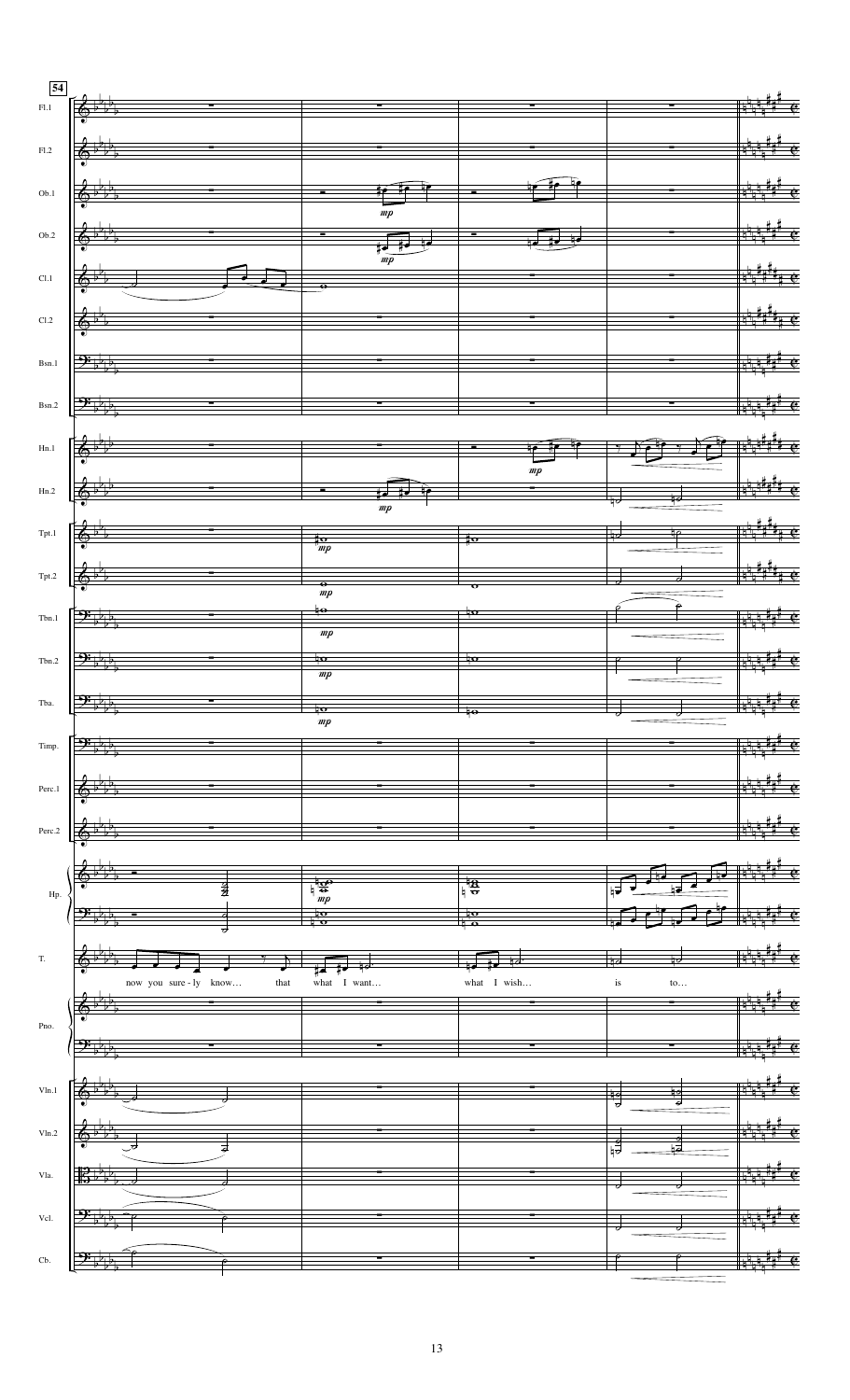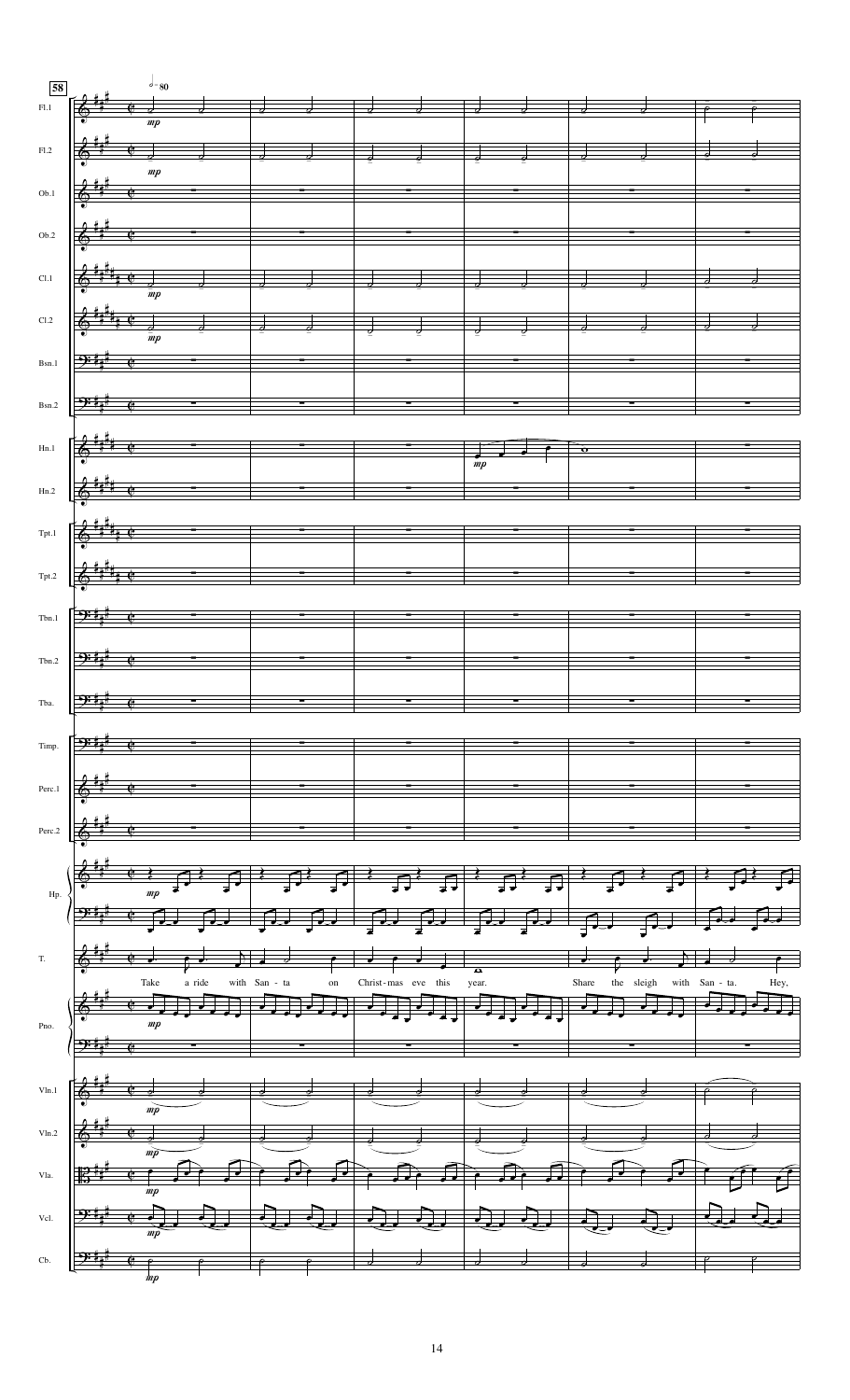| $\boxed{64}$ Fl.1              |                                                                                                                                                                                                                                                                                                                                                                                       |                                                                                                                                                                                                                                                                                                                                                                                                              |                   | $\overline{\phantom{a}}$ |
|--------------------------------|---------------------------------------------------------------------------------------------------------------------------------------------------------------------------------------------------------------------------------------------------------------------------------------------------------------------------------------------------------------------------------------|--------------------------------------------------------------------------------------------------------------------------------------------------------------------------------------------------------------------------------------------------------------------------------------------------------------------------------------------------------------------------------------------------------------|-------------------|--------------------------|
| F1.2                           | $\&$ $\stackrel{\text{4#}}{1}$ and and and $\frac{1}{2}$ by and $\frac{1}{2}$ by and $\frac{1}{2}$                                                                                                                                                                                                                                                                                    |                                                                                                                                                                                                                                                                                                                                                                                                              |                   |                          |
|                                |                                                                                                                                                                                                                                                                                                                                                                                       |                                                                                                                                                                                                                                                                                                                                                                                                              |                   |                          |
| Ob.1                           | $\frac{2}{3}$ $\frac{4}{3}$ $\frac{4}{3}$ $\frac{4}{3}$ $\frac{4}{3}$ $\frac{4}{3}$ $\frac{4}{3}$ $\frac{4}{3}$ $\frac{4}{3}$ $\frac{4}{3}$ $\frac{4}{3}$ $\frac{4}{3}$ $\frac{4}{3}$ $\frac{4}{3}$ $\frac{4}{3}$ $\frac{4}{3}$ $\frac{4}{3}$ $\frac{4}{3}$ $\frac{4}{3}$ $\frac{4}{3}$ $\frac{4}{3}$ $\frac{4}{3}$                                                                   |                                                                                                                                                                                                                                                                                                                                                                                                              |                   |                          |
| Ob.2                           | $\left\langle \xi^{i\frac{\pi}{2}}\right\rangle ^{i}$                                                                                                                                                                                                                                                                                                                                 |                                                                                                                                                                                                                                                                                                                                                                                                              |                   |                          |
| CL1                            | $\left\langle \left\langle \cdot \right\rangle ^{\frac{1}{2}}\right\rangle ^{\frac{1}{2}}$                                                                                                                                                                                                                                                                                            |                                                                                                                                                                                                                                                                                                                                                                                                              |                   |                          |
| Cl.2                           |                                                                                                                                                                                                                                                                                                                                                                                       | $\frac{1}{2} \left( \begin{array}{ccc} \frac{1}{2} & \frac{1}{2} & \frac{1}{2} & \frac{1}{2} & \frac{1}{2} & \frac{1}{2} & \frac{1}{2} & \frac{1}{2} & \frac{1}{2} & \frac{1}{2} & \frac{1}{2} & \frac{1}{2} & \frac{1}{2} & \frac{1}{2} & \frac{1}{2} & \frac{1}{2} & \frac{1}{2} & \frac{1}{2} & \frac{1}{2} & \frac{1}{2} & \frac{1}{2} & \frac{1}{2} & \frac{1}{2} & \frac{1}{2} & \frac{1}{2} & \frac{$ |                   |                          |
| Bsn.1                          |                                                                                                                                                                                                                                                                                                                                                                                       |                                                                                                                                                                                                                                                                                                                                                                                                              |                   |                          |
| Bsn.2                          |                                                                                                                                                                                                                                                                                                                                                                                       |                                                                                                                                                                                                                                                                                                                                                                                                              |                   |                          |
|                                |                                                                                                                                                                                                                                                                                                                                                                                       |                                                                                                                                                                                                                                                                                                                                                                                                              |                   |                          |
| $_{\text{Hn.1}}$               | $\frac{2}{3}$                                                                                                                                                                                                                                                                                                                                                                         |                                                                                                                                                                                                                                                                                                                                                                                                              |                   |                          |
| Hn.2                           | $\frac{2}{3}$ $\frac{4}{3}$ $\frac{4}{3}$ $\frac{4}{3}$ $\frac{4}{3}$ $\frac{4}{3}$ $\frac{4}{3}$ $\frac{4}{3}$ $\frac{4}{3}$ $\frac{4}{3}$ $\frac{4}{3}$ $\frac{4}{3}$ $\frac{4}{3}$ $\frac{4}{3}$ $\frac{4}{3}$ $\frac{4}{3}$ $\frac{4}{3}$ $\frac{4}{3}$ $\frac{4}{3}$ $\frac{4}{3}$ $\frac{4}{3}$ $\frac{4}{3}$                                                                   |                                                                                                                                                                                                                                                                                                                                                                                                              |                   |                          |
| Tpt.1                          | $\left  \xi \xi^{x} \xi^{x} \xi \right $                                                                                                                                                                                                                                                                                                                                              |                                                                                                                                                                                                                                                                                                                                                                                                              |                   |                          |
| Tpt.2                          | $8$ $+$                                                                                                                                                                                                                                                                                                                                                                               |                                                                                                                                                                                                                                                                                                                                                                                                              |                   |                          |
|                                |                                                                                                                                                                                                                                                                                                                                                                                       |                                                                                                                                                                                                                                                                                                                                                                                                              |                   |                          |
| Tbn.1                          |                                                                                                                                                                                                                                                                                                                                                                                       |                                                                                                                                                                                                                                                                                                                                                                                                              |                   |                          |
| Tbn.2                          |                                                                                                                                                                                                                                                                                                                                                                                       |                                                                                                                                                                                                                                                                                                                                                                                                              |                   |                          |
| Tba.                           | 5:1                                                                                                                                                                                                                                                                                                                                                                                   |                                                                                                                                                                                                                                                                                                                                                                                                              |                   |                          |
| Timp.                          |                                                                                                                                                                                                                                                                                                                                                                                       |                                                                                                                                                                                                                                                                                                                                                                                                              |                   |                          |
| $\ensuremath{\mathsf{Perc}}.1$ | $\frac{1}{6}$ $\frac{1}{6}$ $\frac{1}{6}$ $\frac{1}{6}$ $\frac{1}{6}$ $\frac{1}{6}$ $\frac{1}{6}$ $\frac{1}{6}$ $\frac{1}{6}$ $\frac{1}{6}$ $\frac{1}{6}$ $\frac{1}{6}$ $\frac{1}{6}$ $\frac{1}{6}$ $\frac{1}{6}$ $\frac{1}{6}$ $\frac{1}{6}$ $\frac{1}{6}$ $\frac{1}{6}$ $\frac{1}{6}$ $\frac{1}{6}$ $\frac{1}{6}$                                                                   |                                                                                                                                                                                                                                                                                                                                                                                                              |                   |                          |
|                                | $Perc.2$ $\theta$ $\frac{4\pi}{3}$                                                                                                                                                                                                                                                                                                                                                    |                                                                                                                                                                                                                                                                                                                                                                                                              |                   |                          |
|                                |                                                                                                                                                                                                                                                                                                                                                                                       |                                                                                                                                                                                                                                                                                                                                                                                                              |                   |                          |
| Hp.                            |                                                                                                                                                                                                                                                                                                                                                                                       |                                                                                                                                                                                                                                                                                                                                                                                                              |                   |                          |
|                                |                                                                                                                                                                                                                                                                                                                                                                                       |                                                                                                                                                                                                                                                                                                                                                                                                              |                   |                          |
| $\mathbf T.$                   |                                                                                                                                                                                                                                                                                                                                                                                       |                                                                                                                                                                                                                                                                                                                                                                                                              | just let<br>you'd |                          |
| Pno.                           | الرازاني الزائر والزائر والزائر والرائي والرائي والتوافي فالمنافس والمستنبر والأرائي فالمنافخ                                                                                                                                                                                                                                                                                         |                                                                                                                                                                                                                                                                                                                                                                                                              |                   |                          |
|                                |                                                                                                                                                                                                                                                                                                                                                                                       |                                                                                                                                                                                                                                                                                                                                                                                                              |                   |                          |
| $V\!ln.1$                      |                                                                                                                                                                                                                                                                                                                                                                                       |                                                                                                                                                                                                                                                                                                                                                                                                              |                   |                          |
| Vln.2                          |                                                                                                                                                                                                                                                                                                                                                                                       |                                                                                                                                                                                                                                                                                                                                                                                                              |                   |                          |
| $Vla$ .                        | $\mathbb{R}^{\frac{1}{2}}$ , $\mathbb{R}$ , $\mathbb{R}$ , $\mathbb{R}$ , $\mathbb{R}$ , $\mathbb{R}$ , $\mathbb{R}$ , $\mathbb{R}$ , $\mathbb{R}$ , $\mathbb{R}$ , $\mathbb{R}$                                                                                                                                                                                                      |                                                                                                                                                                                                                                                                                                                                                                                                              |                   |                          |
| $\rm{Vol}.$                    | $\frac{1}{2}$ , $\frac{1}{2}$ , $\frac{1}{2}$ , $\frac{1}{2}$ , $\frac{1}{2}$ , $\frac{1}{2}$ , $\frac{1}{2}$ , $\frac{1}{2}$ , $\frac{1}{2}$                                                                                                                                                                                                                                         |                                                                                                                                                                                                                                                                                                                                                                                                              |                   |                          |
|                                | $\left  \mathbf{P}^* \right $ , $\left  \mathbf{P}^* \right $ , $\left  \mathbf{P}^* \right $ , $\left  \mathbf{P}^* \right $ , $\left  \mathbf{P}^* \right $ , $\left  \mathbf{P}^* \right $ , $\left  \mathbf{P}^* \right $ , $\left  \mathbf{P}^* \right $ , $\left  \mathbf{P}^* \right $ , $\left  \mathbf{P}^* \right $ , $\left  \mathbf{P}^* \right $ , $\left  \mathbf{P}^*$ | $\frac{1}{2}$                                                                                                                                                                                                                                                                                                                                                                                                |                   |                          |
|                                |                                                                                                                                                                                                                                                                                                                                                                                       |                                                                                                                                                                                                                                                                                                                                                                                                              |                   |                          |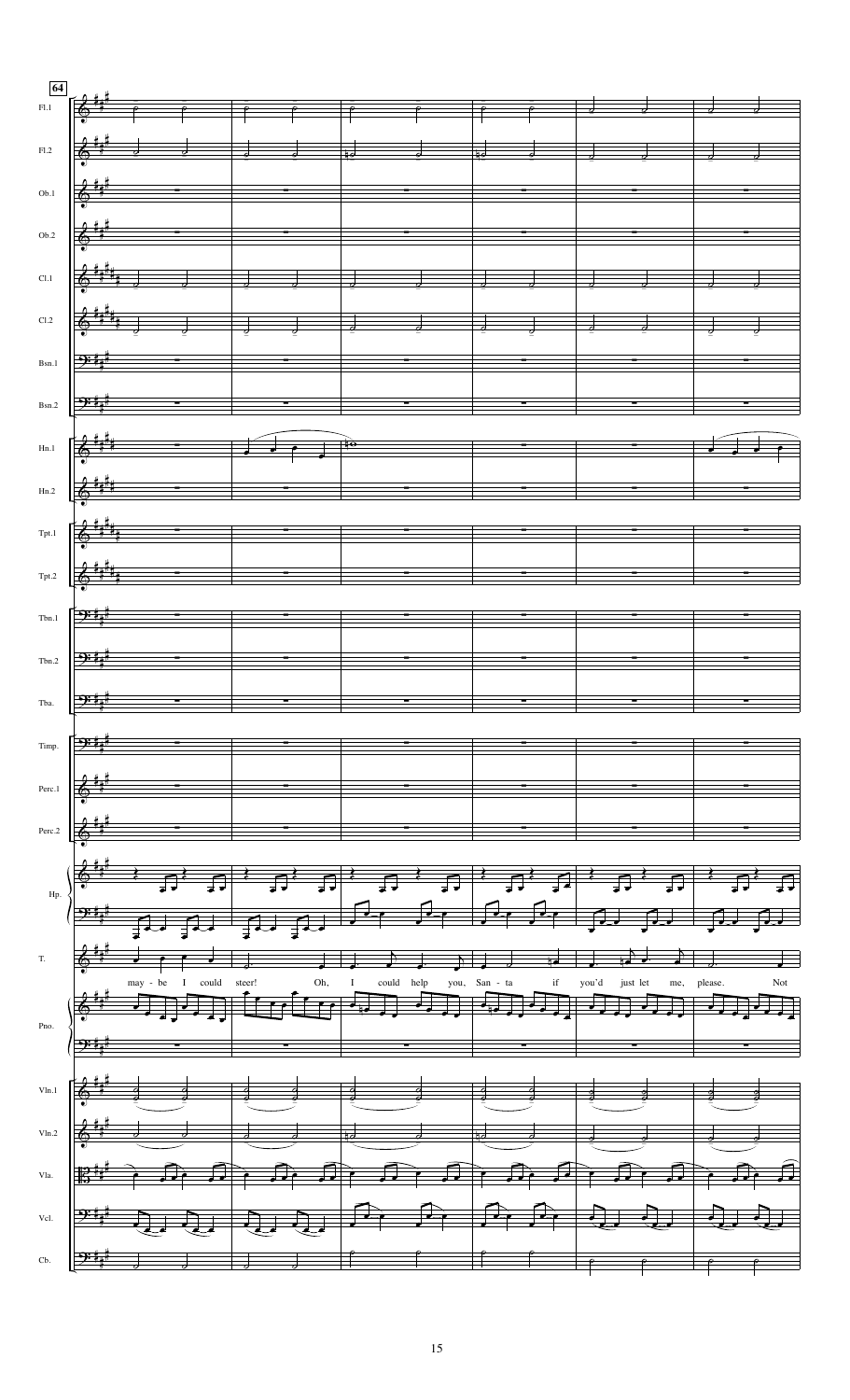| 70              |                                                                                                                                                                                                                                                                                                                                                                                                               |                                               |                                                                                                                                                       |                                                          |                                            |                      |  |
|-----------------|---------------------------------------------------------------------------------------------------------------------------------------------------------------------------------------------------------------------------------------------------------------------------------------------------------------------------------------------------------------------------------------------------------------|-----------------------------------------------|-------------------------------------------------------------------------------------------------------------------------------------------------------|----------------------------------------------------------|--------------------------------------------|----------------------|--|
| F1.1            | $\left[ \begin{array}{ccc} \frac{4}{3} & \frac{4}{3} & \frac{1}{3} & \frac{1}{3} & \frac{1}{3} & \frac{1}{3} & \frac{1}{3} & \frac{1}{3} & \frac{1}{3} & \frac{1}{3} & \frac{1}{3} & \frac{1}{3} & \frac{1}{3} & \frac{1}{3} & \frac{1}{3} & \frac{1}{3} & \frac{1}{3} & \frac{1}{3} & \frac{1}{3} & \frac{1}{3} & \frac{1}{3} & \frac{1}{3} & \frac{1}{3} & \frac{1}{3} & \frac{1}{3} & \frac{1}{3} & \frac$ | $\overline{\phantom{a}}$<br>$\overline{\phi}$ | $\begin{array}{ c c c c c c } \hline - & - & - & - & - \\\hline \hline \rho & \bar{\rho} & \bar{\rho} & \bar{\rho} & \bar{\rho} \\\hline \end{array}$ |                                                          |                                            |                      |  |
| F1.2            |                                                                                                                                                                                                                                                                                                                                                                                                               |                                               | $\overline{\phantom{a}}$<br>$\overline{\phantom{a}}$                                                                                                  |                                                          |                                            |                      |  |
|                 |                                                                                                                                                                                                                                                                                                                                                                                                               |                                               |                                                                                                                                                       |                                                          |                                            |                      |  |
| Ob.1            |                                                                                                                                                                                                                                                                                                                                                                                                               |                                               | $\overline{\phantom{a}}$                                                                                                                              |                                                          |                                            |                      |  |
| Ob.2            | $\&$ $^{\sharp\sharp}$ $\qquad$ $\qquad$ $\qquad$ $\qquad$ $\qquad$ $\qquad$ $\qquad$ $\qquad$ $\qquad$ $\qquad$ $\qquad$ $\qquad$ $\qquad$ $\qquad$ $\qquad$ $\qquad$ $\qquad$ $\qquad$ $\qquad$ $\qquad$ $\qquad$ $\qquad$ $\qquad$ $\qquad$ $\qquad$ $\qquad$ $\qquad$ $\qquad$ $\qquad$ $\qquad$ $\qquad$ $\qquad$ $\qquad$ $\qquad$ $\q$                                                                 |                                               |                                                                                                                                                       |                                                          |                                            |                      |  |
| Cl.1            |                                                                                                                                                                                                                                                                                                                                                                                                               |                                               |                                                                                                                                                       |                                                          |                                            |                      |  |
|                 |                                                                                                                                                                                                                                                                                                                                                                                                               |                                               |                                                                                                                                                       |                                                          |                                            |                      |  |
| Cl.2            |                                                                                                                                                                                                                                                                                                                                                                                                               |                                               | $\frac{1}{2}$ $\frac{1}{2}$ $\frac{1}{2}$ $\frac{1}{2}$ $\frac{1}{2}$ $\frac{1}{2}$ $\frac{1}{2}$ $\frac{1}{2}$                                       |                                                          |                                            |                      |  |
| Bsn.1           |                                                                                                                                                                                                                                                                                                                                                                                                               |                                               |                                                                                                                                                       |                                                          |                                            |                      |  |
| Bsn.2           |                                                                                                                                                                                                                                                                                                                                                                                                               | $\equiv$                                      |                                                                                                                                                       |                                                          | $\ \mathbf{h}_{\mathbf{b}}\ _{\mathbf{p}}$ |                      |  |
|                 |                                                                                                                                                                                                                                                                                                                                                                                                               |                                               |                                                                                                                                                       |                                                          |                                            |                      |  |
| Hn.1            |                                                                                                                                                                                                                                                                                                                                                                                                               |                                               |                                                                                                                                                       |                                                          |                                            | $\frac{1}{\sigma}$   |  |
| Hn.2            | $\frac{2}{3}$ $\frac{1}{3}$ $\frac{1}{3}$ $\frac{1}{3}$ $\frac{1}{3}$ $\frac{1}{3}$ $\frac{1}{3}$ $\frac{1}{3}$ $\frac{1}{3}$ $\frac{1}{3}$ $\frac{1}{3}$ $\frac{1}{3}$ $\frac{1}{3}$ $\frac{1}{3}$ $\frac{1}{3}$ $\frac{1}{3}$ $\frac{1}{3}$ $\frac{1}{3}$ $\frac{1}{3}$ $\frac{1}{3}$ $\frac{1}{3}$ $\frac{1}{3}$                                                                                           |                                               |                                                                                                                                                       |                                                          |                                            |                      |  |
|                 |                                                                                                                                                                                                                                                                                                                                                                                                               |                                               |                                                                                                                                                       |                                                          |                                            |                      |  |
| Tpt.1           |                                                                                                                                                                                                                                                                                                                                                                                                               |                                               |                                                                                                                                                       |                                                          |                                            |                      |  |
| Tpt.2           |                                                                                                                                                                                                                                                                                                                                                                                                               |                                               |                                                                                                                                                       |                                                          |                                            |                      |  |
|                 |                                                                                                                                                                                                                                                                                                                                                                                                               |                                               |                                                                                                                                                       |                                                          |                                            |                      |  |
| Tbn.1           |                                                                                                                                                                                                                                                                                                                                                                                                               |                                               |                                                                                                                                                       |                                                          |                                            |                      |  |
| Tbn.2           |                                                                                                                                                                                                                                                                                                                                                                                                               |                                               |                                                                                                                                                       |                                                          |                                            |                      |  |
| Tba.            | $\bigcirc: 1$                                                                                                                                                                                                                                                                                                                                                                                                 |                                               |                                                                                                                                                       |                                                          | $\ \mathbf{h},\mathbf{h}\ _{\mathcal{F}}$  |                      |  |
|                 |                                                                                                                                                                                                                                                                                                                                                                                                               |                                               |                                                                                                                                                       |                                                          |                                            |                      |  |
| $\mbox{Timp.}$  |                                                                                                                                                                                                                                                                                                                                                                                                               |                                               |                                                                                                                                                       |                                                          |                                            |                      |  |
| $\mbox{Perc.1}$ |                                                                                                                                                                                                                                                                                                                                                                                                               |                                               |                                                                                                                                                       |                                                          |                                            |                      |  |
|                 | Perc.2 $\frac{7}{10}$                                                                                                                                                                                                                                                                                                                                                                                         | $\blacksquare$                                |                                                                                                                                                       |                                                          |                                            |                      |  |
|                 |                                                                                                                                                                                                                                                                                                                                                                                                               |                                               |                                                                                                                                                       |                                                          |                                            |                      |  |
| Hp.             |                                                                                                                                                                                                                                                                                                                                                                                                               |                                               |                                                                                                                                                       |                                                          |                                            |                      |  |
|                 |                                                                                                                                                                                                                                                                                                                                                                                                               |                                               |                                                                                                                                                       |                                                          |                                            |                      |  |
| $\mathbf T.$    |                                                                                                                                                                                                                                                                                                                                                                                                               |                                               |                                                                                                                                                       |                                                          |                                            |                      |  |
|                 |                                                                                                                                                                                                                                                                                                                                                                                                               |                                               |                                                                                                                                                       |                                                          |                                            |                      |  |
|                 | $\begin{pmatrix} 1 & 1 & 1 \\ 0 & 0 & 1 \\ 0 & 0 & 0 \end{pmatrix}$ down one chim ney, San-ta, you'd e - ver have to squeeze. I'd place the pre-sents, San-ta, be-                                                                                                                                                                                                                                            |                                               |                                                                                                                                                       |                                                          |                                            |                      |  |
| Pno.            |                                                                                                                                                                                                                                                                                                                                                                                                               |                                               |                                                                                                                                                       |                                                          |                                            |                      |  |
|                 |                                                                                                                                                                                                                                                                                                                                                                                                               |                                               |                                                                                                                                                       |                                                          |                                            |                      |  |
| $_{\rm Vln.1}$  |                                                                                                                                                                                                                                                                                                                                                                                                               |                                               |                                                                                                                                                       | $\frac{1}{2}$                                            |                                            |                      |  |
| Vln.2           |                                                                                                                                                                                                                                                                                                                                                                                                               |                                               |                                                                                                                                                       |                                                          |                                            |                      |  |
|                 |                                                                                                                                                                                                                                                                                                                                                                                                               |                                               |                                                                                                                                                       |                                                          |                                            |                      |  |
| $Vla$ .         |                                                                                                                                                                                                                                                                                                                                                                                                               |                                               |                                                                                                                                                       |                                                          |                                            |                      |  |
| $\rm{Vcl.}$     | $\frac{1}{2}$                                                                                                                                                                                                                                                                                                                                                                                                 |                                               |                                                                                                                                                       |                                                          |                                            |                      |  |
| Cb.             |                                                                                                                                                                                                                                                                                                                                                                                                               |                                               |                                                                                                                                                       | $\rho = \frac{1}{4} \frac{4}{9} \frac{1}{9} \frac{1}{9}$ |                                            | $\frac{1}{\sqrt{2}}$ |  |
|                 |                                                                                                                                                                                                                                                                                                                                                                                                               |                                               |                                                                                                                                                       |                                                          |                                            |                      |  |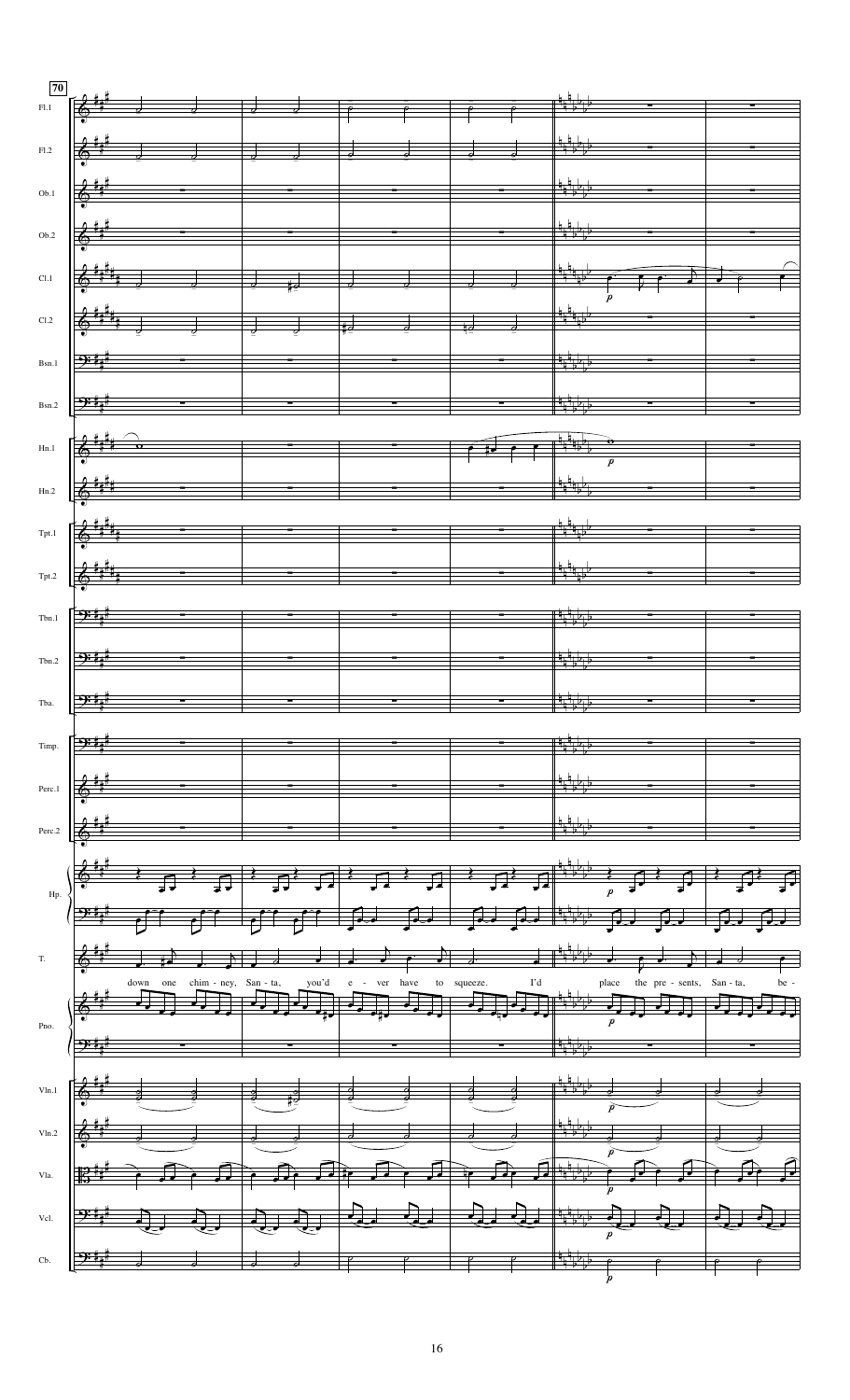| 76                    |                           |                                                                                            |                                 |                                                                                                                                                                                                                                                                                                                                                                                                                                                                             |                                |                                                                                                                                                                                       |                            |
|-----------------------|---------------------------|--------------------------------------------------------------------------------------------|---------------------------------|-----------------------------------------------------------------------------------------------------------------------------------------------------------------------------------------------------------------------------------------------------------------------------------------------------------------------------------------------------------------------------------------------------------------------------------------------------------------------------|--------------------------------|---------------------------------------------------------------------------------------------------------------------------------------------------------------------------------------|----------------------------|
| F1.1                  |                           | $\frac{b^p}{p^p}$                                                                          |                                 |                                                                                                                                                                                                                                                                                                                                                                                                                                                                             |                                |                                                                                                                                                                                       |                            |
| $\operatorname{Fl.2}$ |                           |                                                                                            |                                 | $\mathscr{E}^{\mu\nu}$                                                                                                                                                                                                                                                                                                                                                                                                                                                      |                                |                                                                                                                                                                                       |                            |
|                       |                           |                                                                                            |                                 |                                                                                                                                                                                                                                                                                                                                                                                                                                                                             |                                |                                                                                                                                                                                       |                            |
| Ob.1                  |                           | 655                                                                                        |                                 | $\blacksquare$                                                                                                                                                                                                                                                                                                                                                                                                                                                              |                                |                                                                                                                                                                                       |                            |
| Ob.2                  |                           | $8b^{\flat}$                                                                               |                                 | $\overline{\phantom{a}}$ , and the set of $\overline{\phantom{a}}$                                                                                                                                                                                                                                                                                                                                                                                                          |                                |                                                                                                                                                                                       |                            |
|                       |                           |                                                                                            |                                 |                                                                                                                                                                                                                                                                                                                                                                                                                                                                             |                                |                                                                                                                                                                                       |                            |
| Cl.1                  |                           |                                                                                            |                                 |                                                                                                                                                                                                                                                                                                                                                                                                                                                                             |                                |                                                                                                                                                                                       |                            |
| Cl.2                  |                           |                                                                                            |                                 | $\begin{picture}(180,10) \put(0,0){\vector(1,0){100}} \put(10,0){\vector(1,0){100}} \put(10,0){\vector(1,0){100}} \put(10,0){\vector(1,0){100}} \put(10,0){\vector(1,0){100}} \put(10,0){\vector(1,0){100}} \put(10,0){\vector(1,0){100}} \put(10,0){\vector(1,0){100}} \put(10,0){\vector(1,0){100}} \put(10,0){\vector(1,0){100}} \put(10,0){\vector(1,0){100}}$                                                                                                          |                                |                                                                                                                                                                                       |                            |
|                       |                           |                                                                                            | $\blacksquare$                  |                                                                                                                                                                                                                                                                                                                                                                                                                                                                             |                                |                                                                                                                                                                                       |                            |
| $_{\rm Bsn.1}$        | $\mathbf{P}_{\mathbf{p}}$ |                                                                                            |                                 |                                                                                                                                                                                                                                                                                                                                                                                                                                                                             |                                |                                                                                                                                                                                       |                            |
| Bsn.2                 | $\mathbf{P}$              |                                                                                            |                                 |                                                                                                                                                                                                                                                                                                                                                                                                                                                                             |                                |                                                                                                                                                                                       |                            |
| Hn.1                  |                           | $\left[\begin{array}{ccc} 0 & \frac{1}{2} \\ \frac{1}{2} & \frac{1}{2} \end{array}\right]$ |                                 | $\overrightarrow{0}$                                                                                                                                                                                                                                                                                                                                                                                                                                                        |                                | $\frac{1}{\sqrt{2}}$ , $\frac{1}{\sqrt{2}}$ , $\frac{1}{\sqrt{2}}$ , $\frac{1}{\sqrt{2}}$ , $\frac{1}{\sqrt{2}}$ , $\frac{1}{\sqrt{2}}$ , $\frac{1}{\sqrt{2}}$ , $\frac{1}{\sqrt{2}}$ |                            |
|                       |                           |                                                                                            |                                 |                                                                                                                                                                                                                                                                                                                                                                                                                                                                             |                                |                                                                                                                                                                                       |                            |
| Hn.2                  |                           |                                                                                            |                                 | $\left  \mathbf{e}^{\mathrm{i} \mathbf{e}^{\mathrm{j} \mathbf{e}^{\mathrm{j} \mathbf{e}^{\mathrm{j} \mathbf{e}^{\mathrm{j} \mathbf{e}^{\mathrm{j} \mathbf{e}^{\mathrm{j} \mathbf{e}^{\mathrm{j} \mathbf{e}^{\mathrm{j} \mathbf{e}^{\mathrm{j} \mathbf{e}^{\mathrm{j} \mathbf{e}^{\mathrm{j} \mathbf{e}^{\mathrm{j} \mathbf{e}^{\mathrm{j} \mathbf{e}^{\mathrm{j} \mathbf{e}^{\mathrm{j} \mathbf{e}^{\mathrm{j} \mathbf{e}^{\mathrm{j} \mathbf{e}^{\mathrm{j} \mathbf{e}^{\$ | ÷                              |                                                                                                                                                                                       |                            |
| Tpt.1                 |                           |                                                                                            |                                 |                                                                                                                                                                                                                                                                                                                                                                                                                                                                             |                                |                                                                                                                                                                                       |                            |
|                       |                           |                                                                                            |                                 | $\begin{array}{ c c c c c c c c } \hline \mathbf{e} & \mathbf{e} & \mathbf{e} & \mathbf{e} & \mathbf{e} & \mathbf{e} & \mathbf{e} \\ \hline \mathbf{e} & \mathbf{e} & \mathbf{e} & \mathbf{e} & \mathbf{e} & \mathbf{e} & \mathbf{e} & \mathbf{e} \\ \hline \mathbf{e} & \mathbf{e} & \mathbf{e} & \mathbf{e} & \mathbf{e} & \mathbf{e} & \mathbf{e} & \mathbf{e} & \mathbf{e} & \mathbf{e} \\ \hline \mathbf{e} & \mathbf$                                                 |                                |                                                                                                                                                                                       |                            |
| Tpt.2                 |                           |                                                                                            |                                 | $\frac{1}{2}$                                                                                                                                                                                                                                                                                                                                                                                                                                                               |                                |                                                                                                                                                                                       |                            |
| Tbn.1                 |                           |                                                                                            |                                 |                                                                                                                                                                                                                                                                                                                                                                                                                                                                             |                                |                                                                                                                                                                                       |                            |
|                       |                           |                                                                                            |                                 |                                                                                                                                                                                                                                                                                                                                                                                                                                                                             |                                |                                                                                                                                                                                       |                            |
| $_{\rm Tbn.2}$        |                           |                                                                                            |                                 |                                                                                                                                                                                                                                                                                                                                                                                                                                                                             |                                |                                                                                                                                                                                       |                            |
| Tba.                  |                           |                                                                                            |                                 |                                                                                                                                                                                                                                                                                                                                                                                                                                                                             |                                |                                                                                                                                                                                       |                            |
|                       |                           |                                                                                            |                                 |                                                                                                                                                                                                                                                                                                                                                                                                                                                                             |                                |                                                                                                                                                                                       |                            |
| Timp.                 |                           |                                                                                            |                                 |                                                                                                                                                                                                                                                                                                                                                                                                                                                                             |                                |                                                                                                                                                                                       |                            |
| Perc.1                |                           |                                                                                            |                                 |                                                                                                                                                                                                                                                                                                                                                                                                                                                                             |                                |                                                                                                                                                                                       |                            |
| $\mbox{Perc.2}$       |                           |                                                                                            |                                 |                                                                                                                                                                                                                                                                                                                                                                                                                                                                             |                                |                                                                                                                                                                                       |                            |
|                       |                           |                                                                                            |                                 |                                                                                                                                                                                                                                                                                                                                                                                                                                                                             |                                |                                                                                                                                                                                       |                            |
|                       |                           |                                                                                            |                                 |                                                                                                                                                                                                                                                                                                                                                                                                                                                                             |                                | $\frac{1}{2}$                                                                                                                                                                         | $\overrightarrow{f}$<br>₹₹ |
| Hp.                   |                           |                                                                                            | <del>pa</del><br><del>∫</del> ≢ | $\frac{1}{2}$                                                                                                                                                                                                                                                                                                                                                                                                                                                               | $\frac{1}{2}$                  |                                                                                                                                                                                       |                            |
|                       |                           |                                                                                            |                                 |                                                                                                                                                                                                                                                                                                                                                                                                                                                                             |                                | $\frac{1}{4}$                                                                                                                                                                         |                            |
| $\mathbf T.$          |                           |                                                                                            | $\Gamma {\rm d}$                | $\rightarrow$<br>$\overline{\cdot}$                                                                                                                                                                                                                                                                                                                                                                                                                                         |                                |                                                                                                                                                                                       |                            |
|                       |                           | neath each Christ-mas                                                                      | tree,                           | fill<br>each                                                                                                                                                                                                                                                                                                                                                                                                                                                                | stock - ing, San - ta,<br>with | gifts from you<br>and                                                                                                                                                                 | me.<br>Тo                  |
| Pno.                  |                           |                                                                                            |                                 |                                                                                                                                                                                                                                                                                                                                                                                                                                                                             |                                |                                                                                                                                                                                       |                            |
|                       |                           |                                                                                            |                                 |                                                                                                                                                                                                                                                                                                                                                                                                                                                                             |                                |                                                                                                                                                                                       |                            |
| Vln.1                 |                           |                                                                                            |                                 |                                                                                                                                                                                                                                                                                                                                                                                                                                                                             |                                |                                                                                                                                                                                       |                            |
|                       |                           |                                                                                            |                                 |                                                                                                                                                                                                                                                                                                                                                                                                                                                                             |                                |                                                                                                                                                                                       |                            |
| Vln.2                 |                           |                                                                                            |                                 |                                                                                                                                                                                                                                                                                                                                                                                                                                                                             |                                |                                                                                                                                                                                       |                            |
| Vla.                  |                           |                                                                                            |                                 | $\overline{\phantom{a}}$                                                                                                                                                                                                                                                                                                                                                                                                                                                    |                                |                                                                                                                                                                                       | $\widehat{\mathbf{C}}$ .   |
|                       |                           |                                                                                            |                                 |                                                                                                                                                                                                                                                                                                                                                                                                                                                                             |                                |                                                                                                                                                                                       |                            |
| Vcl.                  |                           |                                                                                            |                                 |                                                                                                                                                                                                                                                                                                                                                                                                                                                                             |                                |                                                                                                                                                                                       |                            |
| Cb.                   |                           |                                                                                            | $\overline{\phantom{a}}$        | $\overline{\phantom{a}}$                                                                                                                                                                                                                                                                                                                                                                                                                                                    |                                |                                                                                                                                                                                       |                            |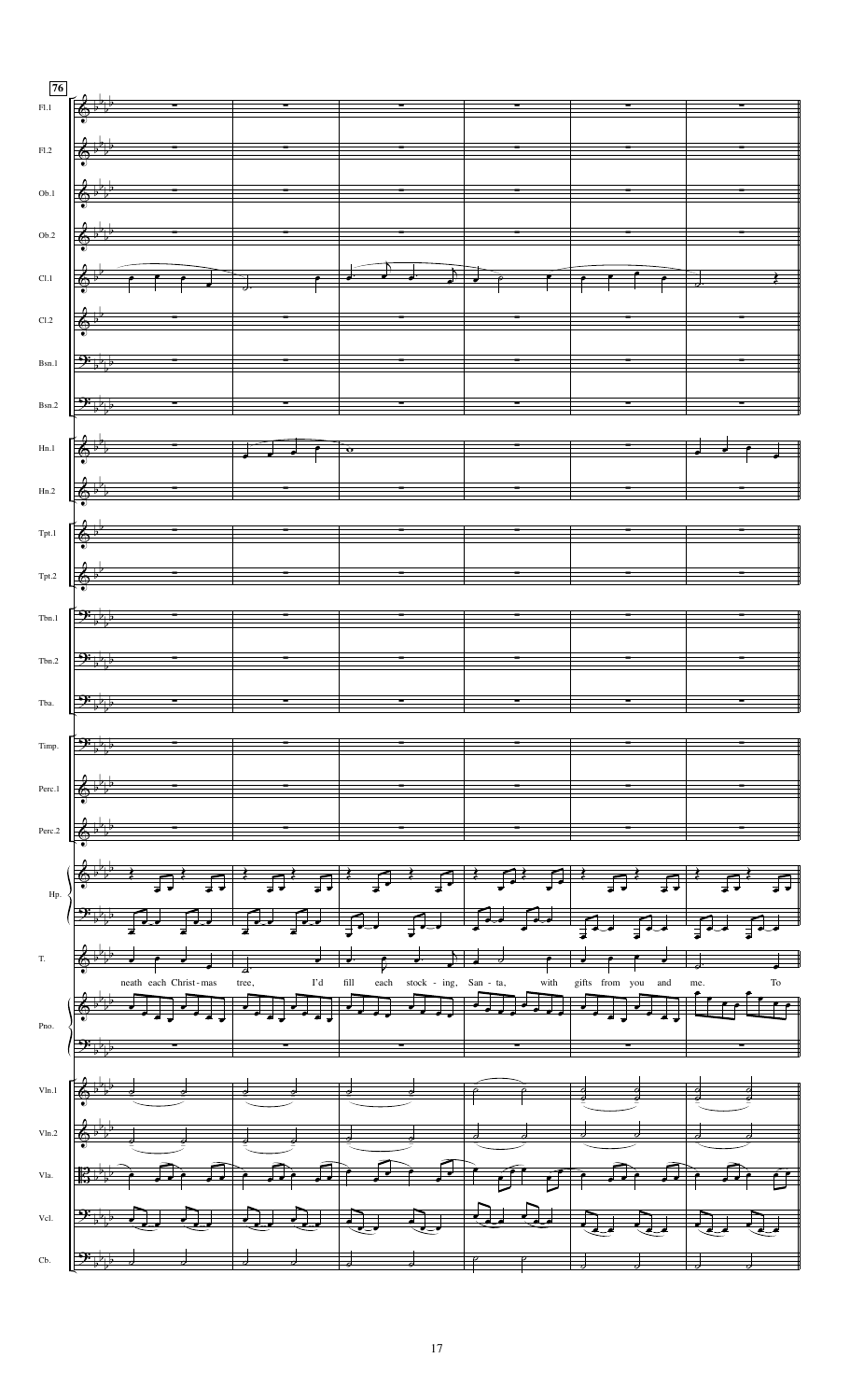| 82             |                                                 |                                                                                                                                                                                                                                                  |                                                                                                                                                                                                                                                                                                                                                                                                                                                                                                         |                                           |                                                                                                                                                                                   |  |
|----------------|-------------------------------------------------|--------------------------------------------------------------------------------------------------------------------------------------------------------------------------------------------------------------------------------------------------|---------------------------------------------------------------------------------------------------------------------------------------------------------------------------------------------------------------------------------------------------------------------------------------------------------------------------------------------------------------------------------------------------------------------------------------------------------------------------------------------------------|-------------------------------------------|-----------------------------------------------------------------------------------------------------------------------------------------------------------------------------------|--|
| F1.1           |                                                 |                                                                                                                                                                                                                                                  | $\begin{array}{ccccccccccccccccc} \bar{\rho} & \bar{\rho} & \bar{\rho} & \bar{\rho} & \bar{\rho} & \bar{\rho} & \bar{\rho} & \bar{\rho} & \bar{\rho} & \bar{\rho} & \bar{\rho} & \bar{\rho} & \bar{\rho} & \bar{\rho} & \bar{\rho} & \bar{\rho} & \bar{\rho} & \bar{\rho} & \bar{\rho} & \bar{\rho} & \bar{\rho} & \bar{\rho} & \bar{\rho} & \bar{\rho} & \bar{\rho} & \bar{\rho} & \bar{\rho} & \bar{\rho} & \bar{\rho} & \bar{\rho} & \bar{\rho} & \bar{\rho} & \bar{\rho} & \bar{\rho} & \bar{\rho}$ |                                           | $\frac{1}{2}$<br>$\overline{\phantom{a}}$                                                                                                                                         |  |
| F1.2           |                                                 |                                                                                                                                                                                                                                                  | $\frac{1}{2}$ $\frac{1}{2}$ $\frac{1}{2}$ $\frac{1}{2}$ $\frac{1}{2}$ $\frac{1}{2}$                                                                                                                                                                                                                                                                                                                                                                                                                     | $\overline{\phantom{a}}$                  |                                                                                                                                                                                   |  |
| Ob.1           |                                                 |                                                                                                                                                                                                                                                  | $\left( \frac{1}{2} \right)^{\frac{1}{2}}$                                                                                                                                                                                                                                                                                                                                                                                                                                                              |                                           |                                                                                                                                                                                   |  |
|                |                                                 |                                                                                                                                                                                                                                                  |                                                                                                                                                                                                                                                                                                                                                                                                                                                                                                         |                                           |                                                                                                                                                                                   |  |
| Ob.2           |                                                 |                                                                                                                                                                                                                                                  | $\oint_C b^b b^b$ and $\oint_C b^b b^b$                                                                                                                                                                                                                                                                                                                                                                                                                                                                 |                                           |                                                                                                                                                                                   |  |
| Cl.1           |                                                 |                                                                                                                                                                                                                                                  |                                                                                                                                                                                                                                                                                                                                                                                                                                                                                                         |                                           | $\overline{\phantom{a}}$                                                                                                                                                          |  |
| Cl.2           |                                                 |                                                                                                                                                                                                                                                  |                                                                                                                                                                                                                                                                                                                                                                                                                                                                                                         |                                           |                                                                                                                                                                                   |  |
| Bsn.1          | $\mathcal{P} \rightarrow$                       |                                                                                                                                                                                                                                                  |                                                                                                                                                                                                                                                                                                                                                                                                                                                                                                         |                                           |                                                                                                                                                                                   |  |
| Bsn.2          |                                                 |                                                                                                                                                                                                                                                  |                                                                                                                                                                                                                                                                                                                                                                                                                                                                                                         |                                           |                                                                                                                                                                                   |  |
| Hn.1           |                                                 |                                                                                                                                                                                                                                                  | $\left( \frac{1}{2} \right)^{\frac{1}{2}}$ , is a set of the set of the set of the set of the set of the set of the set of the set of the set of the set of the set of the set of the set of the set of the set of the set of the set of the set                                                                                                                                                                                                                                                        |                                           | $\overrightarrow{0}$                                                                                                                                                              |  |
|                |                                                 |                                                                                                                                                                                                                                                  |                                                                                                                                                                                                                                                                                                                                                                                                                                                                                                         |                                           |                                                                                                                                                                                   |  |
| Hn.2           |                                                 |                                                                                                                                                                                                                                                  | $\frac{2}{3}$ , $\frac{1}{2}$ , $\frac{1}{2}$ , $\frac{1}{2}$ , $\frac{1}{2}$ , $\frac{1}{2}$ , $\frac{1}{2}$ , $\frac{1}{2}$ , $\frac{1}{2}$ , $\frac{1}{2}$ , $\frac{1}{2}$ , $\frac{1}{2}$ , $\frac{1}{2}$ , $\frac{1}{2}$ , $\frac{1}{2}$ , $\frac{1}{2}$ , $\frac{1}{2}$ , $\frac{1}{2}$ , $\frac{1$                                                                                                                                                                                               |                                           |                                                                                                                                                                                   |  |
| Tpt.1          |                                                 | $\begin{array}{ccc} \begin{array}{ccc} \text{\AA} & \text{\AA} & \text{\AA} \end{array} & \begin{array}{ccc} \text{\AA} & \text{\AA} & \text{\AA} \end{array} & \begin{array}{ccc} \text{\AA} & \text{\AA} & \text{\AA} \end{array} \end{array}$ |                                                                                                                                                                                                                                                                                                                                                                                                                                                                                                         |                                           |                                                                                                                                                                                   |  |
| Tpt.2          |                                                 |                                                                                                                                                                                                                                                  |                                                                                                                                                                                                                                                                                                                                                                                                                                                                                                         |                                           |                                                                                                                                                                                   |  |
| Tbn.1          |                                                 |                                                                                                                                                                                                                                                  |                                                                                                                                                                                                                                                                                                                                                                                                                                                                                                         |                                           |                                                                                                                                                                                   |  |
| Tbn.2          |                                                 |                                                                                                                                                                                                                                                  |                                                                                                                                                                                                                                                                                                                                                                                                                                                                                                         |                                           |                                                                                                                                                                                   |  |
| Tba.           | $\mathbf{P}$                                    | Ξ                                                                                                                                                                                                                                                |                                                                                                                                                                                                                                                                                                                                                                                                                                                                                                         |                                           |                                                                                                                                                                                   |  |
| Timp.          |                                                 |                                                                                                                                                                                                                                                  |                                                                                                                                                                                                                                                                                                                                                                                                                                                                                                         |                                           |                                                                                                                                                                                   |  |
|                |                                                 |                                                                                                                                                                                                                                                  |                                                                                                                                                                                                                                                                                                                                                                                                                                                                                                         |                                           |                                                                                                                                                                                   |  |
| Perc.1         |                                                 |                                                                                                                                                                                                                                                  |                                                                                                                                                                                                                                                                                                                                                                                                                                                                                                         |                                           |                                                                                                                                                                                   |  |
|                | Perc.2 $\left\lfloor \frac{b}{2} \right\rfloor$ |                                                                                                                                                                                                                                                  |                                                                                                                                                                                                                                                                                                                                                                                                                                                                                                         |                                           |                                                                                                                                                                                   |  |
|                |                                                 |                                                                                                                                                                                                                                                  |                                                                                                                                                                                                                                                                                                                                                                                                                                                                                                         |                                           |                                                                                                                                                                                   |  |
|                |                                                 |                                                                                                                                                                                                                                                  |                                                                                                                                                                                                                                                                                                                                                                                                                                                                                                         |                                           |                                                                                                                                                                                   |  |
| T.             |                                                 |                                                                                                                                                                                                                                                  |                                                                                                                                                                                                                                                                                                                                                                                                                                                                                                         |                                           |                                                                                                                                                                                   |  |
|                |                                                 |                                                                                                                                                                                                                                                  |                                                                                                                                                                                                                                                                                                                                                                                                                                                                                                         |                                           | I want, dear San - ta,<br>ومرتبط والتوام والتواريخ والتواريخ والتواريخ والمستور والمستور والمنافي والمنافي                                                                        |  |
| Pno.           |                                                 |                                                                                                                                                                                                                                                  |                                                                                                                                                                                                                                                                                                                                                                                                                                                                                                         |                                           |                                                                                                                                                                                   |  |
|                |                                                 |                                                                                                                                                                                                                                                  |                                                                                                                                                                                                                                                                                                                                                                                                                                                                                                         |                                           |                                                                                                                                                                                   |  |
| $_{\rm Vln.1}$ |                                                 |                                                                                                                                                                                                                                                  | $\left[\begin{array}{ccc} \bullet & \mathbb{P} & \mathbb{P} & \bullet \\ \bullet & \mathbb{P} & \bullet & \bullet \end{array}\right]$ , and the set of $\left[\begin{array}{ccc} \bullet & \mathbb{P} & \bullet \\ \bullet & \bullet & \bullet \end{array}\right]$ , and $\left[\begin{array}{ccc} \bullet & \bullet & \bullet \\ \bullet & \bullet & \bullet \end{array}\right]$                                                                                                                       | $\frac{1}{3}$<br>$\overline{\phantom{a}}$ |                                                                                                                                                                                   |  |
| $_{\rm Vln.2}$ |                                                 |                                                                                                                                                                                                                                                  | $\left( \begin{array}{ccc} 0 & b & b \\ 0 & b & b \end{array} \right)$ and $\left( \begin{array}{ccc} 0 & b & b \\ b & c & d \end{array} \right)$ and $\left( \begin{array}{ccc} 0 & b & b \\ c & d & d \end{array} \right)$ and $\left( \begin{array}{ccc} 0 & b & b \\ c & d & d \end{array} \right)$                                                                                                                                                                                                 |                                           |                                                                                                                                                                                   |  |
| Vla.           |                                                 |                                                                                                                                                                                                                                                  |                                                                                                                                                                                                                                                                                                                                                                                                                                                                                                         |                                           | $\mathbb{R}^{2n}$ , $\mathbb{R}^{2n}$ , $\mathbb{R}^{2n}$ , $\mathbb{R}^{2n}$ , $\mathbb{R}^{2n}$ , $\mathbb{R}^{2n}$ , $\mathbb{R}^{2n}$ , $\mathbb{R}^{2n}$ , $\mathbb{R}^{2n}$ |  |
| Vcl.           |                                                 |                                                                                                                                                                                                                                                  |                                                                                                                                                                                                                                                                                                                                                                                                                                                                                                         |                                           |                                                                                                                                                                                   |  |
| Cb.            |                                                 |                                                                                                                                                                                                                                                  | $\begin{bmatrix} 1 & 1 & 1 & 1 \\ 1 & 1 & 1 & 1 \\ 1 & 1 & 1 & 1 \end{bmatrix} \begin{bmatrix} 1 & 1 & 1 & 1 \\ 1 & 1 & 1 & 1 \\ 1 & 1 & 1 & 1 \end{bmatrix} \begin{bmatrix} 1 & 1 & 1 & 1 \\ 1 & 1 & 1 & 1 \\ 1 & 1 & 1 & 1 \end{bmatrix}$                                                                                                                                                                                                                                                             |                                           |                                                                                                                                                                                   |  |
|                |                                                 |                                                                                                                                                                                                                                                  |                                                                                                                                                                                                                                                                                                                                                                                                                                                                                                         |                                           |                                                                                                                                                                                   |  |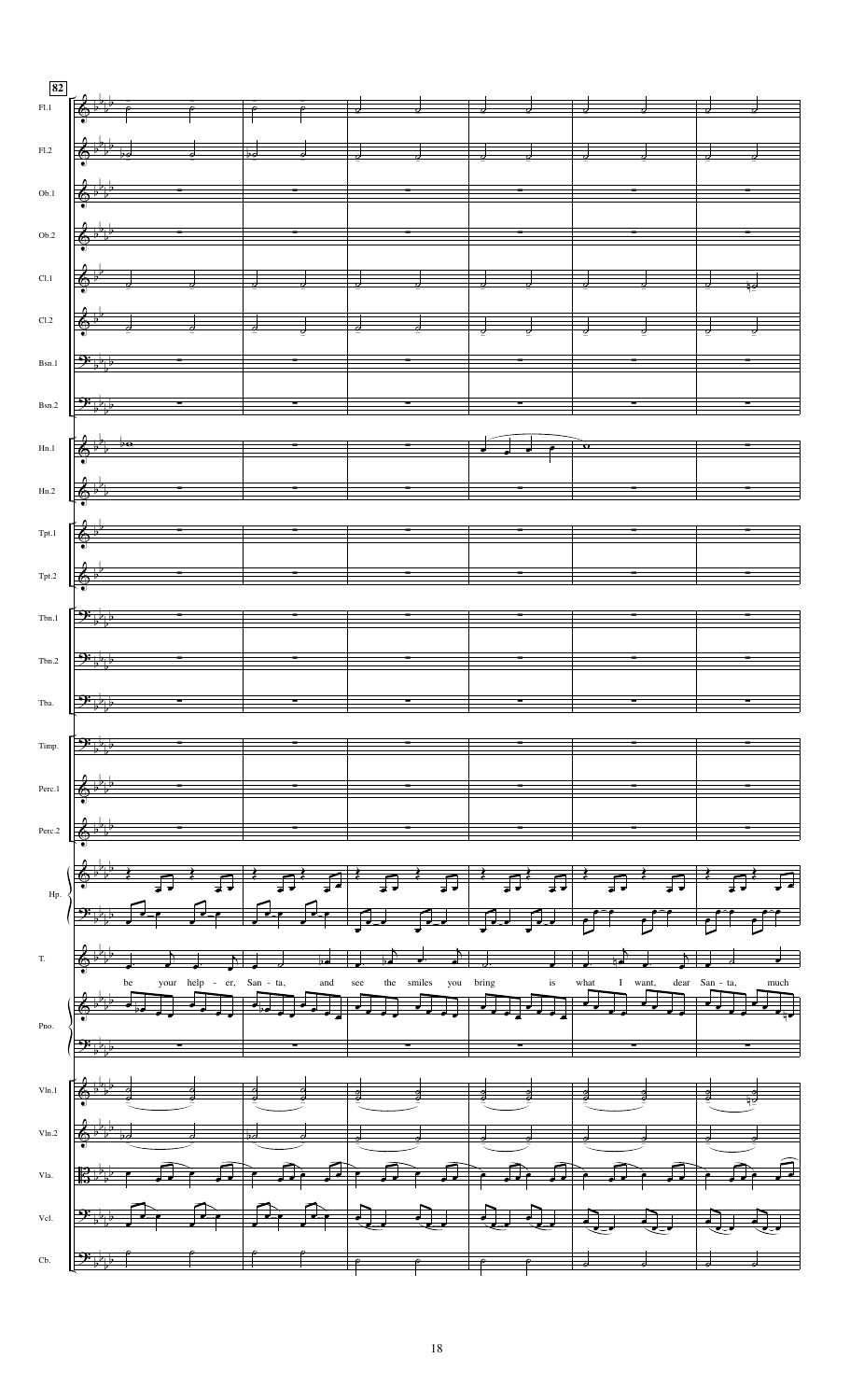| $\mathbb{H}^{\frac{1}{4} + \frac{1}{4}}$<br>F1.1<br>$\overline{f}$<br>$\overline{\mathit{mf}}$<br>$\frac{1}{4}$<br>Ť<br>$\rm{F}l.2$<br>m f<br>$\frac{1}{4}$<br>香港<br>$\mathrm{Ob}.1$<br>m f<br>$\begin{picture}(20,10) \put(0,0){\line(1,0){155}} \put(15,0){\line(1,0){155}} \put(15,0){\line(1,0){155}} \put(15,0){\line(1,0){155}} \put(15,0){\line(1,0){155}} \put(15,0){\line(1,0){155}} \put(15,0){\line(1,0){155}} \put(15,0){\line(1,0){155}} \put(15,0){\line(1,0){155}} \put(15,0){\line(1,0){155}} \put(15,0){\line(1,0){155}} \$<br>$6^{b}$<br>$\leftarrow$<br>$\overline{\phantom{0}}$<br>$_{\rm Ob.2}$<br>$\eta f$<br><del> ᡁᡃᡏᡎᠮ</del><br>$\mathop{\rm Cl}{.1}$<br>$\overline{\mathbf{b}}$<br>$\cdot$<br>$\frac{1}{\frac{df}{}}$<br>$\overline{\phantom{a}}$<br><mark>▐<sup></sup><sup>▏</sup><sub></sub>▏</mark><br>$\overline{\Phi}^{\sharp}$<br>$\rm Cl.2$<br>$\overline{\overline{b}}$<br>$9\frac{1}{2}$<br>$\mathbb{H}^{\mathbf{f}}$<br>$_{\rm Bsn.1}$<br>$\frac{1}{\frac{1}{m}f}$<br>$\bullet$<br>⊖<br>╫ <sub>┇</sub> ╕ <sub>┧</sub> ┪<br>$\mathcal{P}_{\flat}$<br>$_{\rm Bsn.2}$<br><del>لې لوگو کې لوگو کې لوگو کې لوگو د لوگو د لوگو کې لوگو د لوگو د لوگو کې لوگو د لوگو کې لوگو کې لوگو کې لوگو کې ل</del><br>$\frac{1}{\sqrt{m}}$<br>$\rightarrow$ .<br>₩₩.<br>$_{\rm Hn.1}$<br>₽<br>≖<br>$6^{p}$<br>$\begin{array}{ c c c }\hline \textbf{1} & \textbf{1} & \textbf{1} & \textbf{1} & \textbf{1} & \textbf{1} & \textbf{1} & \textbf{1} & \textbf{1} & \textbf{1} & \textbf{1} & \textbf{1} & \textbf{1} & \textbf{1} & \textbf{1} & \textbf{1} & \textbf{1} & \textbf{1} & \textbf{1} & \textbf{1} & \textbf{1} & \textbf{1} & \textbf{1} & \textbf{1} & \textbf{1} & \textbf{1} & \textbf{1} & \textbf{1} & \textbf{1} & \text$<br>Hn.2<br>$\overline{\star}$<br>Ξ<br>$m\tilde{f}$<br>∏a <sup>14</sup> #<br>$_\mathrm{Tpt.1}$<br>m f<br>$\frac{1}{4}$<br>$\operatorname{Tpt.2}$<br>m f<br>╠╅ <sub>┪</sub> ┪<br>$\mathcal{F}_{\mathfrak{p}\mathfrak{p}}$<br>Tbn.1<br>m f<br>$\frac{1}{4}$<br>$9 - 1$<br>Tbn.2<br>$\mathbf{r}$<br>$\overline{5}$<br>$\overline{\mathfrak{p}}$<br>$\overline{\mathcal{V}}$<br>Ď.<br>寺<br>$\it mf$<br>$\frac{1}{2}$ , $\frac{3}{2}$ , $\frac{3}{2}$ , $\frac{3}{2}$ , $\frac{3}{2}$ , $\frac{3}{2}$ , $\frac{3}{2}$ , $\frac{3}{2}$ , $\frac{3}{2}$ , $\frac{3}{2}$ , $\frac{3}{2}$ , $\frac{3}{2}$ , $\frac{3}{2}$ , $\frac{3}{2}$ , $\frac{3}{2}$ , $\frac{3}{2}$ , $\frac{3}{2}$ , $\frac{3}{2}$ , $\frac{3}{2}$ , $\frac{3}{2}$ ,<br>$\mathbf{P}$<br>Tba.<br>$\equiv$ $\equiv$<br>$\sim$ $\sim$ $\sim$<br>Timp.<br>Dr. Set<br>┆┪ <sup>┓</sup> ┪ <sup>┇</sup><br>═ <del>╛╛</del><br>╶╄┈┋┞┞<br>$\begin{array}{c cc} \hline \rule{0pt}{2.2ex} & \rule{0pt}{2.2ex} & \rule{0pt}{2.2ex} \\ \hline \rule{0pt}{2.2ex} & \rule{0pt}{2.2ex} & \rule{0pt}{2.2ex} \\ \hline \rule{0pt}{2.2ex} & \rule{0pt}{2.2ex} & \rule{0pt}{2.2ex} \\ \hline \rule{0pt}{2.2ex} & \rule{0pt}{2.2ex} & \rule{0pt}{2.2ex} \\ \hline \rule{0pt}{2.2ex} & \rule{0pt}{2.2ex} & \rule{0pt}{2.2ex} \\ \hline \rule{0pt}{2.2ex} & \$<br>Perc.1<br>$\begin{array}{c c c c c} \hline \textbf{a} & \textbf{a} & \textbf{a} & \textbf{a} \\ \hline \textbf{b} & \textbf{c} & \textbf{b} & \textbf{c} \\ \hline \end{array}$<br>寺<br>mf<br>$\frac{1}{4}$<br>$\ensuremath{\mathsf{Perc}}.2$<br>Hp.<br>$\mathbf{P}_{\mathbf{p}}$<br>╶╶╌╌╶┙╶╶╶╶╶╶╶╶╶<br>$\rightarrow$ $\rightarrow$<br>$\mathbf T$<br>this could be I<br>I wish that<br>than $a -$<br>ny - thing.<br>Oh,<br>how<br>want - ed you to<br>know.<br>more<br>Pno.<br>∍<br>$\frac{1}{4}$<br>$\mathbb{H}^4$<br>$\rm Vln.1$<br>ु<br>F<br>m f<br>╶╶╌╌┈┈┆┇ <mark>┇</mark> ╘┇╘ <sup>┇</sup><br>Vln.2<br>$\bullet$<br>$\overline{\mathbf{o}}$<br>$\bullet$<br>$\overline{mf}$<br>$\overrightarrow{p}$<br>$\overline{\bullet}$<br>Vla.<br>$\overline{\bullet}$<br>$\bullet$<br>$\bullet$<br>$\overline{mf}$<br>$2 + 7 - 7 - 7 - 7$<br>$\frac{1}{4}$<br>Vcl.<br>争<br>$\overline{\mathcal{V}}$<br>m f | 88  |            |                   |          |    |                                              |
|-----------------------------------------------------------------------------------------------------------------------------------------------------------------------------------------------------------------------------------------------------------------------------------------------------------------------------------------------------------------------------------------------------------------------------------------------------------------------------------------------------------------------------------------------------------------------------------------------------------------------------------------------------------------------------------------------------------------------------------------------------------------------------------------------------------------------------------------------------------------------------------------------------------------------------------------------------------------------------------------------------------------------------------------------------------------------------------------------------------------------------------------------------------------------------------------------------------------------------------------------------------------------------------------------------------------------------------------------------------------------------------------------------------------------------------------------------------------------------------------------------------------------------------------------------------------------------------------------------------------------------------------------------------------------------------------------------------------------------------------------------------------------------------------------------------------------------------------------------------------------------------------------------------------------------------------------------------------------------------------------------------------------------------------------------------------------------------------------------------------------------------------------------------------------------------------------------------------------------------------------------------------------------------------------------------------------------------------------------------------------------------------------------------------------------------------------------------------------------------------------------------------------------------------------------------------------------------------------------------------------------------------------------------------------------------------------------------------------------------------------------------------------------------------------------------------------------------------------------------------------------------------------------------------------------------------------------------------------------------------------------------------------------------------------------------------------------------------------------------------------------------------------------------------------------------------------------------------------------------------------------------------------------------------------------------------------------------------------------------------------------------------------------------------------------------------------------------------------------------------------------------------------------------------------------------------------------------------------------------------------------------------------------------------------------------------------------------------------------------------------------------------------------------------------------------------------------------------------------------------------------------------------------------------------------------------------------------------------------|-----|------------|-------------------|----------|----|----------------------------------------------|
|                                                                                                                                                                                                                                                                                                                                                                                                                                                                                                                                                                                                                                                                                                                                                                                                                                                                                                                                                                                                                                                                                                                                                                                                                                                                                                                                                                                                                                                                                                                                                                                                                                                                                                                                                                                                                                                                                                                                                                                                                                                                                                                                                                                                                                                                                                                                                                                                                                                                                                                                                                                                                                                                                                                                                                                                                                                                                                                                                                                                                                                                                                                                                                                                                                                                                                                                                                                                                                                                                                                                                                                                                                                                                                                                                                                                                                                                                                                                                                             |     |            |                   |          |    |                                              |
|                                                                                                                                                                                                                                                                                                                                                                                                                                                                                                                                                                                                                                                                                                                                                                                                                                                                                                                                                                                                                                                                                                                                                                                                                                                                                                                                                                                                                                                                                                                                                                                                                                                                                                                                                                                                                                                                                                                                                                                                                                                                                                                                                                                                                                                                                                                                                                                                                                                                                                                                                                                                                                                                                                                                                                                                                                                                                                                                                                                                                                                                                                                                                                                                                                                                                                                                                                                                                                                                                                                                                                                                                                                                                                                                                                                                                                                                                                                                                                             |     |            |                   |          |    |                                              |
|                                                                                                                                                                                                                                                                                                                                                                                                                                                                                                                                                                                                                                                                                                                                                                                                                                                                                                                                                                                                                                                                                                                                                                                                                                                                                                                                                                                                                                                                                                                                                                                                                                                                                                                                                                                                                                                                                                                                                                                                                                                                                                                                                                                                                                                                                                                                                                                                                                                                                                                                                                                                                                                                                                                                                                                                                                                                                                                                                                                                                                                                                                                                                                                                                                                                                                                                                                                                                                                                                                                                                                                                                                                                                                                                                                                                                                                                                                                                                                             |     |            |                   |          |    |                                              |
|                                                                                                                                                                                                                                                                                                                                                                                                                                                                                                                                                                                                                                                                                                                                                                                                                                                                                                                                                                                                                                                                                                                                                                                                                                                                                                                                                                                                                                                                                                                                                                                                                                                                                                                                                                                                                                                                                                                                                                                                                                                                                                                                                                                                                                                                                                                                                                                                                                                                                                                                                                                                                                                                                                                                                                                                                                                                                                                                                                                                                                                                                                                                                                                                                                                                                                                                                                                                                                                                                                                                                                                                                                                                                                                                                                                                                                                                                                                                                                             |     |            |                   |          |    |                                              |
|                                                                                                                                                                                                                                                                                                                                                                                                                                                                                                                                                                                                                                                                                                                                                                                                                                                                                                                                                                                                                                                                                                                                                                                                                                                                                                                                                                                                                                                                                                                                                                                                                                                                                                                                                                                                                                                                                                                                                                                                                                                                                                                                                                                                                                                                                                                                                                                                                                                                                                                                                                                                                                                                                                                                                                                                                                                                                                                                                                                                                                                                                                                                                                                                                                                                                                                                                                                                                                                                                                                                                                                                                                                                                                                                                                                                                                                                                                                                                                             |     |            |                   |          |    |                                              |
|                                                                                                                                                                                                                                                                                                                                                                                                                                                                                                                                                                                                                                                                                                                                                                                                                                                                                                                                                                                                                                                                                                                                                                                                                                                                                                                                                                                                                                                                                                                                                                                                                                                                                                                                                                                                                                                                                                                                                                                                                                                                                                                                                                                                                                                                                                                                                                                                                                                                                                                                                                                                                                                                                                                                                                                                                                                                                                                                                                                                                                                                                                                                                                                                                                                                                                                                                                                                                                                                                                                                                                                                                                                                                                                                                                                                                                                                                                                                                                             |     |            |                   |          |    |                                              |
|                                                                                                                                                                                                                                                                                                                                                                                                                                                                                                                                                                                                                                                                                                                                                                                                                                                                                                                                                                                                                                                                                                                                                                                                                                                                                                                                                                                                                                                                                                                                                                                                                                                                                                                                                                                                                                                                                                                                                                                                                                                                                                                                                                                                                                                                                                                                                                                                                                                                                                                                                                                                                                                                                                                                                                                                                                                                                                                                                                                                                                                                                                                                                                                                                                                                                                                                                                                                                                                                                                                                                                                                                                                                                                                                                                                                                                                                                                                                                                             |     |            |                   |          |    |                                              |
|                                                                                                                                                                                                                                                                                                                                                                                                                                                                                                                                                                                                                                                                                                                                                                                                                                                                                                                                                                                                                                                                                                                                                                                                                                                                                                                                                                                                                                                                                                                                                                                                                                                                                                                                                                                                                                                                                                                                                                                                                                                                                                                                                                                                                                                                                                                                                                                                                                                                                                                                                                                                                                                                                                                                                                                                                                                                                                                                                                                                                                                                                                                                                                                                                                                                                                                                                                                                                                                                                                                                                                                                                                                                                                                                                                                                                                                                                                                                                                             |     |            |                   |          |    |                                              |
|                                                                                                                                                                                                                                                                                                                                                                                                                                                                                                                                                                                                                                                                                                                                                                                                                                                                                                                                                                                                                                                                                                                                                                                                                                                                                                                                                                                                                                                                                                                                                                                                                                                                                                                                                                                                                                                                                                                                                                                                                                                                                                                                                                                                                                                                                                                                                                                                                                                                                                                                                                                                                                                                                                                                                                                                                                                                                                                                                                                                                                                                                                                                                                                                                                                                                                                                                                                                                                                                                                                                                                                                                                                                                                                                                                                                                                                                                                                                                                             |     |            |                   |          |    |                                              |
|                                                                                                                                                                                                                                                                                                                                                                                                                                                                                                                                                                                                                                                                                                                                                                                                                                                                                                                                                                                                                                                                                                                                                                                                                                                                                                                                                                                                                                                                                                                                                                                                                                                                                                                                                                                                                                                                                                                                                                                                                                                                                                                                                                                                                                                                                                                                                                                                                                                                                                                                                                                                                                                                                                                                                                                                                                                                                                                                                                                                                                                                                                                                                                                                                                                                                                                                                                                                                                                                                                                                                                                                                                                                                                                                                                                                                                                                                                                                                                             |     |            |                   |          |    |                                              |
|                                                                                                                                                                                                                                                                                                                                                                                                                                                                                                                                                                                                                                                                                                                                                                                                                                                                                                                                                                                                                                                                                                                                                                                                                                                                                                                                                                                                                                                                                                                                                                                                                                                                                                                                                                                                                                                                                                                                                                                                                                                                                                                                                                                                                                                                                                                                                                                                                                                                                                                                                                                                                                                                                                                                                                                                                                                                                                                                                                                                                                                                                                                                                                                                                                                                                                                                                                                                                                                                                                                                                                                                                                                                                                                                                                                                                                                                                                                                                                             |     |            |                   |          |    |                                              |
|                                                                                                                                                                                                                                                                                                                                                                                                                                                                                                                                                                                                                                                                                                                                                                                                                                                                                                                                                                                                                                                                                                                                                                                                                                                                                                                                                                                                                                                                                                                                                                                                                                                                                                                                                                                                                                                                                                                                                                                                                                                                                                                                                                                                                                                                                                                                                                                                                                                                                                                                                                                                                                                                                                                                                                                                                                                                                                                                                                                                                                                                                                                                                                                                                                                                                                                                                                                                                                                                                                                                                                                                                                                                                                                                                                                                                                                                                                                                                                             |     |            |                   |          |    |                                              |
|                                                                                                                                                                                                                                                                                                                                                                                                                                                                                                                                                                                                                                                                                                                                                                                                                                                                                                                                                                                                                                                                                                                                                                                                                                                                                                                                                                                                                                                                                                                                                                                                                                                                                                                                                                                                                                                                                                                                                                                                                                                                                                                                                                                                                                                                                                                                                                                                                                                                                                                                                                                                                                                                                                                                                                                                                                                                                                                                                                                                                                                                                                                                                                                                                                                                                                                                                                                                                                                                                                                                                                                                                                                                                                                                                                                                                                                                                                                                                                             |     |            |                   |          |    |                                              |
|                                                                                                                                                                                                                                                                                                                                                                                                                                                                                                                                                                                                                                                                                                                                                                                                                                                                                                                                                                                                                                                                                                                                                                                                                                                                                                                                                                                                                                                                                                                                                                                                                                                                                                                                                                                                                                                                                                                                                                                                                                                                                                                                                                                                                                                                                                                                                                                                                                                                                                                                                                                                                                                                                                                                                                                                                                                                                                                                                                                                                                                                                                                                                                                                                                                                                                                                                                                                                                                                                                                                                                                                                                                                                                                                                                                                                                                                                                                                                                             |     |            |                   |          |    | $\overline{\mathcal{P}}$<br>$\mathfrak{h}$ ( |
|                                                                                                                                                                                                                                                                                                                                                                                                                                                                                                                                                                                                                                                                                                                                                                                                                                                                                                                                                                                                                                                                                                                                                                                                                                                                                                                                                                                                                                                                                                                                                                                                                                                                                                                                                                                                                                                                                                                                                                                                                                                                                                                                                                                                                                                                                                                                                                                                                                                                                                                                                                                                                                                                                                                                                                                                                                                                                                                                                                                                                                                                                                                                                                                                                                                                                                                                                                                                                                                                                                                                                                                                                                                                                                                                                                                                                                                                                                                                                                             |     |            |                   |          |    |                                              |
|                                                                                                                                                                                                                                                                                                                                                                                                                                                                                                                                                                                                                                                                                                                                                                                                                                                                                                                                                                                                                                                                                                                                                                                                                                                                                                                                                                                                                                                                                                                                                                                                                                                                                                                                                                                                                                                                                                                                                                                                                                                                                                                                                                                                                                                                                                                                                                                                                                                                                                                                                                                                                                                                                                                                                                                                                                                                                                                                                                                                                                                                                                                                                                                                                                                                                                                                                                                                                                                                                                                                                                                                                                                                                                                                                                                                                                                                                                                                                                             |     |            |                   |          |    |                                              |
|                                                                                                                                                                                                                                                                                                                                                                                                                                                                                                                                                                                                                                                                                                                                                                                                                                                                                                                                                                                                                                                                                                                                                                                                                                                                                                                                                                                                                                                                                                                                                                                                                                                                                                                                                                                                                                                                                                                                                                                                                                                                                                                                                                                                                                                                                                                                                                                                                                                                                                                                                                                                                                                                                                                                                                                                                                                                                                                                                                                                                                                                                                                                                                                                                                                                                                                                                                                                                                                                                                                                                                                                                                                                                                                                                                                                                                                                                                                                                                             |     |            |                   |          |    |                                              |
|                                                                                                                                                                                                                                                                                                                                                                                                                                                                                                                                                                                                                                                                                                                                                                                                                                                                                                                                                                                                                                                                                                                                                                                                                                                                                                                                                                                                                                                                                                                                                                                                                                                                                                                                                                                                                                                                                                                                                                                                                                                                                                                                                                                                                                                                                                                                                                                                                                                                                                                                                                                                                                                                                                                                                                                                                                                                                                                                                                                                                                                                                                                                                                                                                                                                                                                                                                                                                                                                                                                                                                                                                                                                                                                                                                                                                                                                                                                                                                             |     |            |                   |          |    |                                              |
|                                                                                                                                                                                                                                                                                                                                                                                                                                                                                                                                                                                                                                                                                                                                                                                                                                                                                                                                                                                                                                                                                                                                                                                                                                                                                                                                                                                                                                                                                                                                                                                                                                                                                                                                                                                                                                                                                                                                                                                                                                                                                                                                                                                                                                                                                                                                                                                                                                                                                                                                                                                                                                                                                                                                                                                                                                                                                                                                                                                                                                                                                                                                                                                                                                                                                                                                                                                                                                                                                                                                                                                                                                                                                                                                                                                                                                                                                                                                                                             |     |            |                   |          |    |                                              |
|                                                                                                                                                                                                                                                                                                                                                                                                                                                                                                                                                                                                                                                                                                                                                                                                                                                                                                                                                                                                                                                                                                                                                                                                                                                                                                                                                                                                                                                                                                                                                                                                                                                                                                                                                                                                                                                                                                                                                                                                                                                                                                                                                                                                                                                                                                                                                                                                                                                                                                                                                                                                                                                                                                                                                                                                                                                                                                                                                                                                                                                                                                                                                                                                                                                                                                                                                                                                                                                                                                                                                                                                                                                                                                                                                                                                                                                                                                                                                                             |     |            |                   |          |    |                                              |
|                                                                                                                                                                                                                                                                                                                                                                                                                                                                                                                                                                                                                                                                                                                                                                                                                                                                                                                                                                                                                                                                                                                                                                                                                                                                                                                                                                                                                                                                                                                                                                                                                                                                                                                                                                                                                                                                                                                                                                                                                                                                                                                                                                                                                                                                                                                                                                                                                                                                                                                                                                                                                                                                                                                                                                                                                                                                                                                                                                                                                                                                                                                                                                                                                                                                                                                                                                                                                                                                                                                                                                                                                                                                                                                                                                                                                                                                                                                                                                             |     |            |                   |          |    | Α                                            |
|                                                                                                                                                                                                                                                                                                                                                                                                                                                                                                                                                                                                                                                                                                                                                                                                                                                                                                                                                                                                                                                                                                                                                                                                                                                                                                                                                                                                                                                                                                                                                                                                                                                                                                                                                                                                                                                                                                                                                                                                                                                                                                                                                                                                                                                                                                                                                                                                                                                                                                                                                                                                                                                                                                                                                                                                                                                                                                                                                                                                                                                                                                                                                                                                                                                                                                                                                                                                                                                                                                                                                                                                                                                                                                                                                                                                                                                                                                                                                                             |     |            |                   |          |    |                                              |
|                                                                                                                                                                                                                                                                                                                                                                                                                                                                                                                                                                                                                                                                                                                                                                                                                                                                                                                                                                                                                                                                                                                                                                                                                                                                                                                                                                                                                                                                                                                                                                                                                                                                                                                                                                                                                                                                                                                                                                                                                                                                                                                                                                                                                                                                                                                                                                                                                                                                                                                                                                                                                                                                                                                                                                                                                                                                                                                                                                                                                                                                                                                                                                                                                                                                                                                                                                                                                                                                                                                                                                                                                                                                                                                                                                                                                                                                                                                                                                             |     |            |                   |          |    |                                              |
|                                                                                                                                                                                                                                                                                                                                                                                                                                                                                                                                                                                                                                                                                                                                                                                                                                                                                                                                                                                                                                                                                                                                                                                                                                                                                                                                                                                                                                                                                                                                                                                                                                                                                                                                                                                                                                                                                                                                                                                                                                                                                                                                                                                                                                                                                                                                                                                                                                                                                                                                                                                                                                                                                                                                                                                                                                                                                                                                                                                                                                                                                                                                                                                                                                                                                                                                                                                                                                                                                                                                                                                                                                                                                                                                                                                                                                                                                                                                                                             |     |            |                   |          |    |                                              |
|                                                                                                                                                                                                                                                                                                                                                                                                                                                                                                                                                                                                                                                                                                                                                                                                                                                                                                                                                                                                                                                                                                                                                                                                                                                                                                                                                                                                                                                                                                                                                                                                                                                                                                                                                                                                                                                                                                                                                                                                                                                                                                                                                                                                                                                                                                                                                                                                                                                                                                                                                                                                                                                                                                                                                                                                                                                                                                                                                                                                                                                                                                                                                                                                                                                                                                                                                                                                                                                                                                                                                                                                                                                                                                                                                                                                                                                                                                                                                                             |     |            |                   |          |    |                                              |
|                                                                                                                                                                                                                                                                                                                                                                                                                                                                                                                                                                                                                                                                                                                                                                                                                                                                                                                                                                                                                                                                                                                                                                                                                                                                                                                                                                                                                                                                                                                                                                                                                                                                                                                                                                                                                                                                                                                                                                                                                                                                                                                                                                                                                                                                                                                                                                                                                                                                                                                                                                                                                                                                                                                                                                                                                                                                                                                                                                                                                                                                                                                                                                                                                                                                                                                                                                                                                                                                                                                                                                                                                                                                                                                                                                                                                                                                                                                                                                             |     |            |                   |          |    | $\overline{\mathcal{V}}$                     |
| m f                                                                                                                                                                                                                                                                                                                                                                                                                                                                                                                                                                                                                                                                                                                                                                                                                                                                                                                                                                                                                                                                                                                                                                                                                                                                                                                                                                                                                                                                                                                                                                                                                                                                                                                                                                                                                                                                                                                                                                                                                                                                                                                                                                                                                                                                                                                                                                                                                                                                                                                                                                                                                                                                                                                                                                                                                                                                                                                                                                                                                                                                                                                                                                                                                                                                                                                                                                                                                                                                                                                                                                                                                                                                                                                                                                                                                                                                                                                                                                         | Cb. | $\epsilon$ | ╠╈ <sub>╈</sub> ╋ | 5f<br>ß. | 6f | $\overline{P}$                               |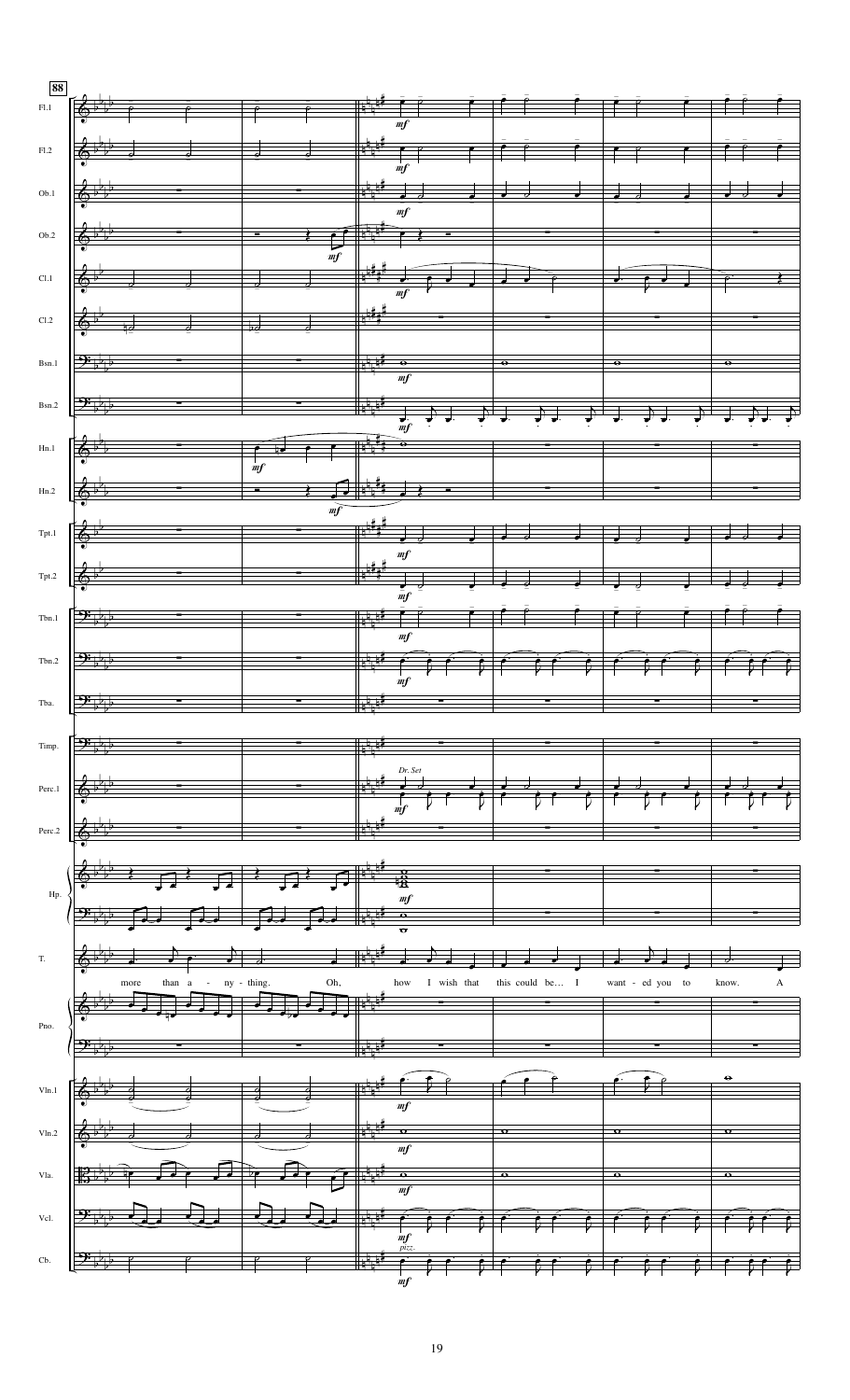|                      |                                                        |                   |                                                                                                                                                                                                                                                                                                                                                                                                                    |      |             |                      | Freely                                  |                 |                    |             | A Tempo                                                                                                                                                                                                                                                                                                                                                                                                                                                                                                                                                                                                                                                                        |  |                         |  |                                              |  |
|----------------------|--------------------------------------------------------|-------------------|--------------------------------------------------------------------------------------------------------------------------------------------------------------------------------------------------------------------------------------------------------------------------------------------------------------------------------------------------------------------------------------------------------------------|------|-------------|----------------------|-----------------------------------------|-----------------|--------------------|-------------|--------------------------------------------------------------------------------------------------------------------------------------------------------------------------------------------------------------------------------------------------------------------------------------------------------------------------------------------------------------------------------------------------------------------------------------------------------------------------------------------------------------------------------------------------------------------------------------------------------------------------------------------------------------------------------|--|-------------------------|--|----------------------------------------------|--|
|                      |                                                        |                   | F1.1                                                                                                                                                                                                                                                                                                                                                                                                               |      |             |                      |                                         |                 |                    |             |                                                                                                                                                                                                                                                                                                                                                                                                                                                                                                                                                                                                                                                                                |  |                         |  |                                              |  |
|                      |                                                        |                   |                                                                                                                                                                                                                                                                                                                                                                                                                    |      |             |                      |                                         |                 |                    |             | $\overline{mp}$                                                                                                                                                                                                                                                                                                                                                                                                                                                                                                                                                                                                                                                                |  |                         |  |                                              |  |
|                      |                                                        |                   |                                                                                                                                                                                                                                                                                                                                                                                                                    |      |             |                      |                                         |                 |                    |             |                                                                                                                                                                                                                                                                                                                                                                                                                                                                                                                                                                                                                                                                                |  |                         |  |                                              |  |
| F1.2                 |                                                        |                   |                                                                                                                                                                                                                                                                                                                                                                                                                    |      |             |                      |                                         |                 |                    |             |                                                                                                                                                                                                                                                                                                                                                                                                                                                                                                                                                                                                                                                                                |  |                         |  |                                              |  |
|                      |                                                        |                   |                                                                                                                                                                                                                                                                                                                                                                                                                    |      |             |                      |                                         |                 |                    |             |                                                                                                                                                                                                                                                                                                                                                                                                                                                                                                                                                                                                                                                                                |  |                         |  |                                              |  |
| Ob.1                 | $\begin{array}{c} \circ \\ \circ \\ \circ \end{array}$ |                   |                                                                                                                                                                                                                                                                                                                                                                                                                    |      |             |                      | $\bullet$ $\bullet$ $\bullet$ $\bullet$ |                 | Ξ                  |             |                                                                                                                                                                                                                                                                                                                                                                                                                                                                                                                                                                                                                                                                                |  |                         |  |                                              |  |
|                      |                                                        |                   |                                                                                                                                                                                                                                                                                                                                                                                                                    |      |             |                      |                                         |                 |                    |             |                                                                                                                                                                                                                                                                                                                                                                                                                                                                                                                                                                                                                                                                                |  |                         |  |                                              |  |
|                      |                                                        |                   | $\begin{array}{ccc} \circ & \circ & \circ \\ \circ & \circ & \circ \end{array}$                                                                                                                                                                                                                                                                                                                                    |      |             |                      |                                         |                 |                    |             |                                                                                                                                                                                                                                                                                                                                                                                                                                                                                                                                                                                                                                                                                |  |                         |  |                                              |  |
| Ob.2                 |                                                        |                   |                                                                                                                                                                                                                                                                                                                                                                                                                    |      |             |                      |                                         |                 |                    |             |                                                                                                                                                                                                                                                                                                                                                                                                                                                                                                                                                                                                                                                                                |  |                         |  |                                              |  |
|                      |                                                        |                   |                                                                                                                                                                                                                                                                                                                                                                                                                    |      |             |                      |                                         |                 |                    |             |                                                                                                                                                                                                                                                                                                                                                                                                                                                                                                                                                                                                                                                                                |  |                         |  |                                              |  |
| CL.1                 |                                                        |                   |                                                                                                                                                                                                                                                                                                                                                                                                                    |      |             |                      |                                         |                 |                    |             |                                                                                                                                                                                                                                                                                                                                                                                                                                                                                                                                                                                                                                                                                |  |                         |  |                                              |  |
|                      |                                                        |                   |                                                                                                                                                                                                                                                                                                                                                                                                                    |      |             |                      |                                         |                 |                    |             | mp                                                                                                                                                                                                                                                                                                                                                                                                                                                                                                                                                                                                                                                                             |  |                         |  |                                              |  |
| C1.2                 |                                                        |                   |                                                                                                                                                                                                                                                                                                                                                                                                                    |      |             |                      |                                         |                 |                    |             | $\begin{array}{ c c c c c }\hline \rule{0pt}{1ex}\quad \quad & \quad \quad & \quad \quad & \quad \quad & \quad \quad & \quad \quad \\ \hline \rule{0pt}{2ex} \quad \quad & \quad & \quad & \quad & \quad & \quad \quad & \quad \quad \\ \hline \rule{0pt}{2ex} \quad & \quad & \quad & \quad & \quad & \quad & \quad \\ \hline \rule{0pt}{2ex} \quad & \quad & \quad & \quad & \quad & \quad & \quad \\ \hline \rule{0pt}{2ex} \quad & \quad & \quad & \quad & \quad & \quad \\ \hline \rule{0pt}{2ex} \quad & \quad & \quad & \quad & \quad & \$                                                                                                                              |  |                         |  |                                              |  |
|                      |                                                        |                   |                                                                                                                                                                                                                                                                                                                                                                                                                    |      |             |                      |                                         |                 |                    |             |                                                                                                                                                                                                                                                                                                                                                                                                                                                                                                                                                                                                                                                                                |  |                         |  | $\overline{p}$ $\overline{p}$ $\overline{q}$ |  |
|                      |                                                        |                   |                                                                                                                                                                                                                                                                                                                                                                                                                    |      |             |                      |                                         |                 |                    |             |                                                                                                                                                                                                                                                                                                                                                                                                                                                                                                                                                                                                                                                                                |  |                         |  |                                              |  |
|                      |                                                        |                   |                                                                                                                                                                                                                                                                                                                                                                                                                    |      |             |                      |                                         |                 |                    |             | $Bsn.1$ $\left \frac{1}{2}r^2 + \frac{1}{2}r^2 + \frac{1}{2}r^2 + \frac{1}{2}r^2 + \frac{1}{2}r^2 + \frac{1}{2}r^2 + \frac{1}{2}r^2 + \frac{1}{2}r^2 + \frac{1}{2}r^2 + \frac{1}{2}r^2 + \frac{1}{2}r^2 + \frac{1}{2}r^2 + \frac{1}{2}r^2 + \frac{1}{2}r^2 + \frac{1}{2}r^2 + \frac{1}{2}r^2 + \frac{1}{2}r^2 + \frac{1}{2}r^2 + \frac{1}{2}r^2 + \frac$                                                                                                                                                                                                                                                                                                                       |  |                         |  |                                              |  |
|                      |                                                        |                   |                                                                                                                                                                                                                                                                                                                                                                                                                    |      |             |                      |                                         |                 |                    |             |                                                                                                                                                                                                                                                                                                                                                                                                                                                                                                                                                                                                                                                                                |  |                         |  |                                              |  |
|                      |                                                        |                   |                                                                                                                                                                                                                                                                                                                                                                                                                    |      |             |                      |                                         |                 |                    |             |                                                                                                                                                                                                                                                                                                                                                                                                                                                                                                                                                                                                                                                                                |  |                         |  |                                              |  |
|                      |                                                        |                   | Bsn.2                                                                                                                                                                                                                                                                                                                                                                                                              |      |             |                      |                                         |                 |                    |             |                                                                                                                                                                                                                                                                                                                                                                                                                                                                                                                                                                                                                                                                                |  |                         |  |                                              |  |
|                      |                                                        |                   | Hn.1 $\left \begin{array}{ccc} \bullet & \bullet & \bullet \\ \bullet & \bullet & \bullet \end{array}\right $                                                                                                                                                                                                                                                                                                      |      |             |                      |                                         |                 |                    |             |                                                                                                                                                                                                                                                                                                                                                                                                                                                                                                                                                                                                                                                                                |  |                         |  |                                              |  |
|                      |                                                        |                   |                                                                                                                                                                                                                                                                                                                                                                                                                    |      |             |                      |                                         |                 |                    |             |                                                                                                                                                                                                                                                                                                                                                                                                                                                                                                                                                                                                                                                                                |  | $\overline{\mathbf{e}}$ |  |                                              |  |
|                      |                                                        |                   |                                                                                                                                                                                                                                                                                                                                                                                                                    |      |             |                      |                                         |                 |                    |             |                                                                                                                                                                                                                                                                                                                                                                                                                                                                                                                                                                                                                                                                                |  |                         |  |                                              |  |
| Hn.2                 |                                                        |                   | $\begin{array}{ c c c c c c c c c } \hline & \multicolumn{1}{ c }{c} & \multicolumn{1}{ c }{c} & \multicolumn{1}{ c }{c} & \multicolumn{1}{ c }{c} & \multicolumn{1}{ c }{c} & \multicolumn{1}{ c }{c} & \multicolumn{1}{ c }{c} & \multicolumn{1}{ c }{c} & \multicolumn{1}{ c }{c} & \multicolumn{1}{ c }{c} & \multicolumn{1}{ c }{c} & \multicolumn{1}{ c }{c} & \multicolumn{1}{ c }{c} & \multicolumn{1}{ c$ |      |             |                      |                                         |                 |                    |             |                                                                                                                                                                                                                                                                                                                                                                                                                                                                                                                                                                                                                                                                                |  |                         |  |                                              |  |
|                      |                                                        |                   |                                                                                                                                                                                                                                                                                                                                                                                                                    |      |             |                      |                                         |                 |                    |             |                                                                                                                                                                                                                                                                                                                                                                                                                                                                                                                                                                                                                                                                                |  |                         |  |                                              |  |
|                      |                                                        |                   |                                                                                                                                                                                                                                                                                                                                                                                                                    |      |             |                      |                                         |                 |                    |             | $T_{\text{pt.}1}$ $\left[\begin{array}{ccc} \left\{\begin{array}{ccc} \uparrow & \downarrow & \downarrow \\ \downarrow & \downarrow & \downarrow \\ \downarrow & \downarrow & \downarrow \end{array}\right. & \left\{\begin{array}{ccc} \downarrow & \downarrow & \downarrow \\ \downarrow & \downarrow & \downarrow \\ \downarrow & \downarrow & \downarrow \end{array}\right. & \left\{\begin{array}{ccc} \downarrow & \downarrow & \downarrow & \downarrow \\ \downarrow & \downarrow & \downarrow & \downarrow \\ \downarrow & \downarrow & \downarrow & \downarrow \end{array}\right. & \left\{\begin{array}{ccc} \downarrow & \downarrow & \downarrow & \downarrow \\ \$ |  |                         |  |                                              |  |
|                      |                                                        |                   |                                                                                                                                                                                                                                                                                                                                                                                                                    |      |             |                      |                                         |                 |                    |             |                                                                                                                                                                                                                                                                                                                                                                                                                                                                                                                                                                                                                                                                                |  |                         |  |                                              |  |
|                      |                                                        |                   |                                                                                                                                                                                                                                                                                                                                                                                                                    |      |             |                      |                                         |                 |                    |             |                                                                                                                                                                                                                                                                                                                                                                                                                                                                                                                                                                                                                                                                                |  |                         |  |                                              |  |
| Tpt.2                |                                                        |                   |                                                                                                                                                                                                                                                                                                                                                                                                                    |      |             |                      |                                         |                 |                    |             | $\begin{array}{ c c c c c c c c } \hline \begin{array}{c} \bullet & \bullet & \bullet & \bullet & \bullet & \bullet \end{array} & \begin{array}{c} \bullet & \bullet & \bullet & \bullet & \bullet & \bullet \end{array} & \begin{array}{c} \bullet & \bullet & \bullet & \bullet & \bullet & \bullet \end{array} & \begin{array}{c} \bullet & \bullet & \bullet & \bullet & \bullet & \bullet \end{array} & \begin{array}{c} \bullet & \bullet & \bullet & \bullet & \bullet & \bullet \end{array} & \begin{array}{c} \bullet & \bullet & \bullet & \bullet & \bullet & \bullet \end{array} & \begin{array}{c} \bullet & \bullet & \$                                         |  |                         |  |                                              |  |
|                      |                                                        |                   |                                                                                                                                                                                                                                                                                                                                                                                                                    |      |             |                      |                                         |                 |                    |             |                                                                                                                                                                                                                                                                                                                                                                                                                                                                                                                                                                                                                                                                                |  |                         |  |                                              |  |
| Tbn.1                | $\mathbb{P}^{\ast}$                                    |                   |                                                                                                                                                                                                                                                                                                                                                                                                                    |      |             | $\overrightarrow{ }$ |                                         |                 | <u> Tanzania (</u> |             |                                                                                                                                                                                                                                                                                                                                                                                                                                                                                                                                                                                                                                                                                |  |                         |  |                                              |  |
|                      |                                                        |                   |                                                                                                                                                                                                                                                                                                                                                                                                                    |      |             |                      |                                         |                 |                    |             |                                                                                                                                                                                                                                                                                                                                                                                                                                                                                                                                                                                                                                                                                |  |                         |  |                                              |  |
|                      |                                                        |                   |                                                                                                                                                                                                                                                                                                                                                                                                                    |      |             |                      |                                         |                 |                    |             |                                                                                                                                                                                                                                                                                                                                                                                                                                                                                                                                                                                                                                                                                |  |                         |  |                                              |  |
| $_{\rm Tbn.2}$       |                                                        |                   |                                                                                                                                                                                                                                                                                                                                                                                                                    |      |             |                      |                                         |                 |                    |             |                                                                                                                                                                                                                                                                                                                                                                                                                                                                                                                                                                                                                                                                                |  |                         |  |                                              |  |
|                      |                                                        |                   |                                                                                                                                                                                                                                                                                                                                                                                                                    |      |             |                      |                                         |                 |                    |             |                                                                                                                                                                                                                                                                                                                                                                                                                                                                                                                                                                                                                                                                                |  |                         |  |                                              |  |
| Tba.                 |                                                        |                   | $\frac{1}{2}$                                                                                                                                                                                                                                                                                                                                                                                                      |      | $\triangle$ |                      |                                         |                 |                    |             |                                                                                                                                                                                                                                                                                                                                                                                                                                                                                                                                                                                                                                                                                |  |                         |  |                                              |  |
|                      |                                                        |                   |                                                                                                                                                                                                                                                                                                                                                                                                                    |      | 긓           |                      |                                         |                 |                    |             |                                                                                                                                                                                                                                                                                                                                                                                                                                                                                                                                                                                                                                                                                |  |                         |  |                                              |  |
|                      |                                                        |                   |                                                                                                                                                                                                                                                                                                                                                                                                                    |      |             |                      |                                         |                 |                    |             |                                                                                                                                                                                                                                                                                                                                                                                                                                                                                                                                                                                                                                                                                |  |                         |  |                                              |  |
| Timp.                |                                                        |                   |                                                                                                                                                                                                                                                                                                                                                                                                                    |      |             |                      |                                         |                 |                    |             |                                                                                                                                                                                                                                                                                                                                                                                                                                                                                                                                                                                                                                                                                |  |                         |  |                                              |  |
|                      |                                                        |                   |                                                                                                                                                                                                                                                                                                                                                                                                                    |      | тf          |                      |                                         |                 |                    |             |                                                                                                                                                                                                                                                                                                                                                                                                                                                                                                                                                                                                                                                                                |  |                         |  |                                              |  |
| Perc.1               |                                                        |                   |                                                                                                                                                                                                                                                                                                                                                                                                                    |      |             |                      |                                         |                 |                    |             |                                                                                                                                                                                                                                                                                                                                                                                                                                                                                                                                                                                                                                                                                |  |                         |  |                                              |  |
|                      |                                                        |                   |                                                                                                                                                                                                                                                                                                                                                                                                                    |      |             |                      |                                         |                 |                    |             |                                                                                                                                                                                                                                                                                                                                                                                                                                                                                                                                                                                                                                                                                |  |                         |  |                                              |  |
| Perc.2               |                                                        |                   |                                                                                                                                                                                                                                                                                                                                                                                                                    |      |             |                      |                                         |                 |                    |             |                                                                                                                                                                                                                                                                                                                                                                                                                                                                                                                                                                                                                                                                                |  |                         |  |                                              |  |
|                      |                                                        |                   |                                                                                                                                                                                                                                                                                                                                                                                                                    |      |             |                      |                                         |                 |                    |             |                                                                                                                                                                                                                                                                                                                                                                                                                                                                                                                                                                                                                                                                                |  |                         |  |                                              |  |
|                      |                                                        |                   |                                                                                                                                                                                                                                                                                                                                                                                                                    |      |             |                      |                                         |                 |                    |             |                                                                                                                                                                                                                                                                                                                                                                                                                                                                                                                                                                                                                                                                                |  |                         |  |                                              |  |
|                      |                                                        |                   |                                                                                                                                                                                                                                                                                                                                                                                                                    |      |             |                      |                                         |                 |                    |             |                                                                                                                                                                                                                                                                                                                                                                                                                                                                                                                                                                                                                                                                                |  |                         |  |                                              |  |
| Hp.                  |                                                        |                   |                                                                                                                                                                                                                                                                                                                                                                                                                    |      |             |                      |                                         |                 |                    |             |                                                                                                                                                                                                                                                                                                                                                                                                                                                                                                                                                                                                                                                                                |  |                         |  |                                              |  |
|                      |                                                        |                   |                                                                                                                                                                                                                                                                                                                                                                                                                    |      |             |                      |                                         |                 |                    |             |                                                                                                                                                                                                                                                                                                                                                                                                                                                                                                                                                                                                                                                                                |  |                         |  |                                              |  |
|                      |                                                        |                   |                                                                                                                                                                                                                                                                                                                                                                                                                    |      |             |                      |                                         |                 |                    |             |                                                                                                                                                                                                                                                                                                                                                                                                                                                                                                                                                                                                                                                                                |  |                         |  |                                              |  |
|                      |                                                        |                   |                                                                                                                                                                                                                                                                                                                                                                                                                    |      |             |                      |                                         |                 |                    |             |                                                                                                                                                                                                                                                                                                                                                                                                                                                                                                                                                                                                                                                                                |  |                         |  |                                              |  |
| T.                   |                                                        |                   |                                                                                                                                                                                                                                                                                                                                                                                                                    |      |             |                      |                                         |                 |                    |             |                                                                                                                                                                                                                                                                                                                                                                                                                                                                                                                                                                                                                                                                                |  |                         |  |                                              |  |
|                      |                                                        | Christ - mas ride |                                                                                                                                                                                                                                                                                                                                                                                                                    | with | San - ta:   | 1                    |                                         | wish you'd make |                    | it          | SO.                                                                                                                                                                                                                                                                                                                                                                                                                                                                                                                                                                                                                                                                            |  |                         |  |                                              |  |
|                      |                                                        |                   |                                                                                                                                                                                                                                                                                                                                                                                                                    |      |             |                      |                                         |                 |                    | (pno. opt.) |                                                                                                                                                                                                                                                                                                                                                                                                                                                                                                                                                                                                                                                                                |  |                         |  |                                              |  |
| Pno.                 |                                                        |                   |                                                                                                                                                                                                                                                                                                                                                                                                                    |      |             |                      |                                         |                 |                    |             | $\frac{1}{2}mp$                                                                                                                                                                                                                                                                                                                                                                                                                                                                                                                                                                                                                                                                |  |                         |  |                                              |  |
|                      |                                                        |                   |                                                                                                                                                                                                                                                                                                                                                                                                                    |      |             |                      |                                         |                 |                    |             |                                                                                                                                                                                                                                                                                                                                                                                                                                                                                                                                                                                                                                                                                |  |                         |  |                                              |  |
|                      |                                                        |                   |                                                                                                                                                                                                                                                                                                                                                                                                                    |      |             |                      |                                         |                 |                    |             |                                                                                                                                                                                                                                                                                                                                                                                                                                                                                                                                                                                                                                                                                |  |                         |  |                                              |  |
|                      |                                                        |                   |                                                                                                                                                                                                                                                                                                                                                                                                                    |      | ⌒           |                      |                                         |                 |                    |             |                                                                                                                                                                                                                                                                                                                                                                                                                                                                                                                                                                                                                                                                                |  |                         |  |                                              |  |
| Vln.1                |                                                        |                   |                                                                                                                                                                                                                                                                                                                                                                                                                    |      |             |                      |                                         |                 |                    |             |                                                                                                                                                                                                                                                                                                                                                                                                                                                                                                                                                                                                                                                                                |  | ۰                       |  |                                              |  |
|                      |                                                        |                   |                                                                                                                                                                                                                                                                                                                                                                                                                    |      |             |                      | mp                                      |                 |                    |             |                                                                                                                                                                                                                                                                                                                                                                                                                                                                                                                                                                                                                                                                                |  |                         |  |                                              |  |
| Vln.2                |                                                        |                   |                                                                                                                                                                                                                                                                                                                                                                                                                    |      |             |                      |                                         |                 |                    |             |                                                                                                                                                                                                                                                                                                                                                                                                                                                                                                                                                                                                                                                                                |  |                         |  |                                              |  |
|                      |                                                        |                   |                                                                                                                                                                                                                                                                                                                                                                                                                    |      |             |                      |                                         |                 |                    |             |                                                                                                                                                                                                                                                                                                                                                                                                                                                                                                                                                                                                                                                                                |  |                         |  | ក                                            |  |
|                      |                                                        |                   |                                                                                                                                                                                                                                                                                                                                                                                                                    |      |             |                      | mp                                      |                 |                    |             |                                                                                                                                                                                                                                                                                                                                                                                                                                                                                                                                                                                                                                                                                |  |                         |  |                                              |  |
| Vla.                 |                                                        |                   |                                                                                                                                                                                                                                                                                                                                                                                                                    |      |             |                      |                                         |                 |                    |             | $\bullet$                                                                                                                                                                                                                                                                                                                                                                                                                                                                                                                                                                                                                                                                      |  | $\bullet$               |  | $\mathbf o$                                  |  |
|                      |                                                        |                   |                                                                                                                                                                                                                                                                                                                                                                                                                    |      |             |                      | mp                                      |                 |                    |             |                                                                                                                                                                                                                                                                                                                                                                                                                                                                                                                                                                                                                                                                                |  |                         |  |                                              |  |
| Vcl.                 |                                                        |                   |                                                                                                                                                                                                                                                                                                                                                                                                                    |      |             |                      |                                         |                 |                    |             |                                                                                                                                                                                                                                                                                                                                                                                                                                                                                                                                                                                                                                                                                |  |                         |  |                                              |  |
|                      |                                                        |                   |                                                                                                                                                                                                                                                                                                                                                                                                                    |      |             |                      | mp                                      |                 |                    |             |                                                                                                                                                                                                                                                                                                                                                                                                                                                                                                                                                                                                                                                                                |  |                         |  |                                              |  |
|                      |                                                        |                   |                                                                                                                                                                                                                                                                                                                                                                                                                    |      |             |                      | arco                                    |                 |                    |             |                                                                                                                                                                                                                                                                                                                                                                                                                                                                                                                                                                                                                                                                                |  |                         |  |                                              |  |
| $\mathbf C\mathbf b$ |                                                        |                   |                                                                                                                                                                                                                                                                                                                                                                                                                    |      |             |                      |                                         |                 |                    |             |                                                                                                                                                                                                                                                                                                                                                                                                                                                                                                                                                                                                                                                                                |  |                         |  |                                              |  |
|                      |                                                        |                   |                                                                                                                                                                                                                                                                                                                                                                                                                    |      |             |                      | $\mathfrak{m}p$                         |                 |                    |             |                                                                                                                                                                                                                                                                                                                                                                                                                                                                                                                                                                                                                                                                                |  |                         |  |                                              |  |